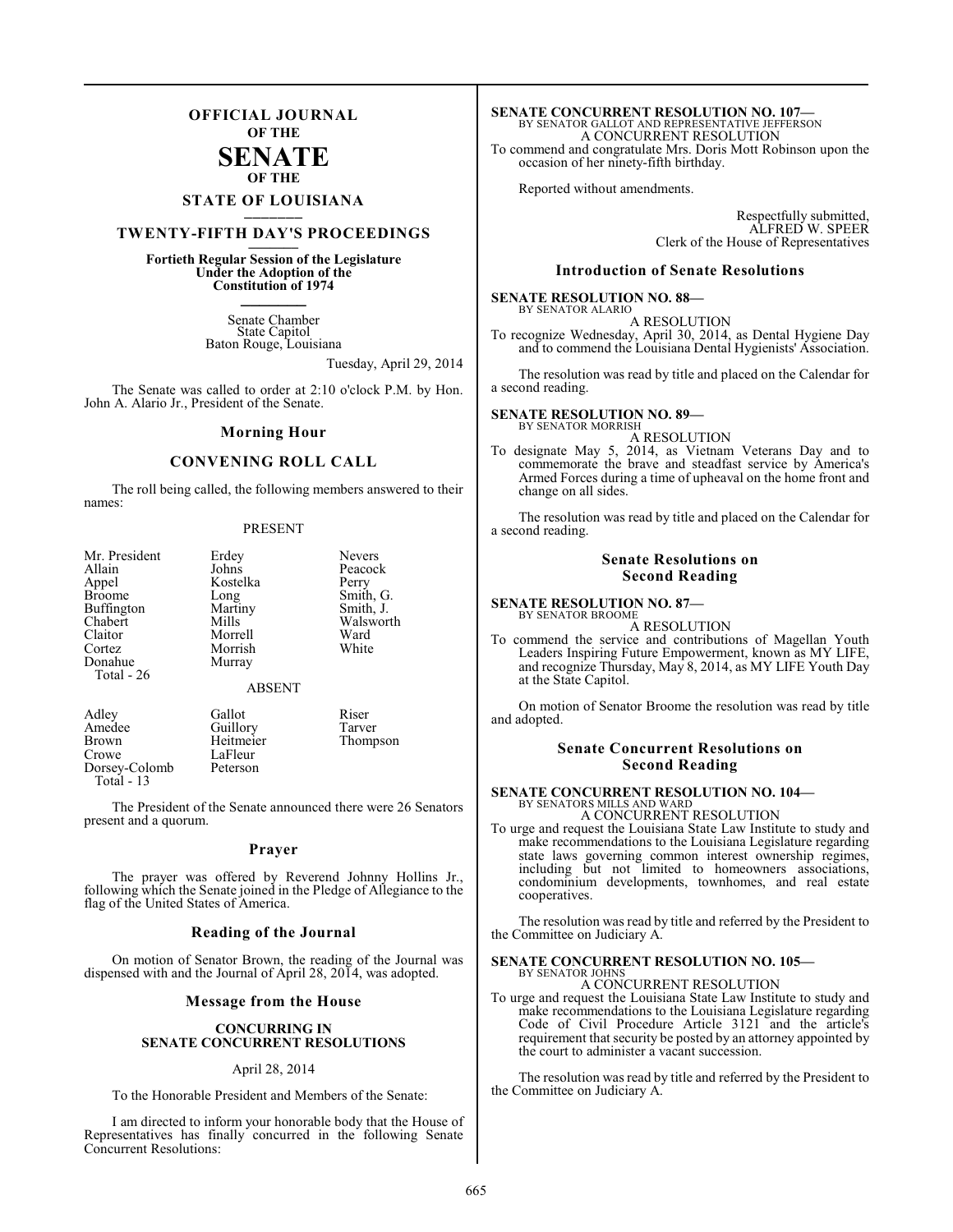## **Page 2 SENATE 25th DAY'S PROCEEDINGS**

April 29, 2014

#### **SENATE CONCURRENT RESOLUTION NO. 106—**

BY SENATOR CROWE A CONCURRENT RESOLUTION

To express the sincere condolences of the Legislature of Louisiana upon the death of the former president of Southeastern Louisiana University, Clea Edward Parker.

On motion of Senator Murray the resolution was read by title and returned to the Calendar, subject to call.

#### **Message from the House**

#### **ASKING CONCURRENCE IN HOUSE BILLS AND JOINT RESOLUTIONS**

April 29, 2014

To the Honorable President and Members of the Senate:

I am directed to inform your honorable body that the House of Representatives has finally passed and asks your concurrence in the following House Bills and Joint Resolutions:

| HB No. 96   | HB No. 333  | HB No. 551  |
|-------------|-------------|-------------|
| HB No. 770  | HB No. 851  | HB No. 872  |
| HB No. 1087 | HB No. 1237 | HB No. 1244 |
| HB No. 1267 | HB No. 1270 | HB No. 1197 |

Respectfully submitted, ALFRED W. SPEER Clerk of the House of Representatives

#### **House Bills and Joint Resolutions on First Reading**

#### **HOUSE BILL NO. 96—**

BY REPRESENTATIVE EDWARDS A JOINT RESOLUTION

Proposing to amend Article V, Section 23 of the Constitution of Louisiana, relative to judges; to remove provisions that establish an age beyond which judges shall not remain in office; and to specify an election for submission of the proposition to electors and provide a ballot proposition.

The bill was read by title and placed on the Calendar for a second reading.

#### **HOUSE BILL NO. 333—**

BY REPRESENTATIVES MONTOUCET AND SEABAUGH AN ACT

To enact R.S. 38:2251.3 and 39:1595.8, relative to purchasing and procurement; to provide a preference for extruded woven polypropylene products woven in Louisiana; and to provide for related matters.

The bill was read by title and placed on the Calendar for a second reading.

#### **HOUSE BILL NO. 551—**

BY REPRESENTATIVE TIM BURNS AN ACT

To amend and reenact R.S. 37:3276(F) and (G), 3278, and 3284(B)(1)(introductory paragraph), (a) through (d), and (4) and  $(D)(2)$  and to enact R.S. 37:3284 $(B)(5)$  and 3299, relative to the Private Security Regulatory and Licensing Law; to make changes to when a person in the private security business can solicit business; to require all applicants to successfully pass an examination; to provide relative to training requirements; to require reports to be filed by certain persons upon discharging a weapon; and to provide for related matters.

The bill was read by title and placed on the Calendar for a second reading.

#### **HOUSE BILL NO. 770—** BY REPRESENTATIVE PRICE

AN ACT To amend and reenact R.S.  $32:781(5)$  and  $(13)(a)(i)$ , to enact R.S. 32:792(B)(17) and 796, and to repeal R.S. 32:792(B)(1)(d) and 795, relative to used motor vehicle dealers; to amend the definitions of motor vehicle and used motor vehicle dealer; to provide relative to false, misleading, or unsubstantiated advertising in connection with a used motor vehicle dealer business; to provide relative to the deposit and down payment disclosure and delivery pending a sale by a used motor vehicle dealer; and to provide for related matters.

The bill was read by title and placed on the Calendar for a second reading.

### **HOUSE BILL NO. 851—**

BY REPRESENTATIVE TALBOT AN ACT

To amend and reenact R.S.  $32:862(G)(4)$ ,  $863(A)(1)$ ,  $(3)(a)$ , and  $(B)(2)(b)$ , 863.1(I)(3), 864, and 865(A) and  $(B)(1)$ , relative to the penalties for operating a motor vehicle without the required motor vehicle liability security; to increase penalties for failing to provide required proof of compliance; to require suspension, revocation, and cancellation of driver's license and registration for violations; to remove limits on the maximum amount of penalties and reinstatement fees that are assessed; to increase the administrative reinstatement fee; and to provide for related matters.

The bill was read by title and placed on the Calendar for a second reading.

#### **HOUSE BILL NO. 872—**

BY REPRESENTATIVE IVEY AN ACT

To amend and reenact R.S. 32:862(G)(4), 863(A)(1) and (3)(a), and  $(B)(2)(b)$ , 863.1(I)(3), 864, and 865(A) and (B)(1) and to enact R.S. 32:868, relative to increasing the penalties for operating a motor vehicle without the required motor vehicle liability security; to require increased penalties for failing to provide required proof of compliance; to require suspension, revocation or cancellation of driver's license and registration for violations; to remove limits on the maximum amount of penalties and reinstatement fees that are assessed; to increase the administrative reinstatement fee; to dedicate revenue from the increased penalties to fund a real-time database for automobile liability insurance; and to provide for related matters.

The bill was read by title and placed on the Calendar for a second reading.

#### **HOUSE BILL NO. 1087—**

BY REPRESENTATIVE MILLER

AN ACT To enact R.S. 47:337.23(K), relative to electronic filing and remittance of sales and use taxes; to authorize the collector of certain taxing authorities to require the electronic filing and remittance of local sales and use taxes under certain circumstances; to provide for exceptions; to provide penalties for certain violations; to provide for effectiveness; and to provide for related matters.

The bill was read by title and placed on the Calendar for a second reading.

#### **HOUSE BILL NO. 1197—**

BY REPRESENTATIVE SCHRODER AN ACT

To enact R.S. 47:463.165, relative to motor vehicle special prestige license plates; to provide for the Save the Tchefuncte River Lighthouse special prestige license plate; to provide for the creation, issuance, and design of such license plates; to provide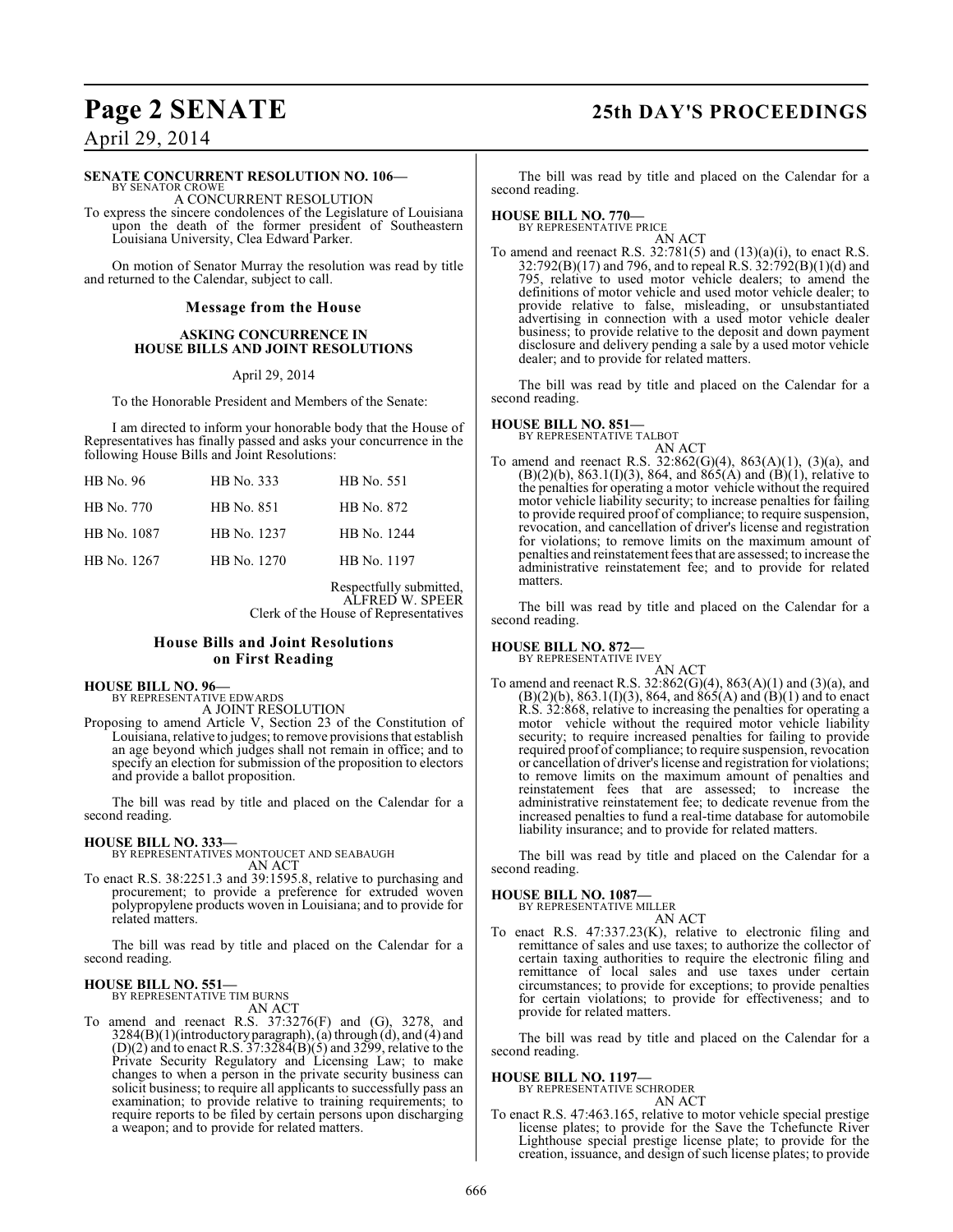# **25th DAY'S PROCEEDINGS Page 3 SENATE**

# April 29, 2014

relative to the fee and distribution of fees for such plates; to authorize the promulgation of rules and regulations relative to the creation and implementation of a special prestige license plate; and to provide for related matters.

The bill was read by title and placed on the Calendar for a second reading.

#### **HOUSE BILL NO. 1237—**

BY REPRESENTATIVES WOODRUFF AND ABRAMSON AN ACT

To enact R.S. 47:463.165, relative to motor vehicle special prestige license plates; to provide for the "Saint Katharine Drexel Prep" special prestige license plate; to provide for the creation, issuance, and design of such license plates; to provide relative to the fee and distribution of fees for such plates; to authorize the promulgation of rules and regulations; and to provide for related matters.

The bill was read by title and placed on the Calendar for a second reading.

#### **HOUSE BILL NO. 1244—**

BY REPRESENTATIVE WILLMOTT AN ACT

To repeal Chapter 6 of Title 2 of the Louisiana Revised Statutes of 1950, comprised of R.S. 2:701 through 710, relative to the Southeast Regional Airport Authority; to repeal the creation and authority of the entity; and to provide an effective date.

The bill was read by title and placed on the Calendar for a second reading.

## **HOUSE BILL NO. 1267— (Substitute for House Bill No. 570 by Representative Stokes)** BY REPRESENTATIVES STOKES AND ADAMS

AN ACT

To enact R.S. 40:1563(M) and 1574(L), relative to carbon monoxide alarms in certain hotels; to authorize the fire marshal to require carbon monoxide alarms in certain hotels; to provide for definitions; to require the disclosure of a carbon monoxide source in plans submitted to the fire marshal by certain hotel owners, lessees, or agents; and to provide for related matters.

The bill was read by title and placed on the Calendar for a second reading.

#### **HOUSE BILL NO. 1270— (Substitute for House Bill No. 775 by Representative Simon)**

BY REPRESENTATIVE SIMON

AN ACT

To amend and reenact R.S. 40:4.9(A)(1), (2)(introductory paragraph), (b), (c)(introductory paragraph), (ii), and (iv), (B), and (C) and to enact R.S. 40:4.9(D) and (E), relative to certain foods prepared in the home for sale; to provide for application of the state Sanitary Code; to provide for regulations concerning preparation of low-risk foods in the home for public consumption; to provide a definition of low-risk foods; to provide special conditions for preparation and sale of certain baked goods; and to provide for related matters.

The bill was read by title and placed on the Calendar for a second reading.

#### **Message from the House**

#### **ASKING CONCURRENCE IN HOUSE CONCURRENT RESOLUTIONS**

#### April 29, 2014

To the Honorable President and Members of the Senate:

I am directed to inform your honorable body that the House of Representatives has finally passed and asks your concurrence in the following House Concurrent Resolutions:

HCR No. 61 HCR No. 115

Respectfully submitted, ALFRED W. SPEER Clerk of the House of Representatives

#### **House Concurrent Resolutions on First Reading**

#### **HOUSE CONCURRENT RESOLUTION NO. 61—** BY REPRESENTATIVES LEGER AND PRIC A CONCURRENT RESOLUTION

To urge and request the State Board of Elementary and Secondary Education, in consultation with stakeholders, to develop a statewide model for the funding of and the equitable distribution of public funds for early childhood care and education and to submit a report with recommendations regarding the model to the legislature no later than sixty days prior to the convening of the 2015 Regular Session of the Legislature of Louisiana.

The resolution was read by title and placed on the Calendar for a second reading.

## **HOUSE CONCURRENT RESOLUTION NO. 115—** BY REPRESENTATIVE KLECKLEY A CONCURRENT RESOLUTION

To recognize Wednesday, April 30, 2014, as the Louisiana Community and Technical College System Workforce Experience Day at the capitol.

The resolution was read by title and placed on the Calendar for a second reading.

#### **House Bills and Joint Resolutions on Second Reading**

## **HOUSE BILL NO. 547—** BY REPRESENTATIVE STUART BISHOP AN ACT

To enact Subpart L of Part III of Chapter 17 of Title 39 of the Louisiana Revised Statutes of 1950, to be comprised of R.S. 39:1647, relative to procurement; to provide for the purchase of certain furniture in certain circumstances; and to provide for related matters.

The bill was read by title and referred by the President to the Committee on Finance.

## **HOUSE BILL NO. 637—** BY REPRESENTATIVE CONNICK

AN ACT

To amend and reenact Code of Criminal Procedure Article  $895.1(F)(3)(c)$  and (d) and to enact Code of Criminal Procedure Article 895.1(F)(3)(e), relative to fees paid as a condition of probation; to provide relative to the use of monies credited to the Sex Offender Registry Technology Fund; and to provide for related matters.

The bill was read by title and referred by the President to the Committee on Finance.

#### **HOUSE BILL NO. 876—**

BY REPRESENTATIVES SEABAUGH AND HENRY BURNS AN ACT

To enact R.S. 17:2118, relative to the recognition of traditional winter celebrations in public schools; to authorize school boards to allow certain greetings and displays; to provide limitations; and to provide for related matters.

The bill was read by title and referred by the President to the Committee on Education.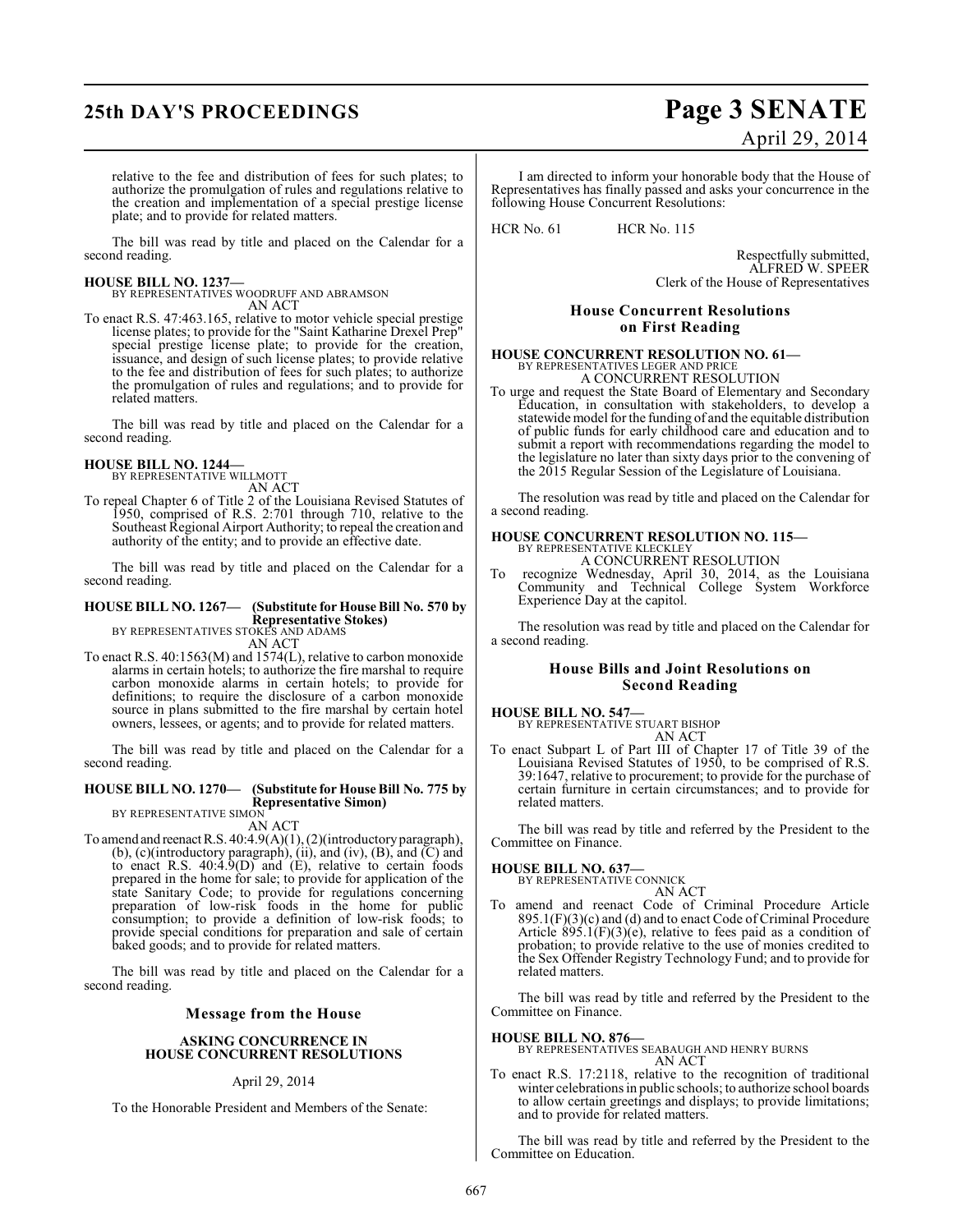# **Page 4 SENATE 25th DAY'S PROCEEDINGS**

April 29, 2014

#### **HOUSE BILL NO. 1108—**

BY REPRESENTATIVE TERRY LANDRY AN ACT

To amend and reenact Code of Criminal Procedure Article 213 and to enact Code of Criminal Procedure Article 202(F), relative to warrants of arrest; to prohibit magistrates from making arrests with or without a warrant for school employees for certain acts committed during the course and scope of employment; to authorize the issuance of a summons in lieu of a warrant for arrest; and to provide for related matters.

The bill was read by title and referred by the President to the Committee on Judiciary C.

## **HOUSE BILL NO. 1118—**

BY REPRESENTATIVE TIM BURNS AN ACT

To amend and reenact R.S. 47:1705.1(B), relative to ad valorem tax millages; to provide with respect to approvals for millage increases for certain taxing authorities in certain parishes; and to provide for related matters.

The bill was read by title and referred by the President to the Committee on Revenue and Fiscal Affairs.

### **HOUSE BILL NO. 1121—**

BY REPRESENTATIVE DANAHAY AN ACT

To enact R.S. 44:3.3, relative to public records; to provide an exemption for certain commercially sensitive information of a public power authority; to provide for definitions; and to provide for related matters.

The bill was read by title and referred by the President to the Committee on Senate and Governmental Affairs.

### **HOUSE BILL NO. 1122—**

BY REPRESENTATIVE SMITH AN ACT

To amend and reenact Code of Civil Procedure Articles 3603.1(C)(1) and 3607.1, R.S. 46:2136.2(B), and R.S. 14:79(A)(1)(a) and  $(E)$ and to enact Chapter 28-C of Title 46 of the Louisiana Revised Statutes of 1950, to be comprised of R.S. 46:2171 through 2174, relative to stalking; to provide for the Protection From Stalking Act; to provide for summary procedures for obtaining a civil order of protection against stalking; to provide for assistance for victims of stalking; and to provide for related matters.

The bill was read by title and referred by the President to the Committee on Judiciary A.

# **HOUSE BILL NO. 1137—** BY REPRESENTATIVE HOFFMANN

AN ACT

To enact Subpart PP of Part 1 of Chapter 1 of Subtitle II of Title 47 of the Louisiana Revised Statutes of 1950, to be comprised of R.S. 47:120.231, Subpart QQ of Part 1 of Chapter 1 of Subtitle II of Title 47 of the Louisiana Revised Statutes of 1950, to be comprised of R.S. 47:120.241, and Subpart RR of Part 1 of Chapter 1 of Subtitle II of Title 47 of the Louisiana Revised Statutes of 1950, to be comprised of R.S. 47:120.251, relative to state individual income tax return checkoffs for certain donations; to provide for a method for individuals to donate all or a portion of any refund due to them to The Louisiana Association for the Blind, the Louisiana Center for the Blind, and Affiliated Blind of Louisiana, Inc.; to provide for the administration and disbursement of donated monies; to provide for reporting; to provide for an effective date; and to provide for related matters.

The bill was read by title and referred by the President to the Committee on Revenue and Fiscal Affairs.

#### **HOUSE BILL NO. 1151—**

BY REPRESENTATIVE PONTI

AN ACT To amend and reenact R.S. 13:1952(4), relative to the City Court of Baton Rouge; to provide for the election of judges to the City Court of Baton Rouge; to remove provisions relative to use of election sections to elect judges of the court; and to provide for related matters.

The bill was read by title and referred by the President to the Committee on Senate and Governmental Affairs.

#### **HOUSE BILL NO. 1154—**

BY REPRESENTATIVE GISCLAIR AN ACT

To amend and reenact R.S. 56:332(K), relative to crab trap escape rings; to provide for a minimum size for such rings; to provide for the minimum number of escape rings for each crab trap; to remove the exemption for traps placed in Lake Pontchartrain; and to provide for related matters.

The bill was read by title and referred by the President to the Committee on Natural Resources.

#### **HOUSE BILL NO. 1157—**

BY REPRESENTATIVE BADON

AN ACT To amend and reenact Code of Criminal Procedure Articles  $895(B)(3)$  and  $900(A)(6)(a)$ , relative to probation; to increase the length of time a person may serve in intensive incarceration as a condition of probation; to provide for sanctions for violations of conditions of probation; and to provide for related matters.

The bill was read by title and referred by the President to the Committee on Judiciary B.

#### **HOUSE BILL NO. 1158—** BY REPRESENTATIVE BADON

AN ACT

To enact R.S. 14:107.5, relative to offenses affecting the general peace and order; to create the crime of solicitation of funds or transportation for certain unlawful purposes; to provide for criminal penalties; to provide for a definition of "sexual intercourse"; and to provide for related matters.

The bill was read by title and referred by the President to the Committee on Judiciary C.

### **HOUSE BILL NO. 1160—**

BY REPRESENTATIVE GAROFALO AN ACT

To amend and reenact R.S. 56:305.6, relative to commercial crab fishing; to provide for an apprenticeship entry into the fishery; and to provide for related matters.

The bill was read by title and referred by the President to the Committee on Natural Resources.

## **HOUSE BILL NO. 1169—** BY REPRESENTATIVE ADAMS

AN ACT

To amend and reenact R.S.  $9:3550(C)(1)$  and  $(G)(3)(a)(introducing$ paragraph), relative to insurance premium finance companies; to remove the fourteen-day notice requirement applicable to outof-state insurance premium finance companies; and to provide for related matters.

The bill was read by title and referred by the President to the Committee on Insurance.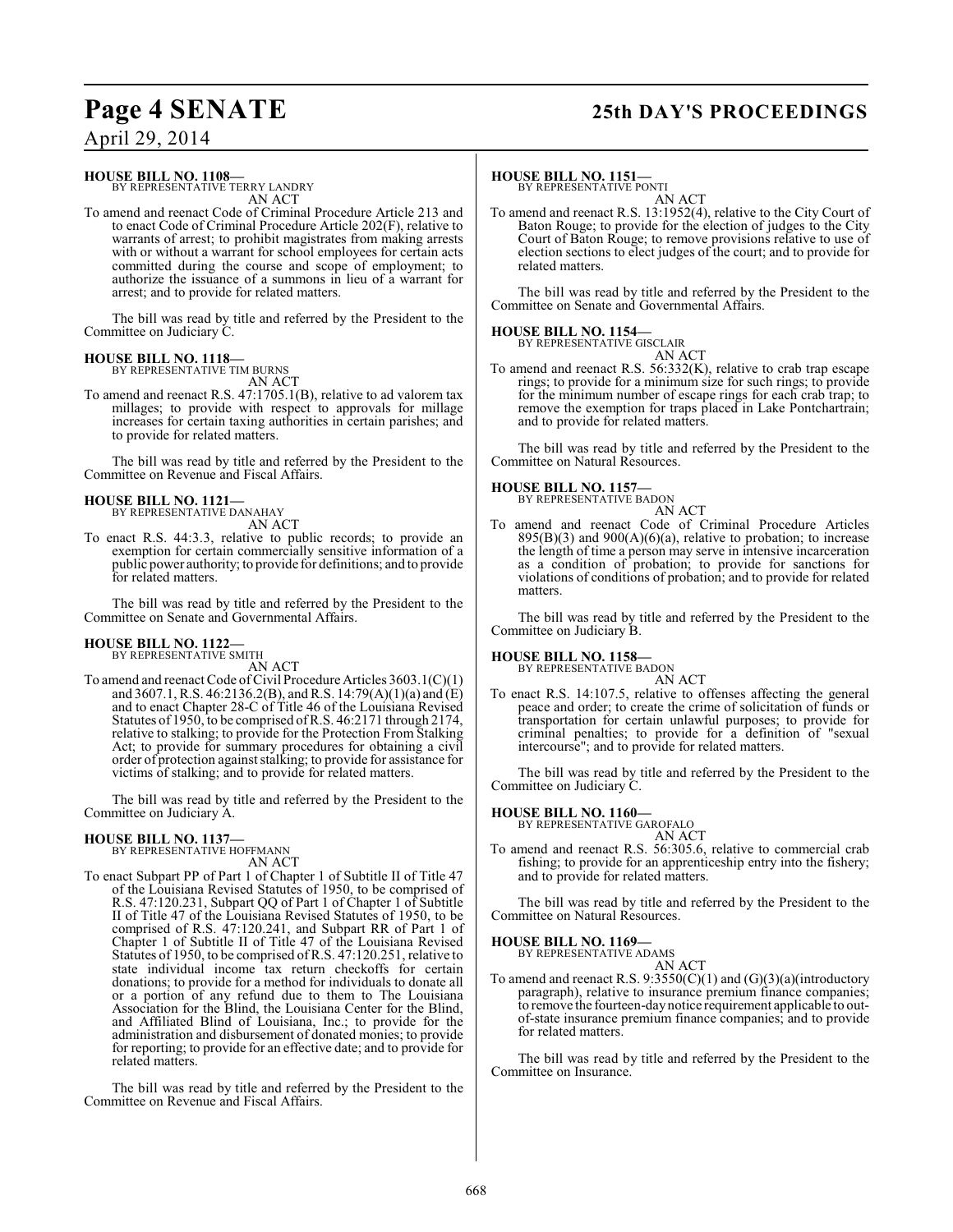# **25th DAY'S PROCEEDINGS Page 5 SENATE**

# April 29, 2014

#### **HOUSE BILL NO. 1182—** BY REPRESENTATIVE JONES

AN ACT

To require the Department of Transportation and Development to install traffic signals at a certain intersection in St. Mary Parish; and to provide for related matters.

The bill was read by title and referred by the President to the Committee on Transportation, Highways and Public Works.

# **HOUSE BILL NO. 1199—** BY REPRESENTATIVE SCHRODER

AN ACT

To amend and reenact R.S. 17:235.1(B)(introductory paragraph) and  $(4)(e)$  and (D), to enact R.S. 17:235.1(B)(4)(f) and 355, and to repeal R.S. 17:235.1(A), (C), and (F), relative to parental access to school-related information and materials; to provide relative to parental access to instructional materials in public schools; to require local school boards to adopt rules and policies to provide for such access, including provisions for reasonable fees for copies; to remove requirements for parents to attend parent orientation; to require inclusion of school board policies for parental access to instructional materials as a part of parent orientation; and to provide for related matters.

The bill was read by title and referred by the President to the Committee on Education.

#### **HOUSE BILL NO. 1200—** BY REPRESENTATIVE STOKES

AN ACT

To enact Subpart E of Part VI-A of Chapter 3 of Title 46 of the Louisiana Revised Statutes of 1950, to be comprised of R.S. 46:440.11 through 440.16, relative to the Medicaid recovery audit program; to provide for legislative findings and purposes; to provide definitions; to establish requirements for entities that contract with the Department of Health and Hospitals to recover medical assistance program funds; to provide for a structure of payments by the Department of Health and Hospitals; to provide for appeals by healthcare providers enrolled in the Medicaid program; to provide for contractor oversight and penalties; to provide for promulgation of rules; to require submittal of Medicaid state plan amendments; to provide for effectiveness;

The bill was read by title and referred by the President to the Committee on Health and Welfare.

## **HOUSE BILL NO. 1207—** BY REPRESENTATIVE PIERRE

and to provide for related matters.

AN ACT

To amend and reenact R.S. 44:4.1(B)(11), relative to public records; to provide references in the Public Records Law for exemptions applicable to certain records relative to insurance; and to provide for related matters.

The bill was read by title and referred by the President to the Committee on Senate and Governmental Affairs.

**HOUSE BILL NO. 1215—**<br>BY REPRESENTATIVES JOHNSON, ANDERS, BARROW, WESLEY<br>BISHOP, COX, HENSGENS, JONES, MONTOUCET, STOKES, PATRICK<br>WILLIAMS, AND WILLMOTT AND SENATORS HEITMEIER, MILLS,<br>AND MORRELL

AN ACT

To enact R.S. 37:1270(D), relative to duties and powers of the Louisiana State Board of Medical Examiners; to provide relative to collaborative practice agreements between physicians and advanced practice registered nurses; to provide for a limitation on regulatory authority of the Louisiana State Board of Medical Examiners; and to provide for related matters.

The bill was read by title and referred by the President to the Committee on Health and Welfare.

#### **HOUSE BILL NO. 1228—**

BY REPRESENTATIVE FOIL

AN ACT To amend and reenact R.S. 17:4031(B)(2)(a) and to repeal R.S. 17:4031(B)(2)(c) and Section 2 of Act No. 424 of the 2012 Regular Session of the Legislature, relative to the School Choice Program for Certain Students with Exceptionalities; to provide relative to student eligibility criteria for participation in the program; to provide for continuation of the program; and to provide for related matters.

The bill was read by title and referred by the President to the Committee on Education.

## **HOUSE BILL NO. 1261— (Substitute for House Bill No. 626 by Representative Abramson)** BY REPRESENTATIVE ABRAMSON

AN ACT To enact R.S. 24:524 and R.S. 39:51.2, relative to appropriations to certain nongovernmental entities; to require certain quasi public and nongovernmental entities to submit certain information to the legislative auditor under certain circumstances; to provide for definitions; to provide for requirements and restrictions; to authorize the establishment and publication of guidelines; to require the submission and publication of certain lists; to provide for an effective date; and to provide for related matters.

The bill was read by title and referred by the President to the Committee on Senate and Governmental Affairs.

## **HOUSE BILL NO. 1263— (Substitute for House Bill No. 47 by Representative Henry Burns)** BY REPRESENTATIVE HENRY BURNS

AN ACT To amend and reenact R.S.  $13:5554(Z)$  and  $5554.1(C)(2)$  and (G)(1)(introductory paragraph), relative to the payment of insurance premium costs; to provide for eligibility requirements for the payment of insurance premium costs for retired sheriffs and employees of the Bossier Parish Sheriff's Office; to provide for the investment of monies into the Bossier Parish Retired Employees Insurance Fund; to provide for the creation of a board of trustees and its responsibilities; and to provide for related matters.

The bill was read by title and referred by the President to the Committee on Judiciary B.

## **HOUSE BILL NO. 1264— (Substitute for House Bill No. 208 by Representative Hoffman)** BY REPRESENTATIVE HOFFMANN

AN ACT

To amend and reenact R.S. 14:91.6(A) and 91.8(B), (C), (D), (E),  $(F)(1)$  and  $(2)$ (introductory paragraph) and  $(c)$ , and  $(H)$ , R.S.  $26:901, 902(1), 905(B), 909(A)(2), 910, 910.1,$ 911(A)(introductory paragraph), (1) and (2), 917(A)(introductory paragraph) and  $(C)$ , and 932(6), and R.S.  $47:851(C)(2)$ , and to enact R.S. 14:91.6(B)(6) and (7) and 91.8(G)(6) and (7), relative to alternative nicotine products and vapor products; to prohibit the sale or other distribution of alternative nicotine products and vapor pens to persons under the age of eighteen years; to provide relative to definitions; and to provide for related matters.

The bill was read by title and referred by the President to the Committee on Judiciary C.

#### **HOUSE BILL NO. 1265— (Substitute for House Bill No. 438 by Representative Greene)** BY REPRESENTATIVE GREENE

AN ACT

To enact R.S. 40:1379.1.2, relative to special officer's commissions; to provide for the issuance of a special officer commission to railroad police officers; to provide for the conditions relative to the term and effect of the commission; and to provide for related matters.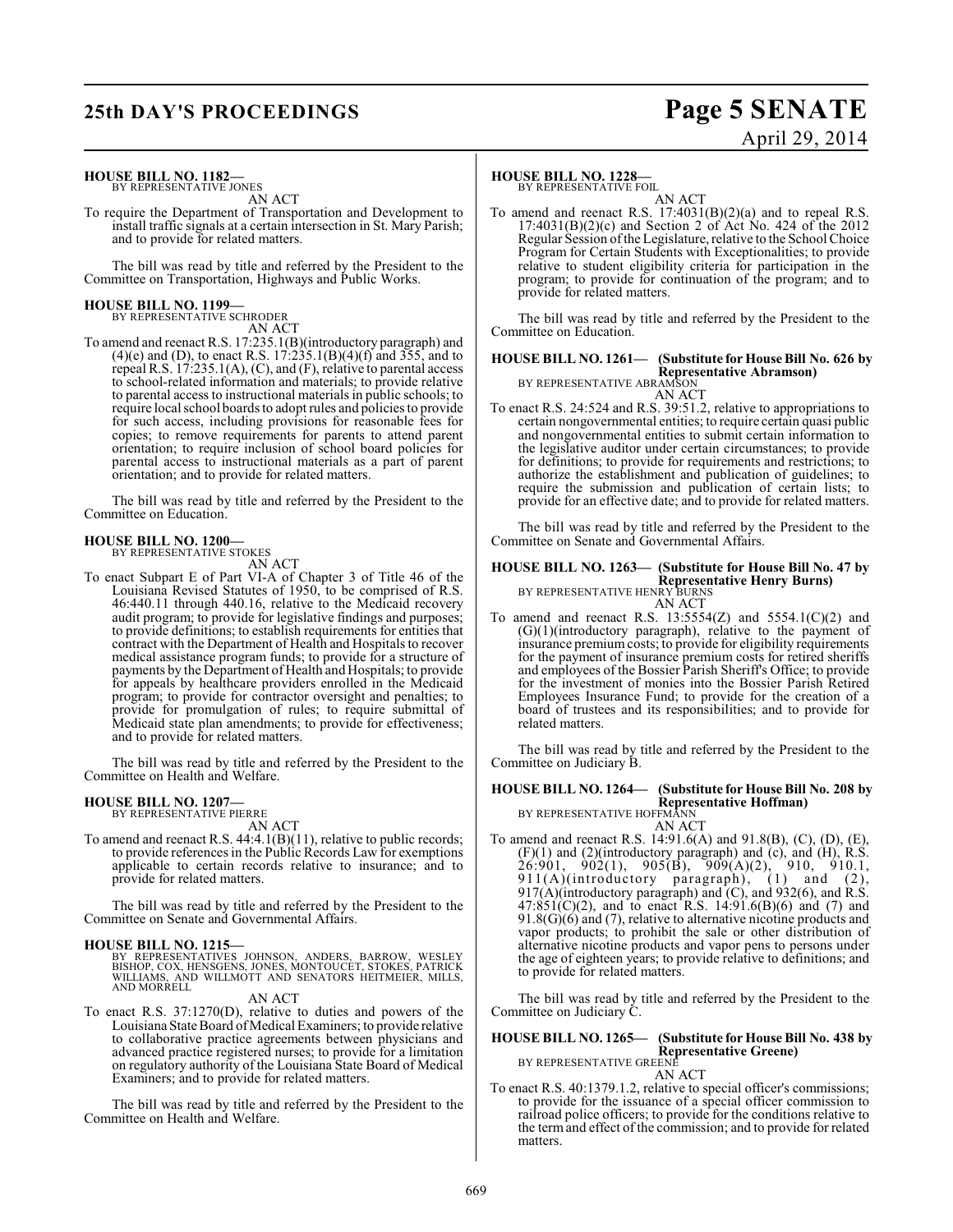# **Page 6 SENATE 25th DAY'S PROCEEDINGS**

## April 29, 2014

The bill was read by title and referred by the President to the Committee on Judiciary B.

#### **HOUSE BILL NO. 1266— (Substitute for House Bill No. 955 by Representative Leger)**

BY REPRESENTATIVE LEGER AN ACT

To enact Chapter 11 of Title 48 of the Louisiana Revised Statutes of 1950, to be comprised of R.S. 48:1501, relative to regional public transportation; to provide relative to the governing boards of regional transit entities; to require the members of such boards to complete certain training requirements; to provide for responsibilities of the staff of regional planning commissions with respect to such training; to provide for effectiveness; and to provide for related matters.

The bill was read by title and referred by the President to the Committee on Transportation, Highways and Public Works.

## **HOUSE BILL NO. 1268— (Substitute for House Bill No. 66 by Representative Montoucet)** BY REPRESENTATIVE MONTOUCET

AN ACT

To enact R.S. 17:1519.17.1, relative to service by certain physicians on the State Medical Disability Board; to create and provide for a task force to study and make recommendations concerning a prospective requirement for service by state-affiliated physicians on the State Medical Disability Board upon request of the Firefighters' Retirement System; to provide for termination of the task force; to provide for a report to certain legislative committees; and to provide for related matters.

The bill was read by title and referred by the President to the Committee on Health and Welfare.

#### **HOUSE BILL NO. 1269— (Substitute for House Bill No. 716 by Representative Henry)** BY REPRESENTATIVE HENRY

AN ACT

To amend and reenact R.S. 42:1169(B), relative to certain public employees who report acts of impropriety within governmental entities; to provide for certain remedies for such public employees; and to provide for related matters.

The bill was read by title and referred by the President to the Committee on Senate and Governmental Affairs.

### **House Concurrent Resolutions on Second Reading**

# **HOUSE CONCURRENT RESOLUTION NO. 43—** BY REPRESENTATIVE CARMODY

A CONCURRENT RESOLUTION

To authorize and request the Louisiana State Board of Medical Examiners to study whether authorization to perform surgical procedures on the human eye could be extended to health professionals other than physicians in a manner that ensures an adequate level of patient safety, to engage and solicit input and perspective from the Louisiana State Board of Optometry Examiners in conducting the study, and to report its findings to the legislative committees on health and welfare.

The resolution was read by title and referred by the President to the Committee on Health and Welfare.

#### **HOUSE CONCURRENT RESOLUTION NO. 67—** BY REPRESENTATIVE LEGER

A CONCURRENT RESOLUTION

To authorize and request the School of Public Health of the Louisiana State University Health Sciences Center at New Orleans and the Feist-Weiller Cancer Center of the Louisiana State University Health Sciences Center at Shreveport, jointly, to coordinate an initiative to be known as the Louisiana Colorectal Cancer Roundtable and to report findings concerning colorectal cancer prevention efforts to the legislature annually.

The resolution was read by title and referred by the President to the Committee on Health and Welfare.

### **HOUSE CONCURRENT RESOLUTION NO. 89—(Substitute for House Concurrent Resolution No. 52 by Representative Foil)** BY REPRESENTATIVE FOIL A CONCURRENT RESOLUTION

To urge and request the commissioner of conservation to continue monitoring the health and sustainability of the Southern Hills Aquifer System and to use the results of simulations conducted by the U.S. Geological Survey on the fifteen hundred foot sand and the two thousand foot sand to develop management regimes for the health and sustainability of the Southern Hills Aquifer System.

The resolution was read by title and referred by the President to the Committee on Natural Resources.

#### **HOUSE CONCURRENT RESOLUTION NO. 112—** BY REPRESENTATIVE FANNI

A CONCURRENT RESOLUTION

To authorize and request the legislative auditor to conduct an audit of the methodology and processes utilized for student counts used for purposes of the Minimum Foundation Program formula, to determine if the methodology ensures accurate and consistent student counts and if counting and reporting processes follow the methodology and are efficient and effective, and to make recommendations for changes in such methodology and processes that he finds would provide for greater accuracy and efficiency and for consistency across the state.

The resolution was read by title and referred by the President to the Committee on Education.

#### **Reports of Committees**

The following reports of committees were received and read:

#### **REPORT OF COMMITTEE ON**

#### **AGRICULTURE, FORESTRY, AQUACULTURE, AND RURAL DEVELOPMENT**

Senator Francis C. Thompson, Chairman on behalf of the Committee on Agriculture, Forestry, Aquaculture, and Rural Development, submitted the following report:

#### April 29, 2014

To the President and Members of the Senate:

I am directed by your Committee on Agriculture, Forestry, Aquaculture, and Rural Development to submit the following report:

#### **SENATE RESOLUTION NO. 65—**

BY SENATOR CROWE A RESOLUTION

To urge and request the Senate Committee on Agriculture, Forestry, Aquaculture and Rural Development to study increasing the per pupil amount spent on vocational agriculture, agribusiness, and agriscience programs in Louisiana.

Reported favorably.

# **SENATE CONCURRENT RESOLUTION NO. 94—** BY SENATOR HEITMEIER

A CONCURRENT RESOLUTION

To urge and request the Department of Agriculture and Forestry and the Department of Education to cooperatively implement a statewide Farm to School Program that assists schools with local procurement options for fresh fruit, vegetables, meats, and seafood.

Reported favorably.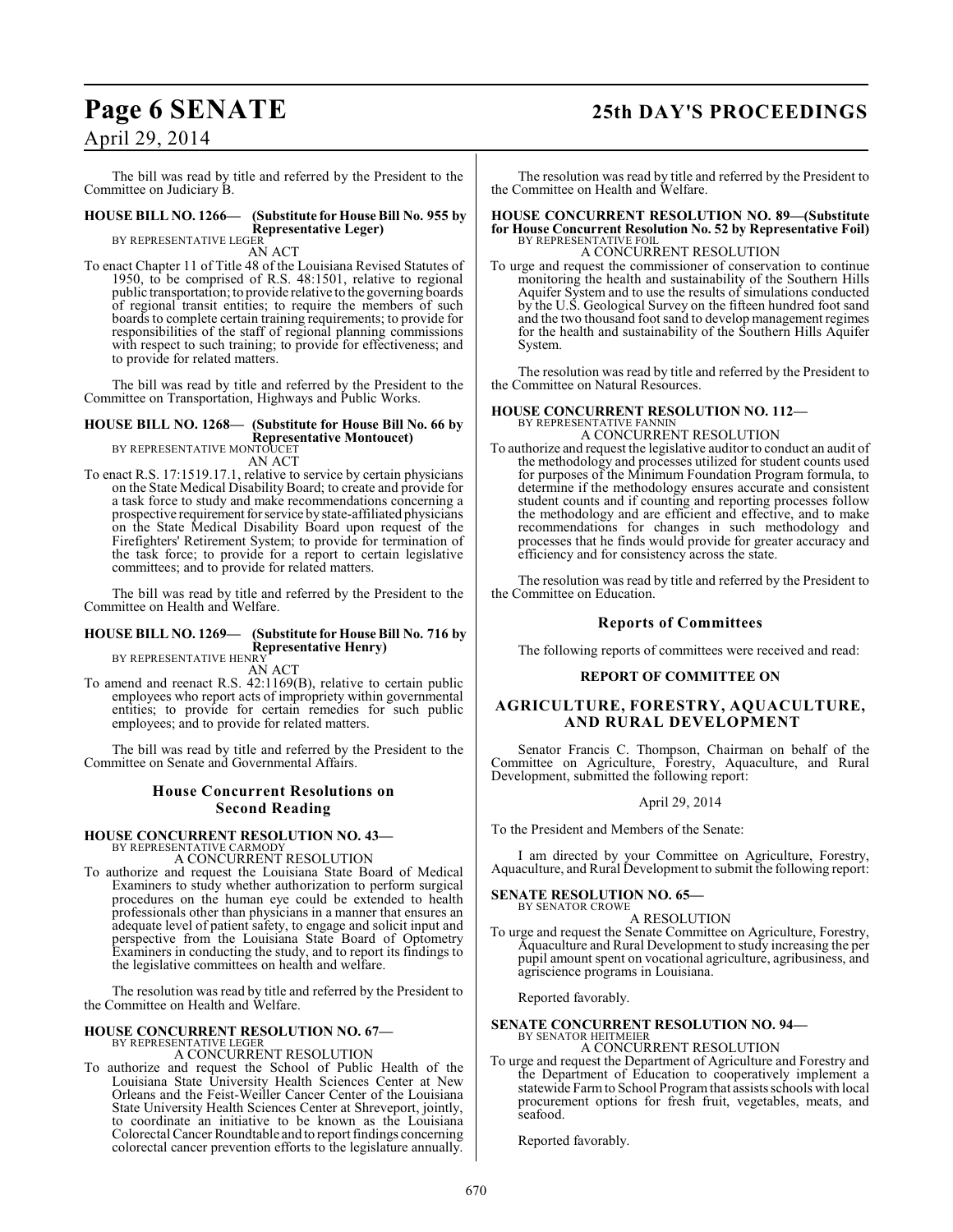## **25th DAY'S PROCEEDINGS Page 7 SENATE**

# April 29, 2014

#### **HOUSE BILL NO. 878—** BY REPRESENTATIVE LEBAS

AN ACT

To amend and reenact R.S.  $3:3553(A)$  and  $(B)(1)$  and  $3556(A)$ , relative to the Louisiana Soybean and Grain Research and Promotion Board; to provide relative to the use of funds; to repeal authority for referenda for the imposition and extension of assessments; and to provide for related matters.

Reported favorably.

**HOUSE BILL NO. 886—** BY REPRESENTATIVE MONTOUCET AN ACT

To amend and reenact R.S. 3:3543(B), (C), and (D), 3544(A)(1) and  $(3)$ ,  $(E)$ ,  $(F)(3)$  and  $(4)$ , and  $(H)(1)$ , and  $3547(A)$  and to repeal R.S.  $3:3543(E)$  and  $3544(A)(10)$ ,  $(B)$ , and  $(H)(5)$ , relative to the Louisiana Rice Research Board; to provide for the membership and duties of the board; to provide for the levy of certain assessments on dry rough "paddy" rice; to provide for rice producer refunds; to provide relative to the time period for the transfer of funds; to repeal authority for referenda for assessment purposes; and to provide for related matters.

Reported favorably.

## **HOUSE BILL NO. 1045—** BY REPRESENTATIVE LEBAS

AN ACT

To amend and reenact R.S. 3:3533(B), (C), and (E), 3534(A)(1) and  $(2)$ ,  $(G)$ , and  $(H)(1)$ , and 3537 $(A)$  and to repeal R.S. 3:3533 $(F)$  and 3534(B) and (I), relative to the Louisiana Rice Promotion Board; to provide for the membership of the board; to provide for the duties and responsibilities of the board; to provide for the levy of certain assessments; to provide for rice producer refunds; to provide for use and transfer of funds; to repeal the levy of additional assessments; to repeal authority for referenda for assessment purposes; and to provide for related matters.

Reported favorably.

### **HOUSE BILL NO. 1056—**

BY REPRESENTATIVE LAMBERT AN ACT

To amend and reenact R.S. 3:556.6(A) and (B) and 556.14(A) and (H) and to repeal R.S. 3:556.3(D), 556.7, and 556.14(B), (C), (E), (F), and (G), relative to the Louisiana Crawfish Promotion and Research Board; to provide for the levy of certain assessments on artificial crawfish bait, crawfish tail meat, and bags for the packaging of live crawfish; to repeal the term of appointment for board members; to repeal authority for referenda for assessment purposes; and to provide for related matters.

Reported favorably.

Respectfully submitted, FRANCIS C. THOMPSON Chairman

#### **REPORT OF COMMITTEE ON**

#### **FINANCE**

Senator Jack Donahue, Chairman on behalf of the Committee on Finance, submitted the following report:

April 28, 2014

To the President and Members of the Senate:

I am directed by your Committee on Finance to submit the following report:

#### **SENATE BILL NO. 355—** BY SENATOR MILLS

A JOINT RESOLUTION

Proposing to add Article VII, Section 10.13 of the Constitution of Louisiana, relative to establishing a budget stabilization program for Medicaid programs, certain elderly services, rehabilitation services, and other health care programs; to provide for establishing annual appropriations necessary to fund certain health care programs; to provide procedures for the legislature to adjust appropriations in order to eliminate a projected deficit; and to specify an election for submission of the proposition to electors and provide a ballot proposition.

Reported with amendments.

#### **SENATE BILL NO. 480—**

BY SENATOR WALSWORTH

AN ACT To amend and reenact Chapter 17 of Subtitle III of Title 39 of the Louisiana Revised Statutes of 1950, to be comprised of R.S. 39:1551 through 1554.1, 1556 through 1558, 1561 through 1569.1, 1571 through 1572, 1581, 1586 through 1587, 1593 through 1598, 1600 through 1608, 1611 through 1633, 1641 through 1644, 1646, 1651 through 1658, 1661 through 1662, 1671 through 1673, 1676 through 1679, 1681 through 1685, 1691 through 1692, 1695 through 1697, 1702 through 1710, 1716, 1731 through 1736, and 1751 through 1755, and to repeal Chapter 16 of Subtitle III of Title 39 of the Louisiana Revised Statutes of 1950, comprised of R.S. 39:1481 through 1526, relative to the procurement code; to provide for procurement by public bodies, including provisions for a central purchasing agency, for procurement regulations, and for source selection for items to be purchased and methods for such purchases; to provide for definitions and access to procurement information; to provide for the authority and duties of the commissioner of administration with respect to procurement; to provide for certain appointments and qualifications; to provide for mandatory information requirements; to provide for bid procedures and for types of contracts; to provide for contract modification, termination, and contract clauses; to provide for legal and contractual remedies and for administrative appeals; to provide for cooperative purchasing; to provide with respect to conflicts with other provisions of law; to provide for an effective date; and to provide for related matters.

Reported with amendments.

#### **SENATE BILL NO. 613—**

BY SENATOR GARY SMITH AN ACT

To enact R.S. 42:851(T), relative to group benefits; to provide for premium share; and to provide for related matters.

Reported favorably.

**SENATE BILL NO. 614—** BY SENATOR LAFLEUR

AN ACT To enact R.S. 49:125.1, relative to the sale of surplus property; to allow for the transfer of surplus electronic devices to certain nonprofit entities; to require the nonprofit entities to perform certain services; to provide definitions, terms, conditions, and requirements; and to provide for related matters.

Reported with amendments.

**HOUSE BILL NO. 154—** BY REPRESENTATIVE LEGER

AN ACT To enact R.S. 13:126.1, 352.1, 841.4, 1213.3, 1912, 2157.1, 2500.5, 2520, and 2565, relative to additional court costs or fees; to provide for additional fees or costs on writs and appeals filed with the supreme court and all courts of appeal; to provide for additional court costs or fees in all district courts, the New Orleans Civil District Court, all city and municipal courts, the city courts of New Orleans, the municipal court of New Orleans,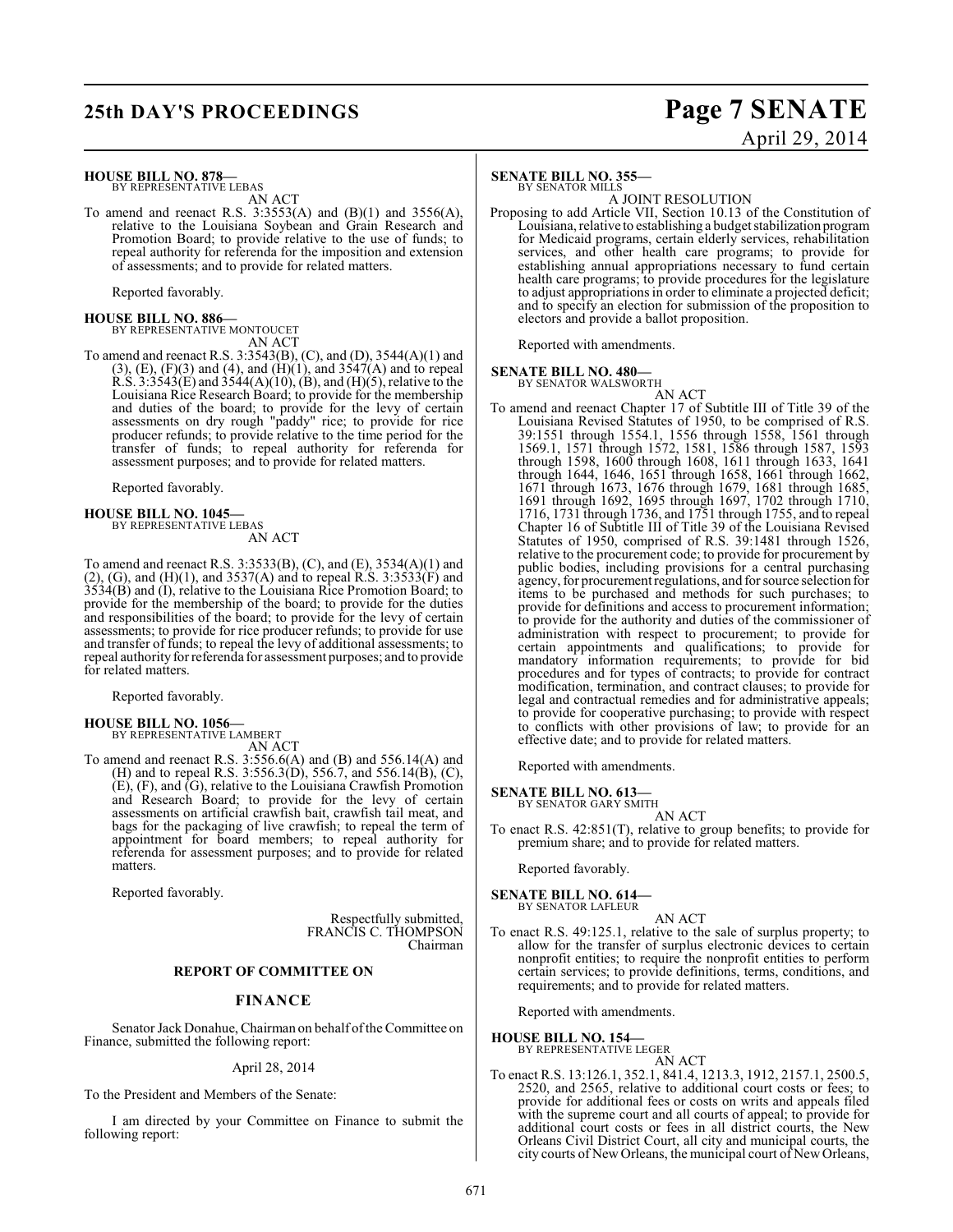## **Page 8 SENATE 25th DAY'S PROCEEDINGS**

the traffic court of New Orleans, and all parish courts; to provide for the collection, disposition, and use of fees; and to provide for related matters.

Reported favorably.

# **HOUSE BILL NO. 177—** BY REPRESENTATIVE CHAMPAGNE

AN ACT

To amend and reenact R.S. 39:1489, relative to professional, personal, consulting, and social services procurement; to require the director of contractual review to report certain information regarding contracts awarded without the necessity of public bidding or competitive negotiation; and to provide for related matters.

Reported favorably.

## **HOUSE BILL NO. 398—** BY REPRESENTATIVE STOKES

AN ACT

To authorize and provide for the leasing of certain state property in Jefferson Parish; to provide for the property description; to provide for reservation of mineral rights; to provide terms and conditions; to provide for letting a contract by a request for proposals by the city of Kenner; to provide an effective date; and to provide for related matters.

Reported with amendments.

#### **HOUSE BILL NO. 535—**

BY REPRESENTATIVE SHADOIN AN ACT

To amend and reenact R.S. 13:4688(B), relative to processing fees for clerks of court; to remove requirements relative to when certain processing fees are to be paid in a suit; and to provide for related matters.

Reported favorably.

Respectfully submitted, JACK DONAHUE Chairman

#### **REPORT OF COMMITTEE ON**

### **JUDICIARY A**

Senator Ben W. Nevers, Chairman on behalf of the Committee on Judiciary A, submitted the following report:

April 29, 2014

To the President and Members of the Senate:

I am directed by your Committee on Judiciary A to submit the following report:

#### **SENATE BILL NO. 233—**

BY SENATOR BROOME AN ACT

To amend and reenact R.S. 51:2602, 2603(6), (7), (8), (9), (10), (11) and (12), 2606(A)(1), (2), (3), (4) and (5), 2607(A) and (C), and 2608 and to enact  $R.S. 51:2603(13)$ , relative to the Louisiana Equal Housing Opportunity Act; to provide for victims of domestic abuse; to provide for definitions; to provide for terms and conditions; and to provide for related matters.

Reported favorably.

#### **SENATE BILL NO. 382—** BY SENATOR LAFLEUR

AN ACT

To amend and reenact R.S. 9:4752, relative to proceeds recovered by an injured person; to provide with respect to the privilege on net proceeds collected from a third party in favor of medical providers for services and supplies furnished to injured persons; to provide certain terms, conditions, and effects; and to provide for related matters.

Reported favorably.

**SENATE BILL NO. 589—** BY SENATOR WALSWORTH

AN ACT

To amend and reenact R.S. 46:2607, relative to the Children's Cabinet; to provide relative to the termination date; to provide for an effective date; and to provide for related matters.

Reported with amendments.

#### **SENATE BILL NO. 607—** BY SENATOR GALLOT

AN ACT

To enact R.S. 9:314, relative to divorce; to provide for the effect of divorce or pending divorce on the designation by an individual of the individual's spouse or former spouse as beneficiary in certain agreements upon the death of the individual; and to provide for related matters.

Reported with amendments.

#### **SENATE BILL NO. 628—**

BY SENATOR MURRAY AN ACT

To amend and reenact R.S. 13:36, relative to the Judiciary Commission; to provide relative to the powers of the commission; to provide relative to any investigation or hearing held by the commission; to provide relative to discovery; and to provide for related matters.

Reported favorably.

#### **HOUSE BILL NO. 9—**

BY REPRESENTATIVE EDWARDS AN ACT

To enact R.S. 22:1295.1, relative to motor vehicle liability insurance; to provide for liability for certain operators excluded from coverage; and to provide for related matters.

Reported favorably.

- **HOUSE BILL NO. 11—** BY REPRESENTATIVES EDWARDS, ADAMS, ARNOLD, FOIL,<br>GAROFALO, GREENE, HARRISON, JAMES, JEFFERSON, LEOPOLD,<br>MACK,MILLER,MORENO,JAYMORRIS,AND-SHADOIN AN ACT
- To enact R.S. 1:58.6, relative to state holidays; to establish "Purple Heart Recognition Day" as an annual state holiday; and to provide for related matters.

Reported favorably.

**HOUSE BILL NO. 102—**

BY REPRESENTATIVE FOIL AN ACT

To amend and reenact Civil Code Article 356, relative to the title of proceedings; to provide for the title of proceedings for continuing tutorship; and to provide for related matters.

Reported favorably.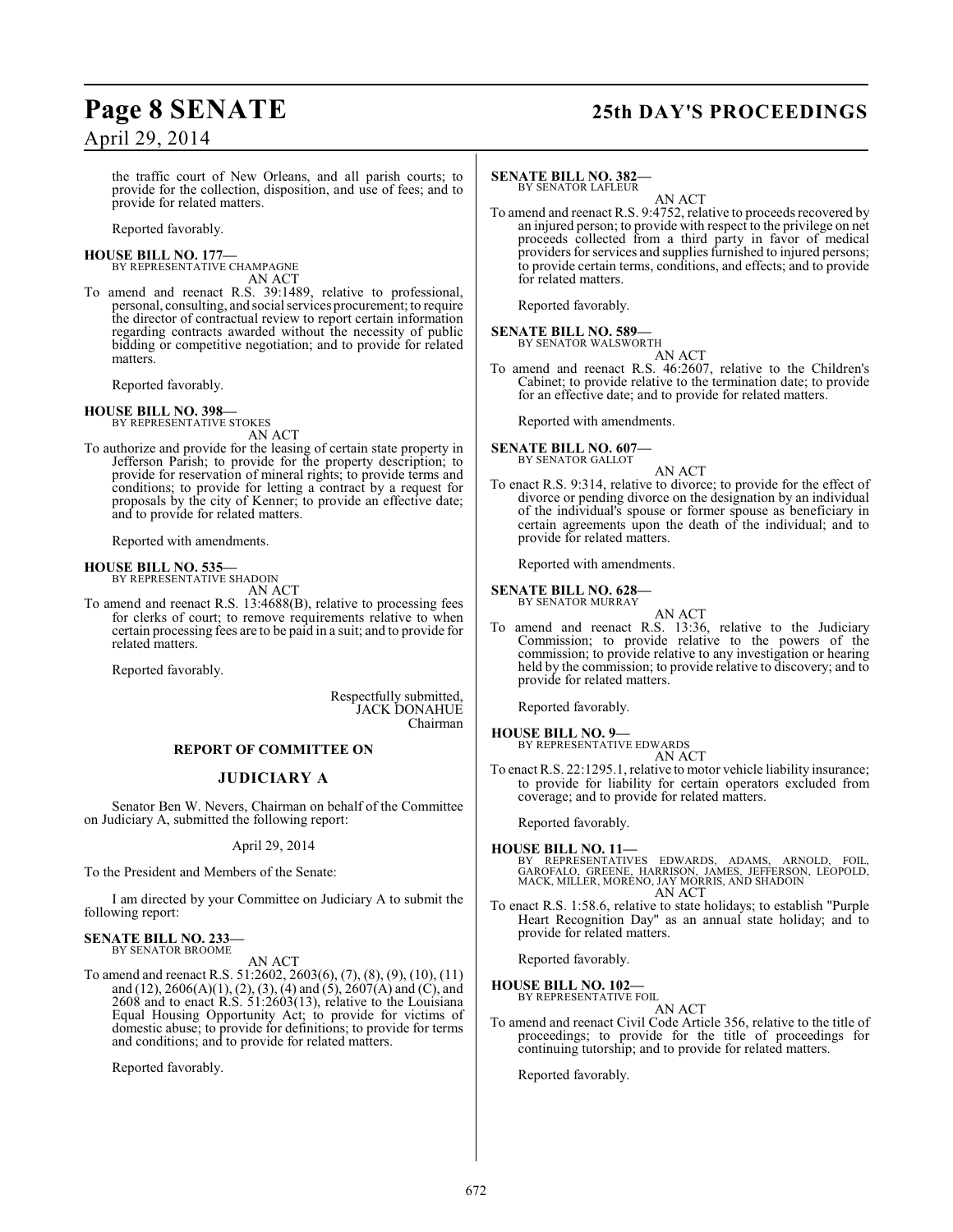## **25th DAY'S PROCEEDINGS Page 9 SENATE**

# April 29, 2014

**HOUSE BILL NO. 187—**

- BY REPRESENTATIVES LOPINTO, ADAMS, ARNOLD, BADON,<br>BERTHELOT, WESLEY BISHOP, BROADWATER, BROSSETT, DOVE,<br>GAROFALO,HUNTER,JAMES,KLECKLEY,MORENO,SCHEXNAYDER,<br>TALBOT,AND WOODRUFF AND SENATOR GARY SMITH AN ACT
- To amend and reenact R.S. 14:286(D), R.S. 40:34(B)(1)(a)(viii),  $(h)(v)$ , (i), and (j), and R.S. 44:4.1(B)(26), to enact Chapter 1-C of Code Title IV of Code Book III of Title 9 of the Louisiana Revised Statutes of 1950, to be comprised of R.S. 9:2718 through 2720.15, R.S. 14:286(E), and Part VII of Chapter 2 of Title 40 of the Louisiana Revised Statutes of 1950, to be comprised of R.S. 40:93 through 97, and to repeal R.S. 9:2713, relative to surrogacy; to provide for amendments to birth certificates; to provide for definitions relative to surrogacy contracts; to provide for genetic surrogacy contracts; to provide for the enforceability of gestational surrogacy contracts; to provide for the parties to a gestational surrogacy contract; to provide for contractual requirements for a gestational surrogacy contract; to provide for a proceeding to approve a gestational surrogacy contract; to provide for the check of the criminal records of the parties to a gestational surrogacy contract; to provide for an order preceding embryo transfer relative to a gestational surrogacy contract; to provide for matters relative to multiple attempts at in utero embryo transfer; to provide for confidentiality of the proceedings relative to a gestational surrogacy contract; to provide for continuing and exclusive jurisdiction to the proceedings relative to a gestational surrogacy contract; to provide for the termination of a gestational surrogacy contract by notice; to provide for remedies for the failure to perform under a gestational surrogacy contract; to provide for the termination of a gestational surrogacy contract and for the effects of divorce, nullity, and death on a gestational surrogacy contract; to provide for the effect of a subsequent marriage of the gestational mother on a gestational surrogacy contract; to provide for a post-birth order; to provide for DNA testing when the child is alleged not to be the child of the intended parents; to provide for time limitations and finality; to prohibit certain acts relative to a gestational surrogacy contract occurring on or after the effective date; to provide for data collection; and to provide for related matters.

Reported with amendments.

## **HOUSE BILL NO. 478—** BY REPRESENTATIVE MILLER

AN ACT

To amend and reenact R.S. 19:147, 150, 151, and 159, relative to expropriation; to provide relative to certain expropriation procedures; to provide for final judgments for purposes of immediate appeal; to provide for the delay within which to request a jury trial; to provide relative to appeals; and to provide for related matters.

Reported with amendments.

#### **HOUSE BILL NO. 599—**

BY REPRESENTATIVE ABRAMSON AN ACT

and motions; and to provide for related matters.

To amend and reenact Code of Civil Procedure Article 966(F)(2) and (3), relative to motions for summary judgment; to provide for documentary evidence to be filed in electronic format; to provide for time limits within which to serve certain memoranda

Reported favorably.

#### **HOUSE BILL NO. 607—** BY REPRESENTATIVE ABRAMSON

AN ACT

To amend and reenact Code of Civil Procedure Articles 1035, 1425(C), and 1462(B)(1) and to enact Code of Civil Procedure Article  $1434(A)(3)$ , relative to the continuous revision of the Code of Civil Procedure; to provide for the delay in filing an answer in incidental actions; to provide for the identification of testifying experts in discovery; to extend the delay for the state

to respond to a request for the production of documents and things; to provide for persons before whom depositions are taken; and to provide for related matters.

Reported with amendments.

**HOUSE BILL NO. 619—** BY REPRESENTATIVES ABRAMSON AND LORUSSO AN ACT

To amend and reenact R.S. 13:3822, 3823(A)(4) and (B), and 3824(A) and to enact R.S.13:3823(A)(5) and 3825, relative to depositions and discovery procedure; to provide for uniform foreign depositions law; to provide for assistance to tribunals and litigants in other states and jurisdictions; to provide for the Uniform Interstate Depositions and Discovery Act; to provide for definitions and procedures; and to provide for related matters.

Reported with amendments.

## **HOUSE BILL NO. 620—** BY REPRESENTATIVE ABRAMSON

AN ACT

To amend and reenact R.S. 9:2087(B), relative to trusts; to provide relative to the delegation of certain duties of a trustee; to provide that the delegation of authority for the sale of immovable property under certain circumstances shall be considered a ministerial duty; and to provide for related matters.

Reported favorably.

## **HOUSE BILL NO. 622—** BY REPRESENTATIVE ABRAMSON

AN ACT

To amend and reenact Code of Civil Procedure Article 4134(C), relative to tutorship proceedings; to provide for the effect of a certificate of mortgage; to provide that certain certificates of mortgage do no constitute a legal mortgage; and to provide for related matters.

Reported favorably.

**HOUSE BILL NO. 882—**

- BY REPRESENTATIVE CHAMPAGNE AN ACT
- To enact R.S. 1:55(E)(1)(f), relative to legal holidays; to establish the Friday of the Sugar Cane Festival as a legal holiday in the parish of Iberia; to authorize the clerk of court of the Sixteenth Judicial District Court to close the clerk's office in observance of the legal holiday; to provide for an exception; and to provide for related matters.

Reported favorably.

Respectfully submitted, BEN W. NEVERS Chairman

#### **REPORT OF COMMITTEE ON**

#### **JUDICIARY B**

Senator Jean-Paul "JP" Morrell, Chairman on behalf of the Committee on Judiciary B, submitted the following report:

April 29, 2014

To the President and Members of the Senate:

I am directed by your Committee on Judiciary B to submit the following report: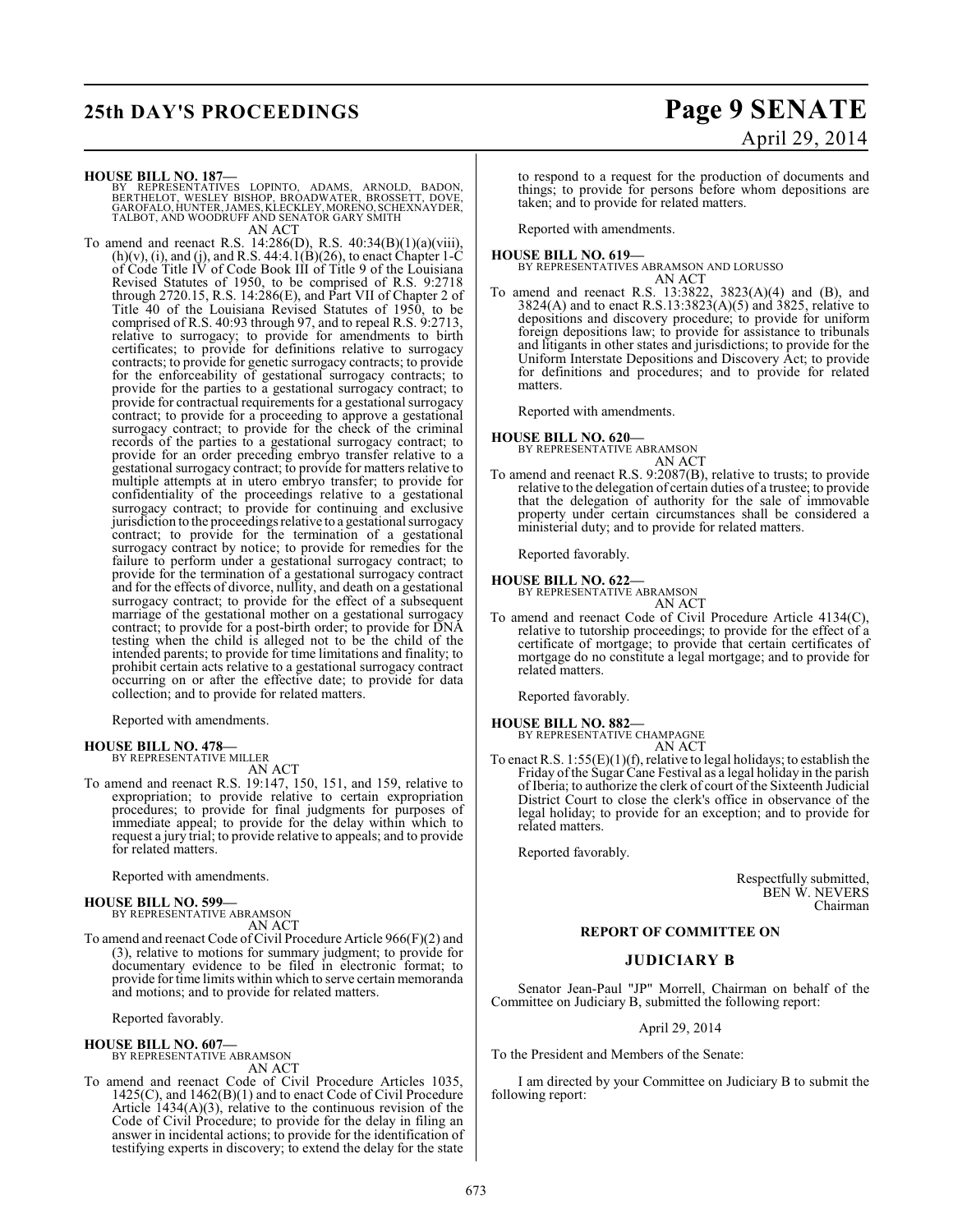#### **SENATE BILL NO. 133—** BY SENATOR MORRELL

AN ACT

To amend and reenact R.S. 27:28(H)(1), relative to the Louisiana Gaming Control Board; to provide relative to persons who have the ability or capacity to exercise significant influence over gaming licensees, operators, permittees, or other persons who are required to be found suitable; and to provide for related matters.

Reported with amendments.

#### **SENATE BILL NO. 294—** BY SENATOR MORRELL

AN ACT

To amend and reenact R.S. 40:2531(A) and (B)(7), relative to law enforcement; to provide relative to rights of law enforcement officers while under investigation; to provide relative to investigations of alleged criminal activity; and to provide for related matters.

Reported with amendments.

#### **SENATE BILL NO. 571—** BY SENATOR WALSWORTH

AN ACT

To amend and reenact R.S.  $15:587(A)(1)(a)$ , relative to public defenders; to require the Louisiana Bureau of Criminal Identification and Information to release criminal history records and identification files to public defenders; and to provide for related matters.

Reported with amendments.

# **HOUSE BILL NO. 196—** BY REPRESENTATIVE SMITH

AN ACT To amend and reenact R.S. 15:1111(I), relative to work release; to provide for the eligibility to participate in the Department of Public Safety and Corrections work release program; to extend the length of time certain offenders may participate in work release programs; and to provide for related matters.

Reported favorably.

#### **HOUSE BILL NO. 210—** BY REPRESENTATIVE JEFFERSON

AN ACT

To amend and reenact R.S. 15:574.20, relative to medical parole; to amend certain eligibility requirements for medical parole; to amend certain definitions; to provide with respect to a risk assessment of an inmate prior to recommendation for medical parole; and to provide for related matters.

Reported favorably.

#### **HOUSE BILL NO. 280—**

BY REPRESENTATIVE IVEY

AN ACT

To enact R.S. 40:1379.3(W), relative to concealed handgun permits; to provide for reduced fees for active duty members, reserve members, and veterans of the armed forces of the United States; to provide for definitions; and to provide for related matters.

Reported with amendments.

#### **HOUSE BILL NO. 389—** BY REPRESENTATIVE LEGER

AN ACT

To amend and reenact R.S. 27:247 and 270(A)(3)(a), relative to the casino support services contract; to provide funding for such contract; to establish the Casino Support Services Fund as a special treasury fund; to provide for deposits into the fund; to provide for uses of monies in the fund; to provide for an effective date; and to provide for related matters.

## **Page 10 SENATE 25th DAY'S PROCEEDINGS**

Reported favorably.

# **HOUSE BILL NO. 534—** BY REPRESENTATIVE SHADOIN

AN ACT

To repeal R.S. 13:1218, relative to judicial bonds; to remove requirements for clerks to record all judicial bonds; and to provide for related matters.

Reported favorably.

## **HOUSE BILL NO. 578—** BY REPRESENTATIVE COX

AN ACT To enact R.S. 26:600, relative to alcoholic beverage sales; to authorize the governing authority of the city of Mansfield to hold an election to allow certain restaurants to sell alcohol; to provide for definitions; to provide for the election and ballot language; and to provide for related matters.

Reported with amendments.

**HOUSE BILL NO. 683—** BY REPRESENTATIVES TERRY LANDRY AND KATRINA JACKSON AN ACT

To amend and reenact R.S. 13:5304(B)(10) and (K), relative to district courts' drug division probation programs; to expand eligibility for participation in the drug division probation program to defendants with certain prior felony convictions; to require that drug division program evaluations shall include information on recidivism reduction and outcome data on participants; and to provide for related matters.

Reported favorably.

**HOUSE BILL NO. 1035—** BY REPRESENTATIVE PATRICK WILLIAMS AN ACT

To amend and reenact R.S. 15:158(A)(3), relative to the Louisiana Public Defender Board; to provide with respect to the educational requirements for the juvenile justice compliance officer; and to provide for related matters.

Reported favorably.

Respectfully submitted, JEAN-PAUL "JP" MORRELL Chairman

### **REPORT OF COMMITTEE ON**

#### **JUDICIARY C**

Senator Robert W. Kostelka, Chairman on behalf of the Committee on Judiciary C, submitted the following report:

#### April 29, 2014

To the President and Members of the Senate:

I am directed by your Committee on Judiciary C to submit the following report:

#### **HOUSE CONCURRENT RESOLUTION NO. 26—** BY REPRESENTATIVE HENRY BURNS

A CONCURRENT RESOLUTION

To urge and request the Louisiana State Law Institute to study and make recommendations concerning gun ownership rights of persons who have attempted suicide and to report its findings to the legislative committees on health and welfare and criminal justice.

Reported favorably.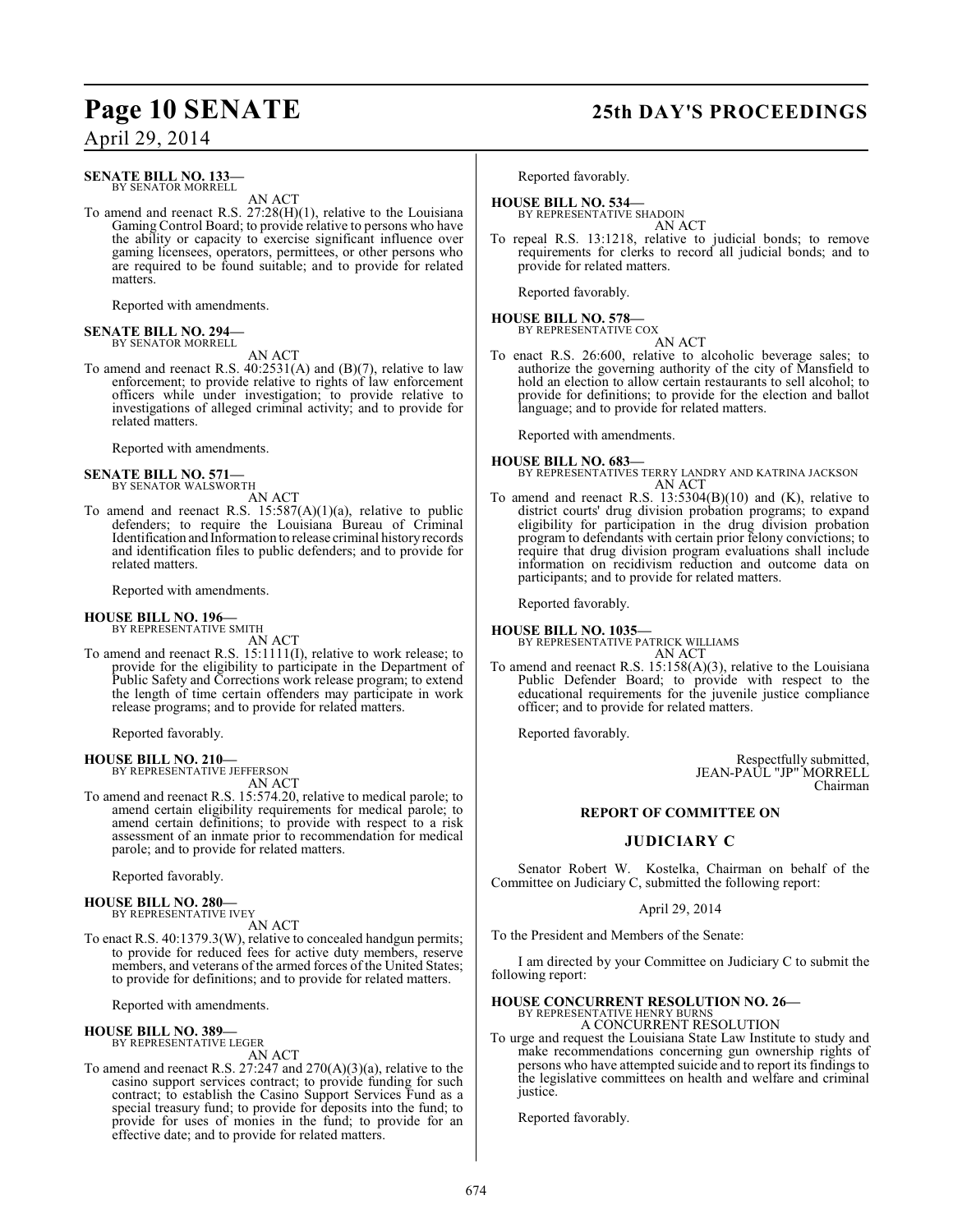## **25th DAY'S PROCEEDINGS Page 11 SENATE**

# April 29, 2014

**HOUSE BILL NO. 17—**

BY REPRESENTATIVE LOPINTO AN ACT

To amend and reenact R.S. 14:69.1(A), relative to illegal possession of stolen firearms; to amend the elements of the crime; to provide for an affirmative defense; and to provide for related matters.

Reported favorably.

**HOUSE BILL NO. 72—** BY REPRESENTATIVES LOPINTO, ADAMS, ARMES, ARNOLD, HENRY BURNS, CARMODY, CHANEY, GREENE, HARRIS, HAVARD, HAZEL, HOLLIS, HOWARD, IVEY, LORUSSO, PYLANT, STOKES, THOMPSON, AND WHITNEY

AN ACT

To amend and reenact R.S. 14:95.5(C), relative to the possession of a firearm on the premises of an alcoholic beverage outlet; to exempt certain law enforcement officers from the prohibition; to exempt concealed permit holders from the prohibition as it relates to restaurants; to provide relative to the authority of sheriffs or chief law enforcement officers to establish policies in this regard; and to provide for related matters.

Reported favorably.

**HOUSE BILL NO. 227—** BY REPRESENTATIVE HENRY

AN ACT To amend and reenact R.S. 14:34.4(B), relative to battery of a school or recreation athletic contest official; to amend the penalties for the crime of battery of a school or recreation athletic contest official; to require participation by the offender in community service and a counseling program; and to provide for related matters.

Reported with amendments.

#### **HOUSE BILL NO. 278—**

BY REPRESENTATIVES HAVARD AND THIBAUT AN ACT

To enact R.S.  $14:30(A)(12)$  and  $(B)(4)$ , relative to first degree murder; to add "correctional facility employee" to the list of specific victims of the crime of first degree murder; to provide for a definition of "correctional facility employee"; and to provide for related matters.

Reported favorably.

#### **HOUSE BILL NO. 325—**

BY REPRESENTATIVES LOPINTO AND STOKES AND SENATOR GUILLORY

AN ACT

To amend and reenact R.S.  $14:19(A)$  and  $20(A)(4)(a)$  and (B)(introductory paragraph), relative to the justifiable use of force or violence; to provide that the use of force or violence is justified in certain circumstances; to provide that the justification applies when the conflict began; to provide for technical changes; and to provide for related matters.

Reported favorably.

**HOUSE BILL NO. 417—** BY REPRESENTATIVE LOPINTO

AN ACT

To amend and reenact R.S. 14:202.1, relative to offenses against property; to provide for the crime ofresidential contractor fraud; to provide for criminal penalties; to provide for restitution; to delete provisions relating to home improvement fraud; and to provide for related matters.

Reported favorably.

#### **HOUSE BILL NO. 514—**

BY REPRESENTATIVE HENRY

AN ACT To enact R.S. 40:962.1.2, relative to nonprescription products containing dextromethorphan; to prohibit the selling, purchasing, or attempting to purchase products containing dextromethorphan by minors; to provide for criminal penalties; to provide for preemption of local ordinances regulating the same matters; and to provide for related matters.

Reported favorably.

**HOUSE BILL NO. 530—** BY REPRESENTATIVE PYLANT AN ACT

To amend and reenact R.S. 14:89(A) and (B) and 89.1 and to repeal R.S. 14:78 and 78.1, relative to offenses affecting sexual immorality; to repeal the crimes of incest and aggravated incest; to amend the offense of crime against nature to include the elements and penalties of the crime of incest; to amend the offense of aggravated crime against nature to include the elements and penalties of the crime of aggravated incest; to direct the Louisiana State Law Institute to amend all references in law accordingly; and to provide for related matters.

Reported favorably.

## **HOUSE BILL NO. 1037—** BY REPRESENTATIVE HAZEL

AN ACT To amend and reenact R.S. 14:284, relative to offenses affecting public morals; to amend the criminal penalty provisions in the statute regarding Peeping Toms; and to provide for related matters.

Reported favorably.

- **HOUSE BILL NO. 1066—** BY REPRESENTATIVES THOMPSON AND CARMODY AN ACT
- To amend and reenact R.S.  $40:1379.3(C)(1)$  and  $(17)$ ,  $(K)$ , and  $(T)(1)$ , relative to qualifications for concealed handgun permits; to provide for the submission of certain information for persons seeking a concealed handgun permit who are not United States citizens; to require a federal background check before issuing a concealed handgun permit; to provide for penalties for using a suspended or revoked concealed handgun permit to purchase a firearm; and to provide for related matters.

Reported favorably.

#### **HOUSE BILL NO. 1073— (Substitute for House Bill No. 442 by Representative Hazel)**

BY REPRESENTATIVES HAZEL AND NORTON AN ACT

To amend and reenact R.S. 15:440.2(A)(1) and Children's Code Article 324(A), relative to recorded statements of protected persons; to amend provisions regarding the authorization to record the statement of a protected person; to authorize the recording of statements of protected persons without the necessity of a court order by either local court rule or execution of a written protocol; and to provide for related matters.

Reported with amendments.

## **HOUSE BILL NO. 1077— (Substitute for House Bill No. 1027 by Representative LeBas)** BY REPRESENTATIVES LEBAS, ARMES, AND BILLIOT

AN ACT

To amend and reenact R.S. 14:327(A)(2) and to enact R.S. 14:34.8, relative to crimes involving certain medical personnel; to create the crime of battery of emergency room personnel, emergency services personnel, or a healthcare professional; to provide for criminal penalties; to provide for definitions; to amend the crime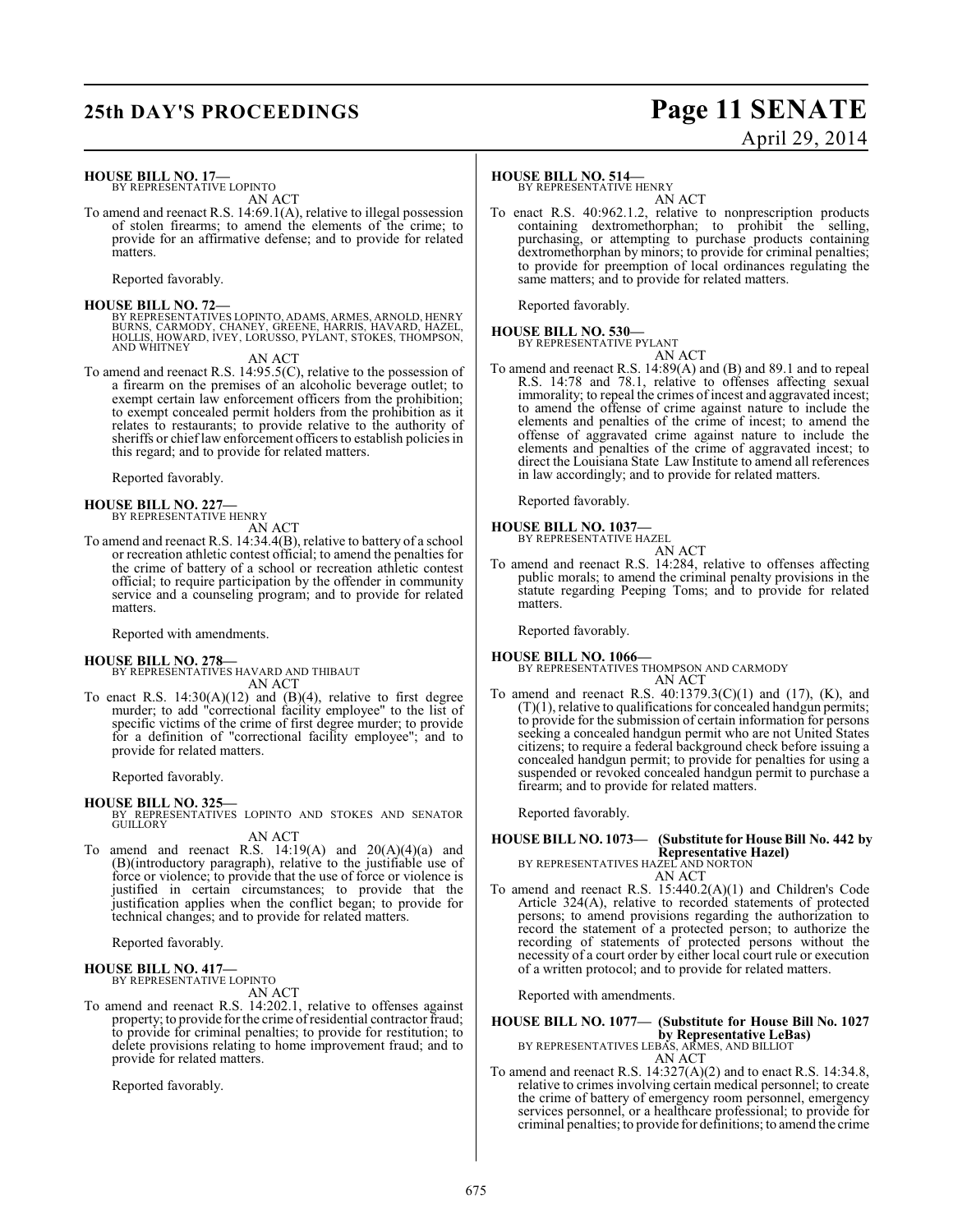## **Page 12 SENATE 25th DAY'S PROCEEDINGS**

## April 29, 2014

of obstructing a fireman to include certain emergency services personnel; and to provide for related matters.

Reported favorably.

Respectfully submitted, ROBERT W. KOSTELKA Chairman

#### **Senate Bills and Joint Resolutions on Second Reading Reported by Committees**

#### **SENATE BILL NO. 110—** BY SENATOR RISER

AN ACT

To enact R.S. 47:1508(B)(35), relative to the Department of Revenue; to provide for an exception to the duty of the secretary of the department to keep certain tax records confidential; to authorize the sharing or furnishing of certain information to the office of alcohol and tobacco control; and to provide for related matters.

Reported with amendments by the Committee on Revenue and Fiscal Affairs.

#### **SENATE COMMITTEE AMENDMENTS**

Amendments proposed by Senate Committee on Revenue and Fiscal Affairs to Original Senate Bill No. 110 by Senator Riser

AMENDMENT NO. 1

On page 1, line 2, after "To" insert "amend and reenact R.S. 47:1508(B)(11) and to"

AMENDMENT NO. 2 On page 1, line 5, after "control" insert "and other entities"

AMENDMENT NO. 3 On page 1, line 7, after "Section 1." insert "R.S. 47:1508(B)(11) is hereby amended and reenacted and"

AMENDMENT NO. 4 On page 1, between lines 10 and 11, insert: "\* \* \*

(11) The secretary from disclosing to any person upon request the name and address of any registered wholesale tobacco dealer who holds a license or permit to operate within this state, but the secretary shall not disclose any tax data whatsoever with respect to the wholesaler, except for information provided to the tobacco settlement enforcement unit of the Louisiana Department of Justice for the enforcement of Parts XIII and XIII-A of Chapter 32 of Title 13 of the Louisiana Revised Statutes of 1950 or to the Louisiana Office of Alcohol and Tobacco Control for the enforcement of Chapter 7 of Title 26 of the Louisiana Revised Statutes of 1950. Such disclosure shall include any and all data with respect to dealers, including but not limited to any wholesaler or retailer, as well as manufacturer, sales entity affiliate, or importer. The secretary, attorney general, and commissioner shall share with each other the information received under the provisions of R.S. 13:5061 et seq., 5071 et seq., 26:901 et seq., and R.S. 47:841 et seq. and may share such information with other federal, state, or local taxing agencies or law enforcement authorities only for purposes of enforcement of those Sections and the corresponding laws of other states **and furthermore may share any such information with an entity retained for the purpose of calculating the tobacco revenue owed to the state pursuant to the Master Settlement Agreement, executed November 23, 1998, as well as any subsequent agreements that may be executed pertaining thereto, if such recipient entity agrees to maintain the confidentiality of such information**. The attorney general, commissioner, or secretary may also disclose any information obtained under this Paragraph pursuant to an order by a court of competent jurisdiction or if agreed upon in writing by the registered wholesale or retail tobacco dealer, sales entity affiliate, importer, or

manufacturer. **The disclosure of information by the attorney general, commissioner, or secretary permitted by this Paragraph** shall not constitute a violation of any other provisions in law.

On motion of Senator Riser, the committee amendment was adopted. The amended bill was read by title, ordered engrossed and passed to a third reading.

#### **SENATE BILL NO. 191—**

BY SENATOR MORRISH

AN ACT To amend and reenact R.S. 17:2928(B), relative to the school and district accountability system; to require that International Baccalaureate, Advanced Placement, and dual enrollment courses be given equal status and recognition for purposes of determining school performance scores and letter grades; and to provide for related matters.

Reported with amendments by the Committee on Education.

#### **SENATE COMMITTEE AMENDMENTS**

Amendments proposed by Senate Committee on Education to Original Senate Bill No. 191 by Senator Morrish

#### AMENDMENT NO. 1

On page 2, line 1, between "**courses**" and "**shall**" insert "**, and any related examinations as approved by the board,**"

On motion of Senator Appel, the committee amendment was adopted. The amended bill was read by title, ordered engrossed and passed to a third reading.

#### **SENATE BILL NO. 209—** BY SENATOR WARD

AN ACT

To amend and reenact R.S.  $30:4(M)(6)(b)$  and to enact R.S.  $30:4(M)(6)(c)$ , relative to certain permits for solution mining injection wells and solution mined caverns; to provide for certain permit requirements; to require compensation to property owners whose property lies in an area under a mandatory or forced evacuation; to provide terms, conditions, and requirements; and to provide for related matters.

Reported with amendments by the Committee on Natural Resources.

#### **SENATE COMMITTEE AMENDMENTS**

Amendments proposed by Senate Committee on Natural Resources to Original Senate Bill No. 209 by Senator Ward

#### AMENDMENT NO. 1

On page 2, delete lines 12 and 13 and insert "for the emergency or disaster. **The Department of Natural Resources, office of conservation, is hereby authorized to adopt rules and regulations in accordance with the Administrative Procedure Act to collect reimbursement under this Section.**"

#### AMENDMENT NO. 2

On page 2, line 15, after "**evacuation**" insert "**pursuant to R.S. 29:271 et seq. for a period of more than one hundred and eighty days, without interruption**"

#### AMENDMENT NO. 3

On page 2, delete lines 17 through 19 and insert: "**to this Subsection. The reimbursement shall be for the replacement value of the property. The replacement value of the property shall be calculated based on the estimated value of the property one hundred and eighty days before the declaration of the disaster or emergency. The reimbursement shall be made to the property owner within thirty days after notice by the property owner to the permittee indicating intention to seek reimbursement, and showing proof of continuous ownership prior to and during an evacuation lasting more than one hundred and eighty days,**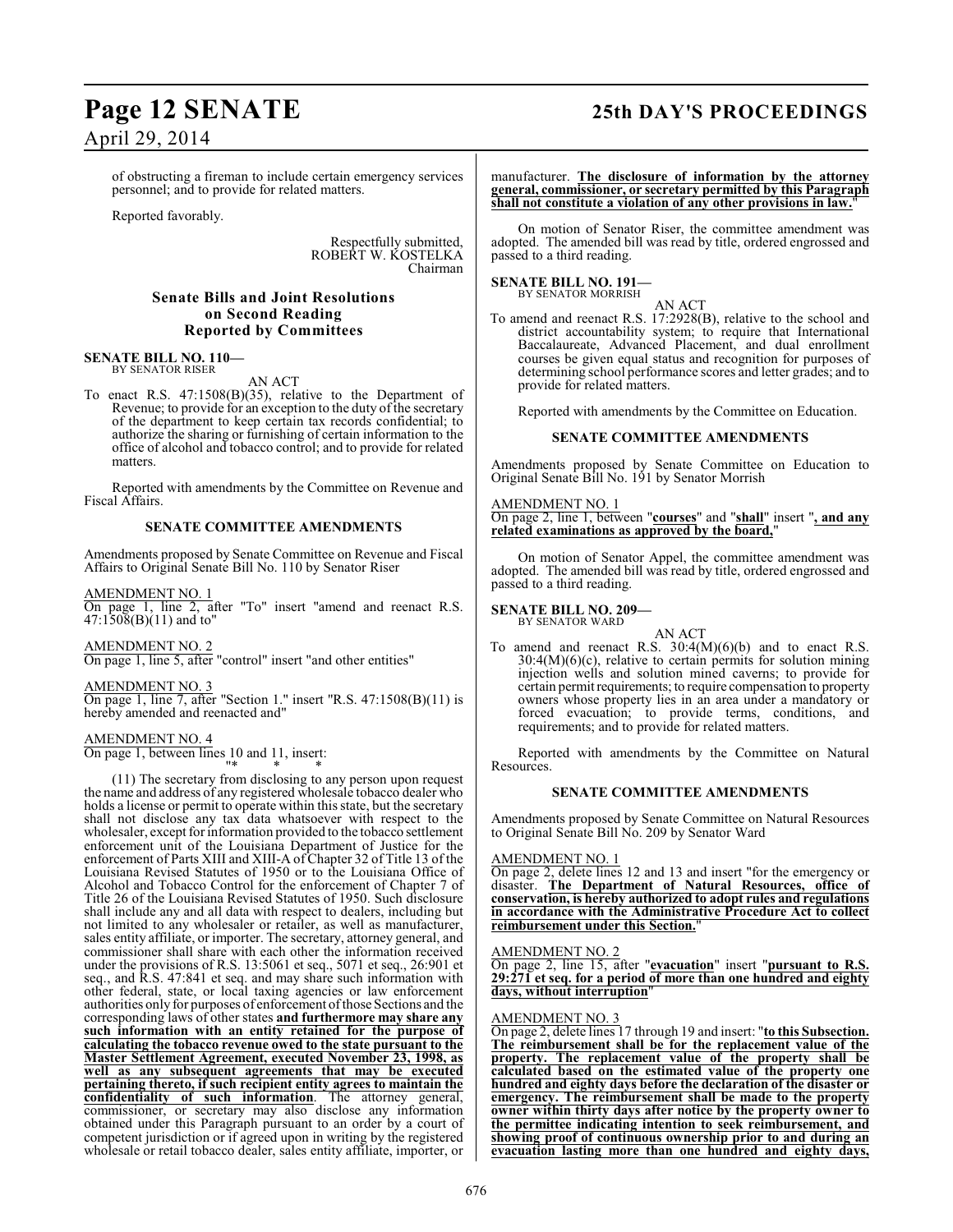## **25th DAY'S PROCEEDINGS Page 13 SENATE**

# April 29, 2014

#### **provided that the offer for reimbursement is accepted within thirty days of receipt, and transfers the immovable property to the permittee.**"

On motion of Senator Long, the committee amendment was adopted. The amended bill was read by title, ordered engrossed and passed to a third reading.

#### **SENATE BILL NO. 280—** BY SENATOR BROWN

#### AN ACT

To amend and reenact R.S. 34:1221(A), 1223(A), 1224(A), 2471(A),  $2473(A)$ , and  $2473.1(B)$ , relative to ports; to change the jurisdictional boundaries of the port areas of the Greater Baton Rouge Port Commission and the Port of South Louisiana; to remove Ascension Parish from the Greater Baton Rouge Port Commission; to add Ascension Parish to the Port of South Louisiana; to revise membership of the Greater Baton Rouge Port Commission; to revise membership of the Port of South Louisiana Commission; and to provide for related matters.

Reported with amendments by the Committee on Transportation, Highways and Public Works.

#### **SENATE COMMITTEE AMENDMENTS**

Amendments proposed by Senate Committee on Transportation, Highways and Public Works to Original Senate Bill No. 280 by Senator Brown

#### AMENDMENT NO. 1

On page 1, line 2, after "reenact R.S. 34:" delete the remainder of line 2

#### AMENDMENT NO. 2

On page 1, line 3, change ".1(B)" to "(E)" and after "ports;" delete the remainder of line 3 and delete lines 4 through 7 in their entirety and on line 8, delete "Commission;" and insert "to authorize the Port of South Louisiana to enter lease agreements for not more than eighty years;"

#### AMENDMENT NO. 3

On page 1, line 10, after "Section 1." delete the remainder of line 10 and at the beginning of line 11, delete "are" and insert "R.S. 34:2473(E) is"

#### AMENDMENT NO. 4

On page 1, delete lines 12 through 17 in their entirety and delete pages 2 through 5 in their entirety and on page 6, delete lines 1 through 7 in their entirety

#### AMENDMENT NO. 5

On page 6, delete lines 10 through 23 in their entirety and insert the following:

"\* \* \*

E. The port shall through its executive director, upon a record vote of a majority of the commission, make and enter into contracts, leases, and other agreements with railroads, trucking companies, bargelines, and with any and all companies interested in the transportation, storage, and shipping of goods and other products, whether by rail, truckline, bargeline, oceangoing vessels, or otherwise for the use of facilities of the port or any part or portion thereon, for a period of time not exceeding forty **eighty** years. However, no exclusive franchise shall be granted to any carrier."

On motion of Senator Adley, the committee amendment was adopted. The amended bill was read by title, ordered engrossed and passed to a third reading.

#### **SENATE BILL NO. 321—** BY SENATOR RISER

AN ACT

To amend and reenact R.S.  $39:128(B)(1)$ ,  $(2)$ , and  $(4)(b)$ , relative to capital outlay; to provide an exemption from the capital outlay procedure and capital outlay bill for certain university and higher education projects of less than or equal to one million dollars; to provide an exemption from the public bid law for certain professional service contracts for certain university and higher education projects of less than or equal to one million dollars; and to provide for related matters.

Reported with amendments by the Committee on Revenue and Fiscal Affairs.

#### **SENATE COMMITTEE AMENDMENTS**

Amendments proposed by Senate Committee on Revenue and Fiscal Affairs to Original Senate Bill No. 321 by Senator Riser

#### AMENDMENT NO. 1

On page 1, line 2, change "39:128(B)(1), (2), and (4)(b)," to "39:128(B)(1) and (4)(b) and to enact R.S. 39:1367(E)(2)(b)(vi),"

#### AMENDMENT NO. 2

On page 1, delete lines 5 through 7, and insert the following: "dollars; to authorize the incurrence of short term loans not to exceed one year for such projects; to provide that such loans shall not constitute or create a debt of the state; to provide that such loans shall not be included in the definition of net state tax supported debt; and to provide for related matters."

#### AMENDMENT NO. 3

On page 1, line 9, after "Section 1." delete the remainder of the line and insert: "R.S. 39:128(B)(1) and (4)(b) are hereby amended and reenacted and R.S. 39:1367 $(E)(2)(b)(vi)$  is hereby enacted to read"

#### AMENDMENT NO. 4

On page 1, line 16, change "dollars" to "dollars**, adjusted annually in accordance with the United States Bureau of Labor Statistic's consumer price index for all urban consumers as published in January of each year,**"

#### AMENDMENT NO. 5

On page 2, line 5, after "**Paragraph.**" insert the following: "**Any short term loan shall be issued in accordance with the provisions of Title 17 of the Louisiana Revised Statutes of 1950 and shall not constitute or create any debt, liability, or loan of the credit of or a pledge of the full faith and credit of the state but shall be solely the obligation of the appropriate postsecondary education** management board or its successor.

#### AMENDMENT NO. 6

On page 2, delete lines 6 through 10

#### AMENDMENT NO. 7

On page 2, line 15, change "**revenues.**" to "**revenues, as provided in Paragraph (B)(1) of this Section.**"

#### AMENDMENT NO. 8

On page 2, after line 16, insert the following: "§1367. State debt; limitations

\* \* \* E. As used in this Section, the following terms shall have the following meanings ascribed to them unless the context clearly indicates otherwise: \* \* \*

(2)

- \* \* \*
- (b) "Net state tax supported debt" shall not mean: \* \* \*

**(vi) Any short term loan not to exceed one year issued by a postsecondary education management board for the purpose of financing projects as authorized in R.S. 39:128(B)(1).**"

On motion of Senator Riser, the committee amendment was adopted. The amended bill was read by title, ordered engrossed and passed to a third reading.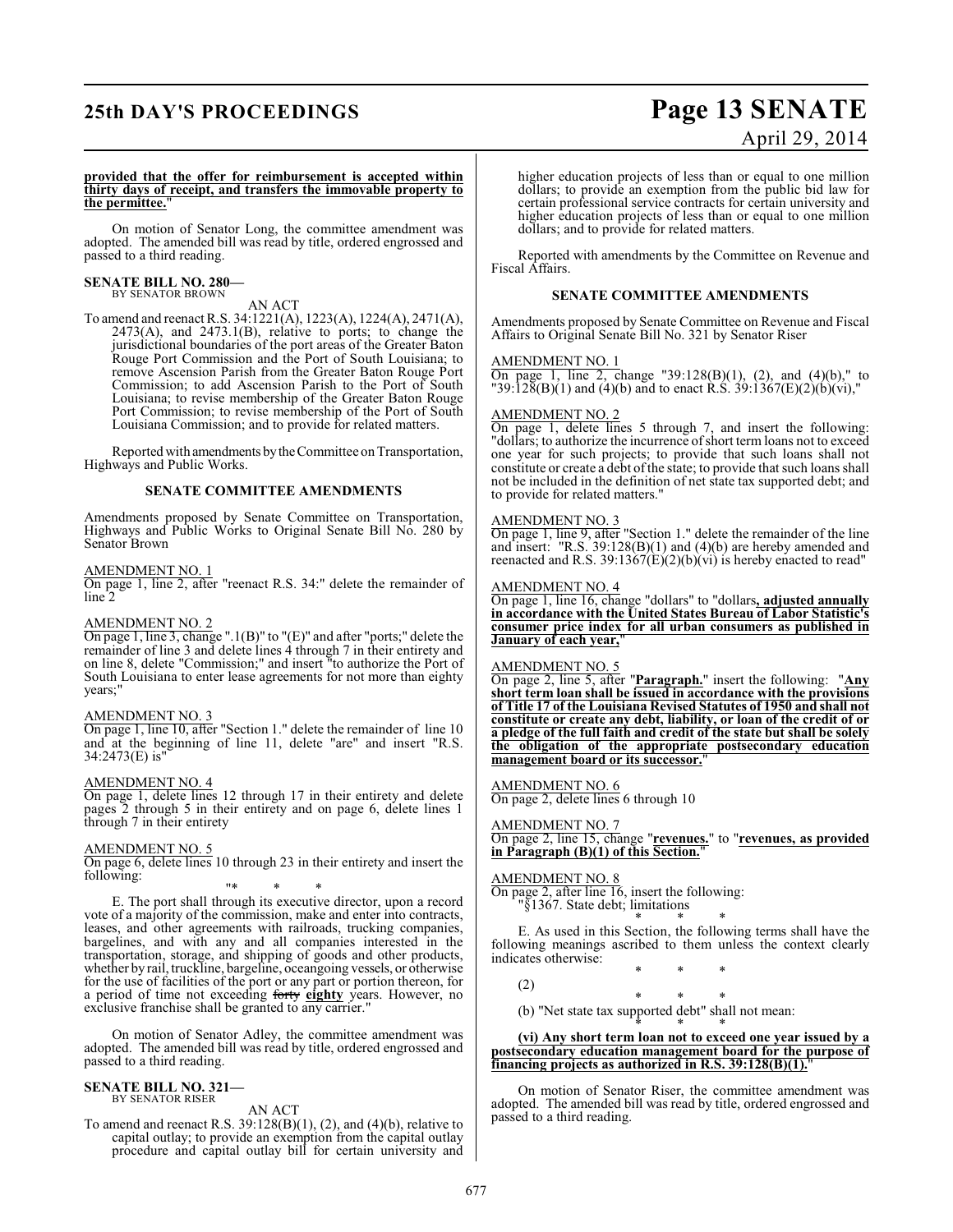## **Page 14 SENATE 25th DAY'S PROCEEDINGS**

**SENATE BILL NO. 358—** BY SENATOR DONAHUE

AN ACT

To amend and reenact R.S.  $17:3139.5(5)(c)(i)$ , relative to the Louisiana Granting Resources and Autonomy for Diplomas Act; to provide relative to certain public postsecondary education institutions' authority to participate in a model procurement code; to provide for participation by all institutions under the auspices of a shared services model of procurement managed by a qualifying institution; to provide for the approval of the division of administration and the Joint Legislative Committee on the Budget; and to provide for related matters.

Reported with amendments by the Committee on Education.

#### **SENATE COMMITTEE AMENDMENTS**

Amendments proposed by Senate Committee on Education to Original Senate Bill No. 358 by Senator Donahue

#### AMENDMENT NO. 1

On page 1, line 4, change "model" to "pilot"

AMENDMENT NO. 2

On page 1, line 5, after "under the" delete the remainder of the line and insert "same postsecondary education management board;"

AMENDMENT NO. 3 On page 1, delete line 6, and insert "to provide for the"

AMENDMENT NO. 4 On page 2, between lines 1 and 2, insert the following: "\* \* \*"

AMENDMENT NO. 5 On page 2, line 5, between "institution" and "to be" insert "**in each postsecondary educational system**"

AMENDMENT NO. 6 On page 2, at the end of line 6, delete "shall" and insert "**in each postsecondary educational system may**"

AMENDMENT NO. 7 On page 2, line 7, between "establish" and "pilot" change "any" to "**a**"

AMENDMENT NO. 8

On page 2, line 12, after "Budget." and before "**With the**", insert "**Any extension beyond the initial period of three years shall be submitted to the Joint Legislative Committee on the Budget for review and approval for a period not to exceed three years. Any changes to the pilot procurement plan after the approval for any three-year period shall be submitted to the Joint Legislative Committee on the Budget for approval.**"

AMENDMENT NO. 9 On page 2, line 13, change "**the model**" to "**a pilot**"

AMENDMENT NO. 10 On page 2, line 14, change "**managing**" to "**postsecondary education management**"

AMENDMENT NO. 11 On page 2, line 15, change "**model**" to "**pilot**"

AMENDMENT NO. 12 On page 2, line 17, between "**by**" and "**qualifying**" change "**a**" to "**the**"

AMENDMENT NO. 13 On page 2, after line 17, insert the following: "\* \* \*"

On motion of Senator Appel, the committee amendment was adopted. The amended bill was read by title, ordered engrossed and passed to a third reading.

#### **SENATE BILL NO. 423—** BY SENATOR ALLAIN

AN ACT

To enact R.S. 30:29.2, relative to alternative dispute resolution of remediation of oilfield sites and exploration and production sites; to require mediation of certain claims involving oilfield sites and exploration and production sites; to allow for the arbitration of certain claims involving oilfield sites and exploration and production sites; to provide for the selection of the mediator and arbitrators; to provide for stay of certain time delays; to provide relative to resolution of issues and claims; to provide for application; to provide certain procedures, terms, conditions, and effects; and to provide for related matters.

Reported with amendments by the Committee on Natural Resources.

#### **SENATE COMMITTEE AMENDMENTS**

Amendments proposed by Senate Committee on Natural Resources to Original Senate Bill No. 423 by Senator Allain

#### AMENDMENT NO. 1

On page 1, line 4, delete "to allow for the" and delete lines 5 through 8 and insert "to provide for a dispute assessment meeting; to provide certain procedures, terms, conditions, and effects;"

#### AMENDMENT NO. 2

On page 2, line 2, delete "**Upon**" and insert "**Within sixty days of**"

#### AMENDMENT NO. 3

On page 2, line 4, after "**R.S. 30:29,**" delete the remainder of the line and delete lines 5 through 29, and insert: "**a dispute assessment meeting shall be held in which all of the parties and principals who are authorized to make decisions regarding settlement shall discuss all of the issues involved in the litigation and any other matters needed to evaluate the claim. The parties or principals who are authorized to make decisions regarding settlement may attend the meeting by use of telephone conference call, videoconferencing, or other similar telecommunication methods.**

**C. If the litigation is removed to federal court and then remanded back to state court, the dispute assessment meeting shall be held within sixty days from the date of the order of remand.**

**D. Prior to trial, any case governed by the provisions of R.S. 30:29 shall be referred to mediation in accordance with the Louisiana Mediation Act.**"

#### AMENDMENT NO. 4

Delete page 3 and on page 4, delete lines 1 through 6

On motion of Senator Long, the committee amendment was adopted. The amended bill was read by title, ordered engrossed and passed to a third reading.

### **SENATE BILL NO. 482—**

BY SENATORS HEITMEIER, JOHNS, MARTINY AND MURRAY AN ACT

To amend and reenact R.S. 23:3001, 3021, 3031, and 3045, relative to Louisiana Rehabilitation Services; to provide for acceptance of federal act to promote vocational rehabilitation; to provide relative to prevention of blindness, vocational training, and rehabilitation; to provide relative to definitions; to provide relative to expenditures; to provide for an effective date; and to provide for related matters.

Reported with amendments by the Committee on Labor and Industrial Relations.

#### **SENATE COMMITTEE AMENDMENTS**

Amendments proposed by Senate Committee on Labor and Industrial Relations to Original Senate Bill No. 482 by Senator Heitmeier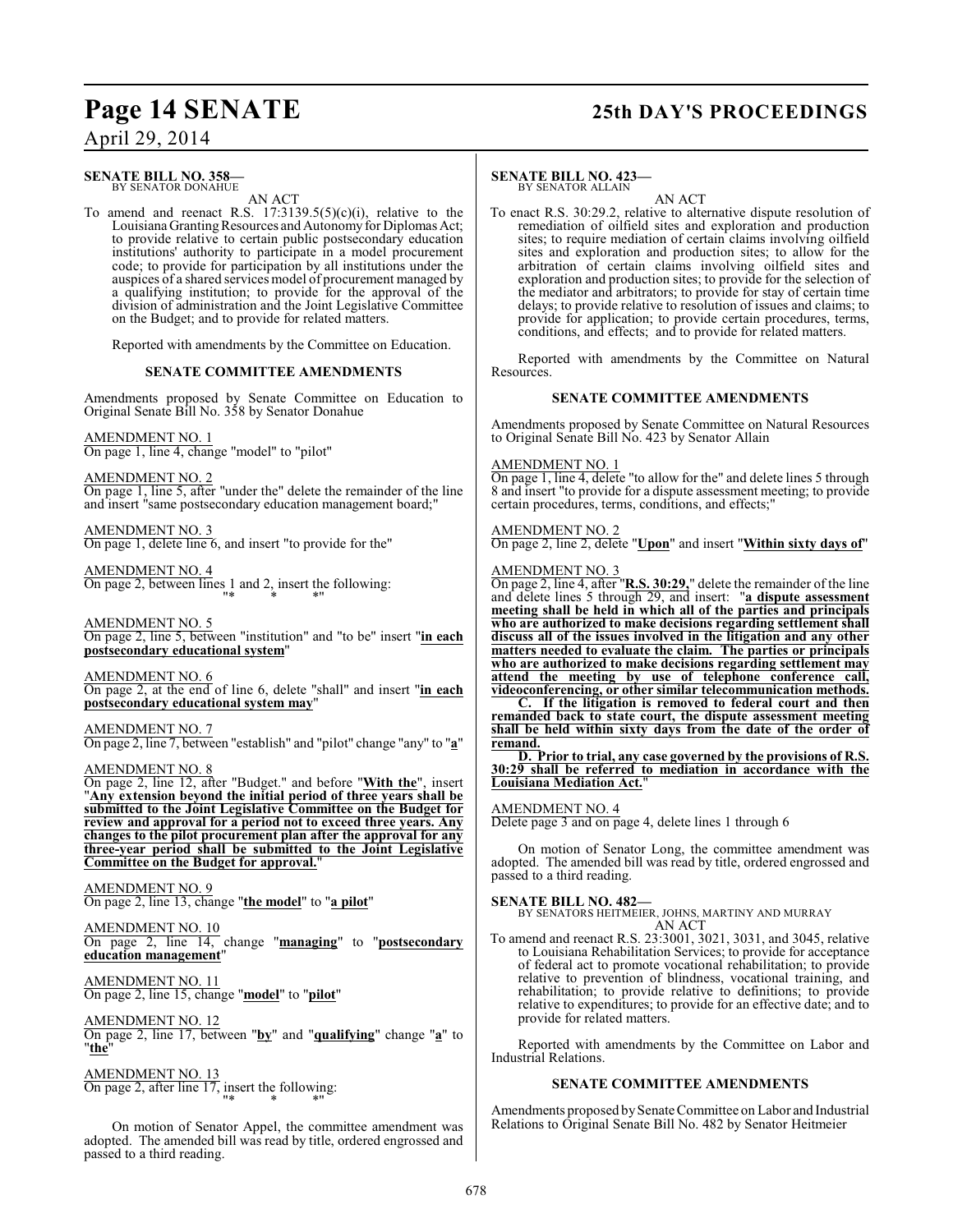## **25th DAY'S PROCEEDINGS Page 15 SENATE**

# April 29, 2014

#### AMENDMENT NO. 1

On page 1, line 2, delete "3031, and 3045" and insert: "the introductory paragraph of R.S. 23:3022, 3023(A), (D), and (E), 3032(A), 3041, 3042(5), 3043, 3044(A), (B), and (F)(1) and (2), and 3045, and to enact R.S. 23:3022(8) and (9), 3023 (F), (G), and (H),  $3042(8)$  and (9), and  $3044(F)(3)$ , and to repeal R.S.  $23:3031"$ 

#### AMENDMENT NO. 2

On page 1, line 8, delete "3031, and 3045" and insert: "the introductory paragraph of R.S. 23:3022, 3023(A), (D), and (E), 3032(A), 3041, 3042(5), 3043, 3044(A), (B), and (F)(1) and (2), and 3045"

#### AMENDMENT NO. 3

On page 1, delete line 9, and insert the following: ", and R.S. 23:3022(8) and (9), 3023 (F), (G), and (H), 3042(8) and (9), and  $3044(F)(3)$  are hereby enacted to read as follows:"

#### AMENDMENT NO. 4

On page 2, delete line 1, and insert the following:

"**A.** The Louisiana Workforce Commission **Rehabilitation Services** may establish and administer an"

#### AMENDMENT NO. 5

On page 2, between lines 4 and 5, insert:

"**B. For purposes of this Part, a person who is blind means a person who, after examination by a licensed physician skilled in diseases of the eye or by a licensed optometrist, has been determined to have not more than 20/200 central visual acuity in the better eye with correcting lenses, or an equally disabling loss of the visual field as evidenced by a limitation to the field of vision in the better eye to such a degree that its widest diameter subtends an angle of no greater than twenty degrees.**

**C. The Louisiana Rehabilitation Services shall submit quarterly reports and an annual report to the legislature on the performance of the agency's programs for blind persons. This annual report shall be submitted no later than sixty days prior to the convening of the regular legislative session.**

**D. The Louisiana Rehabilitation Services shall be the designated state unit as defined by the Rehabilitation Act of 1973, 29 U.S.C. 701, et seq., as amended, and Part 361 of Chapter III of Subtitle B of Title 34 of the Code of Federal Regulations.**

\* \* \* §3022. Powers of the Louisiana Workforce Commission **Rehabilitation Services**

The Louisiana Workforce Commission **Rehabilitation Services** may:

\* \* \* **(8) Exercise all the duties and responsibilities of the designated state unit as defined by the Rehabilitation Act 1973, 29 U.S.C. 701, et seq., as amended, and Part 361 of Chapter III of Subtitle B of Title 34 of the Code of Federal Regulations.**

**(9) Act as the state licensing agency for the administration of the Randolph-Sheppard Act and the Business Enterprise Program.**

§3023. Preference **Priority** to individuals who are blind in operation of concessions in public buildings

A. State agencies, boards, commissions, and institutions owning, maintaining, **occupying,** or controlling state property shall in all cases give preference **priority** to individuals who are blind, under the administration of the Louisiana Workforce Commission **Rehabilitation Services**, in the operation of vending stands, vending machines, and other small business concessions to be operated on the premises **in the portions, or portions thereof, of properties that those state agencies, boards, commissions, and institutions own, maintain, occupy, or control**. No other vending stands, vending machines, **cafeterias,** or small business concessions shall be operated on the same premises with vending stands, vending machines, or other small business concessions operated, or contemplated, under the provisions of this Section. No **Except as provided under this Part and the Randolph-Sheppard Act, no** individual who is blind, under this Subpart, shall be required to pay any fee, service charge, or equivalent thereof upon the operation of a vending stand, vending machines, and other small business concessions in public buildings

or premises, nor shall an individual who is blind be disturbed in the security of the operation of the vending stand, vending machine, and other small business concession in any way, without reasonable or just cause.

\* \* \* D. <del>The provisions of this Section shall not apply to the New</del> Orleans Home and Rehabilitation Center or the Villa Feliciana Medical Complex within the Department of Health and Hospitals, when operating canteens, vending stands, vending machines, or other such vending services on the premises for clients and employees when such operations are provided directly by the institution. **The Louisiana Rehabilitation Services shall promulgate, pursuant to the Administrative Procedure Act, and enforce the rules and regulations necessary to establish employment and training**

**targets for persons who are blind or otherwise disabled for all blind vendors employing greater than ten employees and for all businesses servicing facilities under this Part with greater than ten employees. Blind vendors and businesses servicing facilities under this part operating under contracts and permits ratified or issued prior to promulgation of said rules and regulations shall be exempt from said rules and regulations.**

E. The Louisiana Workforce Commission **Rehabilitation** Services is hereby authorized to enter into contingency fee contracts for the identification, development, and generation of unassigned income from vending machines located on state, federal, and other property pursuant to the provisions of the Randolph-Sheppard Act **and for the identification, development, and generation of job placement and training opportunities for persons who are blind or otherwise disabled on properties owned, maintained, occupied, or controlled by state agencies, boards, commissions, or other institutions**. Any such contract shall be awarded pursuant to a request for proposals in accordance with Chapter 16 of Title 39 of the Louisiana Revised Statutes of 1950.

**F. For any claim or controversy between state agencies, boards, commissions, and institutions regarding the state priority for blind vendors, the generation of unassigned income, or the job placement and training of persons who are blind or disabled not resolved by mutual agreement, a full evidentiary hearing shall be conducted by an impartial and qualified official designated by the Louisiana Rehabilitation Services with no involvement** or vested interest in the dispute at issue. **hearing officer shall make a written report of the evidence presented, the laws and rules used in determining a resolution, and the resolution itself. This report shall be issued to all parties within thirty calendar days of the conclusion of the full evidentiary hearing. The decision shall be final and conclusive unless fraudulent, or unless either party institutes a suit pursuant to R.S. 23: 3023(G).**

**G. The Nineteenth Judicial District Court, subject to appeal or review by the First Circuit Court of Appeal or by the Supreme Court, as otherwise permitted in civil cases by law and the state constitution, shall have jurisdiction over any matters in connection with a petition for review of a decision made pursuant to this Subpart, following the exhaustion of administrative remedies as provided by law or regulation.**

**H. The Louisiana Rehabilitation Services shall provide each licensed blind vendor the opportunity for due process for any claim or controversy arising from the operation of the Business Enterprise Program in accordance with the Randolph-Sheppard Act.**

\* \* \* §3032. Exemption of persons who are blind from license, privilege, or vocational tax; limitation

A. Any person who is blind as defined in this Subpart **Part** may exercise the privileges of peddler, news dealer, or lunch counter operator, or may exercise the right to trade, traffic, or sell any merchandise, whether on foot, by vehicle, or in stores, when the stock of goods on hand, or the equipment or capital stock of the enterprises, never exceeds the sum of two thousand dollars. These privileges may be exercised in any of the parishes of the state, including incorporated towns and cities, without the payment of any license, privilege, or vocational tax, which is presently or may be hereafter imposed by law, by the state, or any parish or municipality. \* \* \*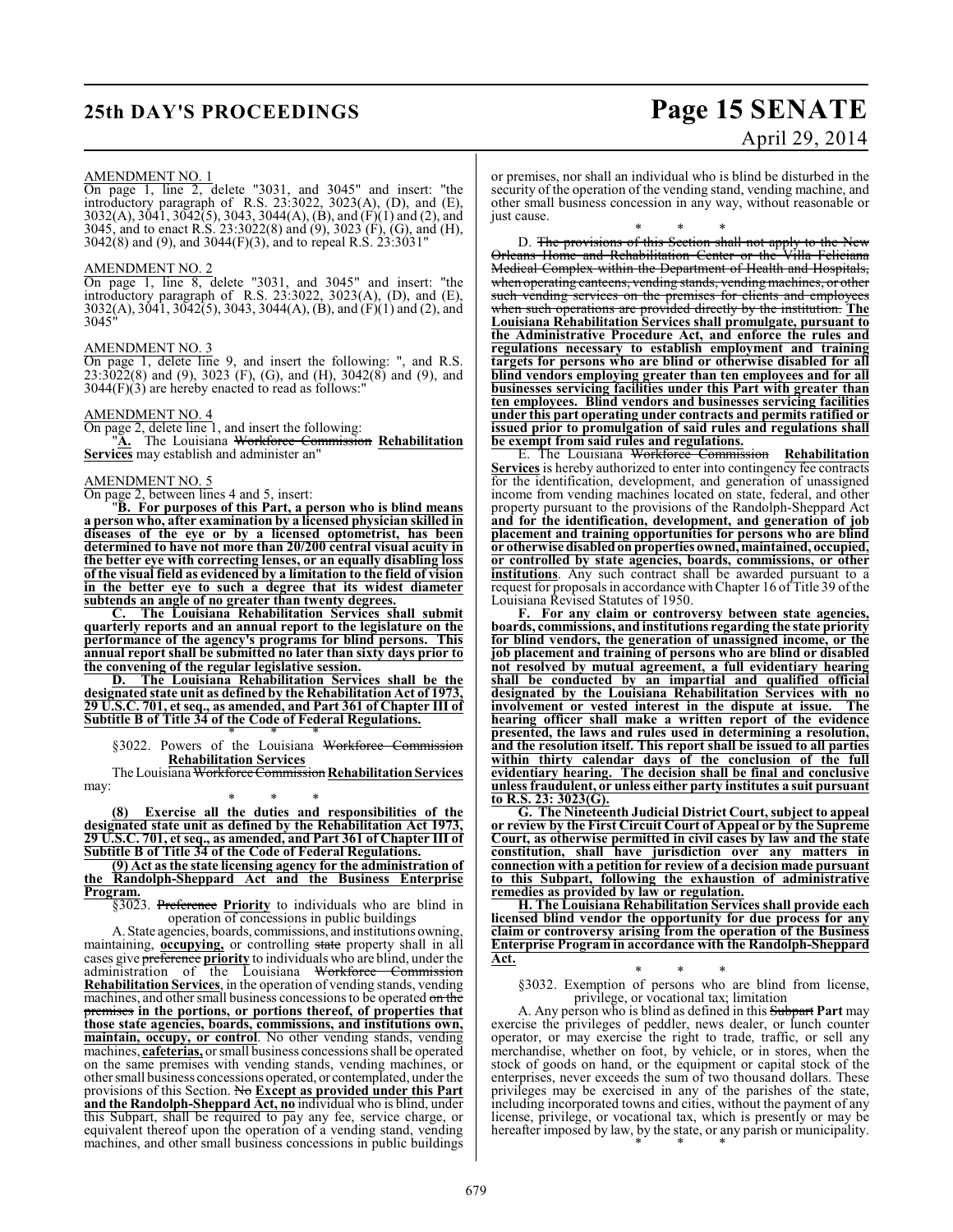§3041. Purpose

The purpose of this Part is to provide for the enhancement of programs for persons disabled through blindness by the establishment of a trust fund in the state treasury to be funded by monies received by the Louisiana Workforce Commission through contractual arrangements with providers who place **Rehabilitation Services from certain vending stands,** vending machines**, cafeterias, and other small business concessions** on state, federal, and other property **pursuant to the Randolph-Sheppard Act and other sources**. The purpose of the Blind Vendors Trust Fund is to provide assistance to Louisiana citizens who are legally blind and who participate in the Blind Enterprise Program established through the federal Randolph-Sheppard Act.

§3042. Definitions

As used in this Chapter, the following terms shall have the following meanings:

\* \* \* (5) "Department" means the Louisiana Workforce Commission **Rehabilitation Services**.

\* \* \* **(8) "Active Participation" means an ongoing process of good faith negotiations between the Louisiana Rehabilitation Services and the Louisiana Blind Vendors Elected Committee to achieve joint planning of policies, procedures, standards, rules, and regulations affecting the overall operation of the Business Enterprise Program prior to implementation by the Louisiana Rehabilitation Services. The Louisiana Rehabilitation Services shall have final authority and responsibility in all decisions relative to the administration and operation of the Business Enterprise Program. Active participation shall include those things provided for in 34 CFR 395.14 (b)(1), (3), and (4).**

**(9) "Management Services" means supervision, inspection, quality control, consultation, accounting, regulating, in-service training, and other related services provided on a systematic basis to support and improve vending facilities operated by blind vendors. Management services do not include those services or costs which pertain to the on-going operation of an individual facility after the initial establishment period.**

§3043. Blind Vendors Trust Fund

A. There is hereby established a special fund in the state treasury to be known as the Blind Vendors Trust Fund which shall consist of monies collected from certain **vending stands,** vending machines**, cafeterias, and other small business concessions** located on state, federal, and other property pursuant to the Randolph-Sheppard Act. The fund may receive monies from any source. In addition, the legislature may make annual appropriations to the trust fund for the purposes set forth in this Part.

B. All monies collected underthis Part shall be forwarded by the department to the state treasurer upon receipt. After deposit in the Bond Security and Redemption Fund as required by Article VII, Section 9(B) of the Constitution of Louisiana, an amount equal to all amounts so received shall be credited to the Blind Vendors Trust Fund account under the Louisiana Workforce Commission **Rehabilitation Services**.

\* \* \* §3044. Blind Vendors Trust Fund Advisory Board; creation; membership

A. There is hereby created the Blind Vendors Trust Fund Advisory Board within the agency.

B. The Blind Vendors Trust Fund Advisory Board shall be composed of nine members as follows:

\* \* \* F. The board shall **actively participate with the agency in the following**:

(1) Advise and make recommendations to the agency for the promulgation **Promulgating** of **policies, procedures, standards,** rules**,** and regulations necessary to implement the provisions of this Part.

(2) Monitor, evaluate, and review **Monitoring, evaluating, and reviewing** the development and quality of services and programs funded through the fund.

**(3) Developing an annual list of potential vending locations on state, federal, or other property.**"

#### AMENDMENT NO. 6

On page 2, delete lines 6 through 26 in their entirety, and insert:

"§3045. Expenditures

A. Money in the trust fund from vending machines located on federal property shall be distributed for the primary purpose of the establishment and maintenance of retirement or pension plans, for health insurance, and contributions for the provisions of paid sick leave and vacation time for blind vendors, if approved by majority vote of blind vendors licensed by the department after the department has provided to each vendor information on all matters relevant to such purposes. Income not expended for the primary purpose as set out in this Subsection shall be used for the maintenance and replacement of equipment, the purchase of new equipment, management services, and securing a fair return to vendors, or as provided by state or federal guidelines **with the active participation of the Blind Vendors Trust Fund Board**.

B. Money in the trust fund from vending machines located on state-owned property or on property leased by the state or any state agency, or on other property shall be distributed for any purpose associated **consistent** with the provisions of the Randolph-Sheppard Act as may be determined by the department **with the active participation of the Blind Vendors Trust Fund Board**."

#### AMENDMENT NO. 7

On page 2, between lines 27 and 28, insert:

"Section 2. The Louisiana Rehabilitation Services shall promulgate, pursuant to the Administrative Procedure Act, rules and regulations implementing the provisions of this Act no later than July 1, 2015.

Section 3. R.S. 23:3031 is hereby repealed."

#### AMENDMENT NO. 8

On page 2, line 28, change "2" to "4"

On motion of Senator Crowe, the committee amendment was adopted. The amended bill was read by title, ordered engrossed and passed to a third reading.

**SENATE BILL NO. 552—** BY SENATORS ADLEY AND GARY SMITH AN ACT

To enact R.S. 38:2225.2.4, relative to public contracts; to provide for public contracts by use of the early contractor involvement method; and to provide for related matters.

Reported by substitute by the Committee on Transportation, Highways and Public Works. The bill was read by title; the committee substitute bill was read.

## **SENATE BILL NO. —(Substitute of Senate Bill No. 552 by Senator Adley)** BY SENATORS ADLEY AND GARY SMITH

AN ACT

To enact R.S. 38:2225.2.4 relative to public contracts; to authorize use of the construction management at risk method for public contracts; and to provide for related matters.

Be it enacted by the Legislature of Louisiana:

Section 1. R.S. 38:2225.2.4 is hereby enacted to read as follows:

**§2225.2.4. Construction management at risk**

**A.(1) Notwithstanding any other provision of law to the contrary, a public entity may use the construction management at risk project delivery method to contract for a project to construct public works as set forth in this Section.**

**(2) Purpose. This Section creates an alternative project delivery method, known as "construction management at risk" or "CMAR", for use by a public entity to award a contract to construct public works when deemed in the public interest, beneficial to the owner, and in accordance with the procedures in this Section. The following are reasons to use the CMAR delivery method: collaboration and cost control; concurrent execution of design and construction; a complex project with a tight time frame; owner, designer, and contractor have mutual project goals; owner controls risk identification; and, a**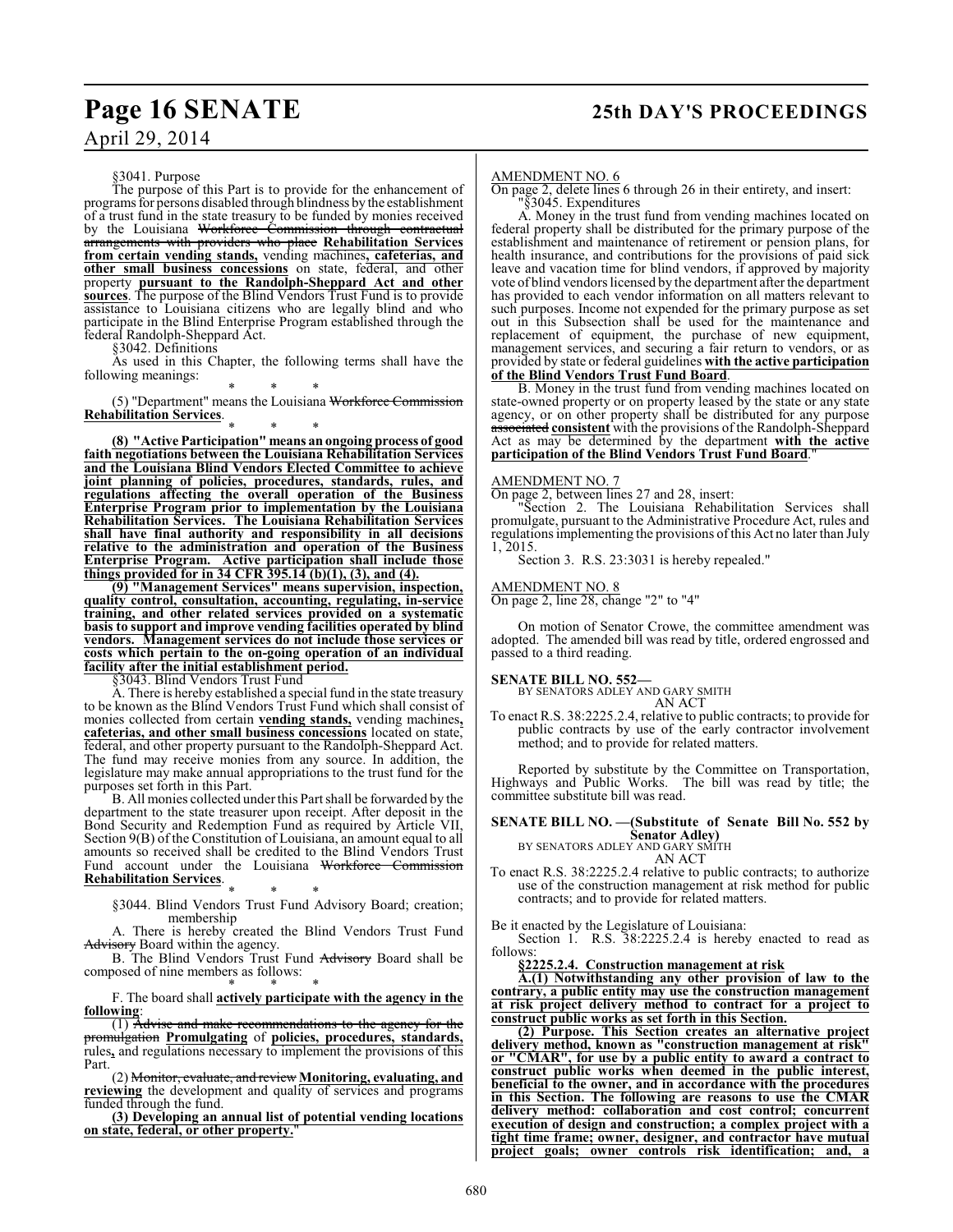## **25th DAY'S PROCEEDINGS Page 17 SENATE**

# April 29, 2014

**collaborative project minimizes the risk of construction and design disputes.**

**(3) CMAR shall not be used for any project that is estimated to cost less than twenty-five million dollars.**

**B. Definitions. When used in this Section, the following words and phrases have the meanings ascribed to them in this Section, unless the context indicates a different meaning:**

**(1) "Construction management at risk" or "CMAR" means a delivery method by which the owner uses a design professional, who is engaged by the owner for professional predesign or design services, or both. The owner contracts separately with a CMAR contractor to engage in the preconstruction phase. As specified in this Section, the same CMAR contractor may also provide construction services to build the project.**

**(2) "Construction management at risk contractor" or "CMAR contractor" means a person, sole proprietorship, partnership, corporation, or other legal entity, properly licensed, bonded, and insured, who does one or both of the following:**

**(a) Provides construction experience to the owner or its design professional during the preconstruction phase regarding the constructability of the project.**

**(b) May contract with the owner to assume the risk to construct the project for a guaranteed maximum price, without re-procurement.**

**(3) "Design professional" means an engineer, architect, or landscape architect who has secured a professional license from a Louisiana registration board as required by state law and who is selected by an owner in accordance with state law.**

**(4) "Owner" means a "public entity" as defined in R.S.**  $\frac{38:2211}{(5)}$ 

**(5) "Selection review committee" means the committee appointed by the owner to review the request for qualifications, score the proposers, and recommend award to a construction management at risk contractor. The committee shall consist of no more than five individuals as follows:**

**(a) One design professional in the discipline of but not involved in the project.**

**(b) One licensed contractor in the discipline of but not involved in the project.**

**(c) One representative of the owner.**

**(d) Two members at large from the general public.**

**(6) All other terms shall have the meanings as provided for in R.S. 38:2211.**

**C. Any owner who determines to use the construction management at risk method shall indicate such intent in the request for qualifications to procure a CMAR contractor and the reasons it deems such method to be in the public interest and beneficial to the owner.**

**D. There shall be no challenge by any legal process to the choice of the successful construction manager at risk contractor except for fraud, bias for pecuniary or personal reasons not related to the taxpayers' interest, or arbitrary and capricious selection by the owner.**<br>**E.** The owner sh

The owner shall select and contract with a design **professional for design services in the manner provided for by law.**

**F. Request for qualifications or RFQ for construction management at risk contractor.**

**(1) A request for qualifications or RFQ to award a contract for a construction management at risk contractor for preconstruction and construction services shall be advertised in the official journal of the owner and, if one exists, on the Internet website of the owner. The RFQ shall be advertised at least two times within the thirty-day period prior to the deadline for receipt of responses.**

**(2) The RFQ shall include the following as well as any other pertinent information limited to the qualifications of a proposer that the owner determines a proposer may need to submit a response to an RFQ:**

**(a) The preconstruction scope of services.**

**(b) Submittal criteria for the project.**

**(c) Procurement grading criteria.**

**(d) Scoring methodology.**

**(e) Total fees and compensation payable to the CMAR contractor for preconstruction services.**

**(3) The RFQ may request that proposers include the following in response to the RFQ, as well as any other appropriate factors that would, in the opinion of the owner, demonstrate the capability of the proposer to perform the role of CMAR contractor:**

**(a) The proposer's surety.**

**(b) Construction methodologies previously used by the proposer on other projects.**

**(c) Extent to which the proposer intends to self-perform portions of the work, if applicable.**

**(d) Past performance of the proposer including timely completion of other public works projects of similar complexity and size.**

**(e) Proposed management and staffing for the project.**

**(f) The proposer's last safety record to include current experience modification rate (EMR), recordable incident rate (RIR), lost work time incident rate, or other data as required by the owner.**

**(g) The proposer's standard safety plan.**

**(4) Within ninety days after the deadline for responses to the RFQ, a selection review committee chosen by the owner and identified in the RFQ shall make a written recommendation to the owner as to which proposer should be awarded the contract. The results of the selection review committee, inclusive of its findings, grading, score sheets, and recommendations, shall be available for review by all proposers and shall be deemed public records.**

**(5) If the benefits of using the CMAR method reduce as the design process progresses, the owner shall select the CMAR contractor either before, but not later than, when the design professional's design is not more than thirty percent complete.**

**G. After award and execution of the contract with the CMAR contractor, the following actions shall proceed:**

**(1) The design professional, in consultation with the CMAR contractor, shall proceed with design services.**

**(2) The owner shall obtain an opinion of probable cost of the project from both the CMAR contractor and the design professional when final design of the project is not more than sixty percent complete, and again when final design of the project is not more than ninety percent complete.**

**(3) The CMAR contractor shall provide to the owner a guaranteed maximum price for construction of the project, before or upon completion of the final design.**

**(4) If the owner and CMAR contractor are able to negotiate, and to establish and agree upon a guaranteed maximum price or GMP to render construction services for the project, and additionally, to agree upon constructability, construction phasing and sequencing, and the maximum number of contract days to complete the project, the owner may then award the contract for construction services to the CMAR contractor for the construction phase of the contract.**

**(5) Once a guaranteed maximum price is agreed upon, the owner may authorize the CMAR contractor to undertake construction services. Additionally, the owner may determine and authorize the CMAR contractor to undertake specific items of construction services prior to agreement upon a GMP for such items, provided such undertaking is for the benefit of the project and a GMP for the undertaking can be agreed upon between the owner and CMAR contractor. Such items may benefit the project, including but not limited to items that require a long lead time, may further the understanding of unknown site conditions, or other issues.**

**(6) If the owner and the CMAR contractor are not able to agree upon constructability, construction phasing and sequencing, the GMP for the project, the maximum number of contract days to complete the project, and to reach a negotiated agreement, then the project shall be readvertised and publicly bid utilizing the design-bid-build delivery method.**

**H. The provisions of this Section shall supersede any conflicting provisions of any law, including but not limited to the requirements of Chapter 10 of this Title, but the provisions of such Chapter shall otherwise be applicable to such contracts.**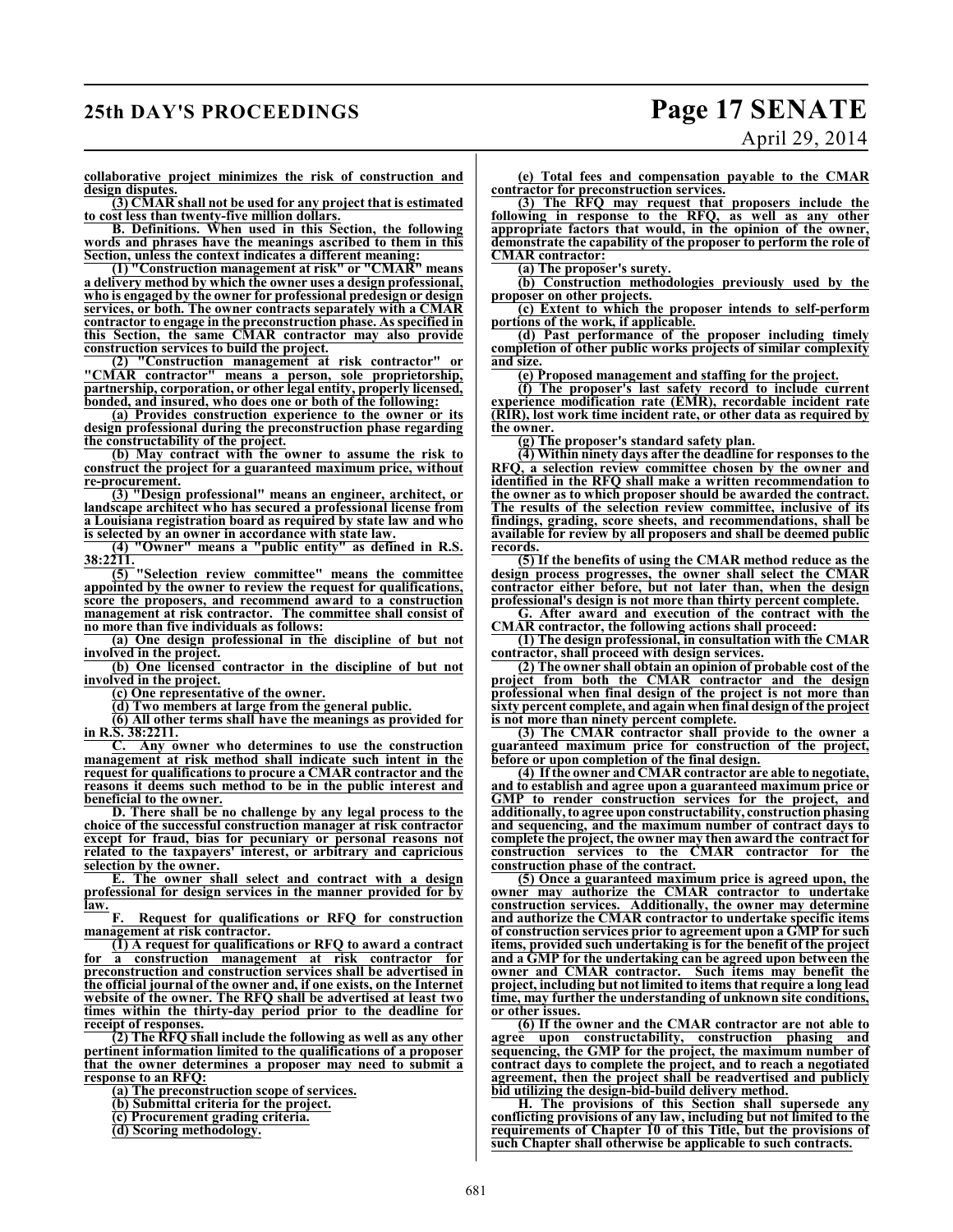## **Page 18 SENATE 25th DAY'S PROCEEDINGS**

## April 29, 2014

On motion of Senator Adley, the committee substitute bill was adopted and becomes Senate Bill No. 680 by Senator Adley, substitute for Senate Bill No. 552 by Senator Adley.

### **SENATE BILL NO. 680— (Substitute of Senate Bill No. 552 by**

**Senator Adley)** BY SENATORS ADLEY AND GARY SMITH

AN ACT

To enact R.S. 38:2225.2.4 relative to public contracts; to authorize use of the construction management at risk method for public contracts; and to provide for related matters.

The bill was read by title and placed on the Calendar for a second reading.

#### **SENATE BILL NO. 584—** BY SENATOR MILLS

AN ACT

To enact R.S. 30:23.2, relative to permits for solution mined cavern wells; to provide for the prohibition of certain permits in Vermilion and Iberia parishes; to provide terms, conditions, and requirements; and to provide for related matters.

Reported favorably by the Committee on Natural Resources. The bill was read by title, ordered engrossed and passed to a third reading.

#### **SENATE BILL NO. 585—** BY SENATOR MILLS

AN ACT

To enact R.S. 30:4(N), relative to solution-mined cavern permits; to require public notice for certain solution-mined cavern permits in Vermilion and Iberia parishes; to require a public hearing for permits to drill, expand, operate, convert, or alter certain solution mined caverns; to provide terms, conditions, and requirements; and to provide for related matters.

Reported favorably by the Committee on Natural Resources. The bill was read by title, ordered engrossed and passed to a third reading.

#### **SENATE BILL NO. 594—** BY SENATOR CROWE

AN ACT

To amend and reenact R.S. 23:1625.1(A)and (B) and to enact R.S. 23:1553.1, relative to unemployment compensation; to provide for the determination of claims; to provide for payment of benefits; to provide for prohibitions for noncharging under certain circumstances; to provide for definitions; to provide for retroactive effect; and to provide for related matters.

Reported with amendments by the Committee on Labor and Industrial Relations.

#### **SENATE COMMITTEE AMENDMENTS**

Amendments proposed by Senate Committee on Labor and Industrial Relations to Original Senate Bill No. 594 by Senator Crowe

#### AMENDMENT NO. 1 On page 1, line 17, delete "**and R.S. 23:1625.1**"

#### AMENDMENT NO. 2

On page 2, delete line 17, and insert the following: "separation information, and shall complete all forms and reports as requested **needed** by the"

#### AMENDMENT NO. 3

On page 2, line 18, after "designee" insert "**to make a proper determination**"

AMENDMENT NO. 4 On page 2, line 19, delete "ten" AMENDMENT NO. 5

On page 2, delete line 20, and insert the following: "days from the date of mailing **the time specified in the notice**.

AMENDMENT NO. 6 On page 2, line 21, change "**is**" to "**shall be**"

AMENDMENT NO. 7 On page 2, line 22, change "**may**" to "**shall**"

AMENDMENT NO. 8 On page 2, line 24, change "**and**" to "**or**"

#### AMENDMENT NO. 9

On page 2, line 28, after "timeliness" insert "**or adequacy**"

On motion of Senator Crowe, the committee amendment was adopted. The amended bill was read by title, ordered engrossed and passed to a third reading.

**SENATE BILL NO. 648—**<br>BY SENATORS DORSEY-COLOMB, AMEDEE, BROOME, BROWN,<br>GALLOT, GUILLORY, HEITMEIER, JOHNS, KOSTELKA, MILLS,<br>NEVERS AND WARD AND REPRESENTATIVES BARRAS, BARROW,<br>CARTER, COX, FOIL, GREENE, HONORE, JAMES, LE

#### AN ACT

To enact R.S. 33:9038.67, relative to cooperative and economic development in East Baton Rouge Parish; to create the Old LNB Building Redevelopment District as a special taxing and tax increment financing district in East Baton Rouge Parish; to provide for the boundaries of the district; to provide for the governance of the district; to provide for the authority, powers, duties, and functions of the governing body; to provide for the levy and collection of taxes within the district; to authorize the district to issue and sell bonds; to authorize the district to engage in tax increment financing; to provide for an effective date; and to provide for related matters.

Reported with amendments by the Committee on Revenue and Fiscal Affairs.

#### **SENATE COMMITTEE AMENDMENTS**

Amendments proposed by Senate Committee on Revenue and Fiscal Affairs to Original Senate Bill No. 648 by Senator Dorsey-Colomb

#### AMENDMENT NO. 1

On page 6, line 6, change "**purchase, lease, or otherwise**" to "**purchase, or lease**"

AMENDMENT NO. 2

On page 7, between lines 14 and 15 insert the following:

"**(14) To levy sales taxes, or hotel occupancy taxes within the district or any combination of such taxes, above and in addition to any other sales taxes, or hotel occupancy taxes, or combination of such taxes, then in existence or permitted to be in existence within the district, in an amount as may be determined by the board with the approved written consent of the owners of immovable property in the district, all in addition to the powers authorized pursuant to Paragraph (12) of this Subsection and pursuant to R.S. 33:9038.39, subject to the limitations and prohibitions of the Louisiana Constitution.**"

#### AMENDMENT NO. 3

On page 7, line 20, delete "**the use,**"

#### AMENDMENT NO. 4

On page 9, line 6, delete "**district.**" and insert: "**district; provided, however, that if the district elects to levy and collect any of the taxes authorized in this Section, such levy shall not be deemed to supersede or be in lieu of the occupancy tax authorized by R.S. 33:4574.1.1(A)(6) relating to Visit Baton Rouge regardless of whether such occupancy tax is pledged or dedicated to secure debt or bonds that have been authorized and the proceeds of the**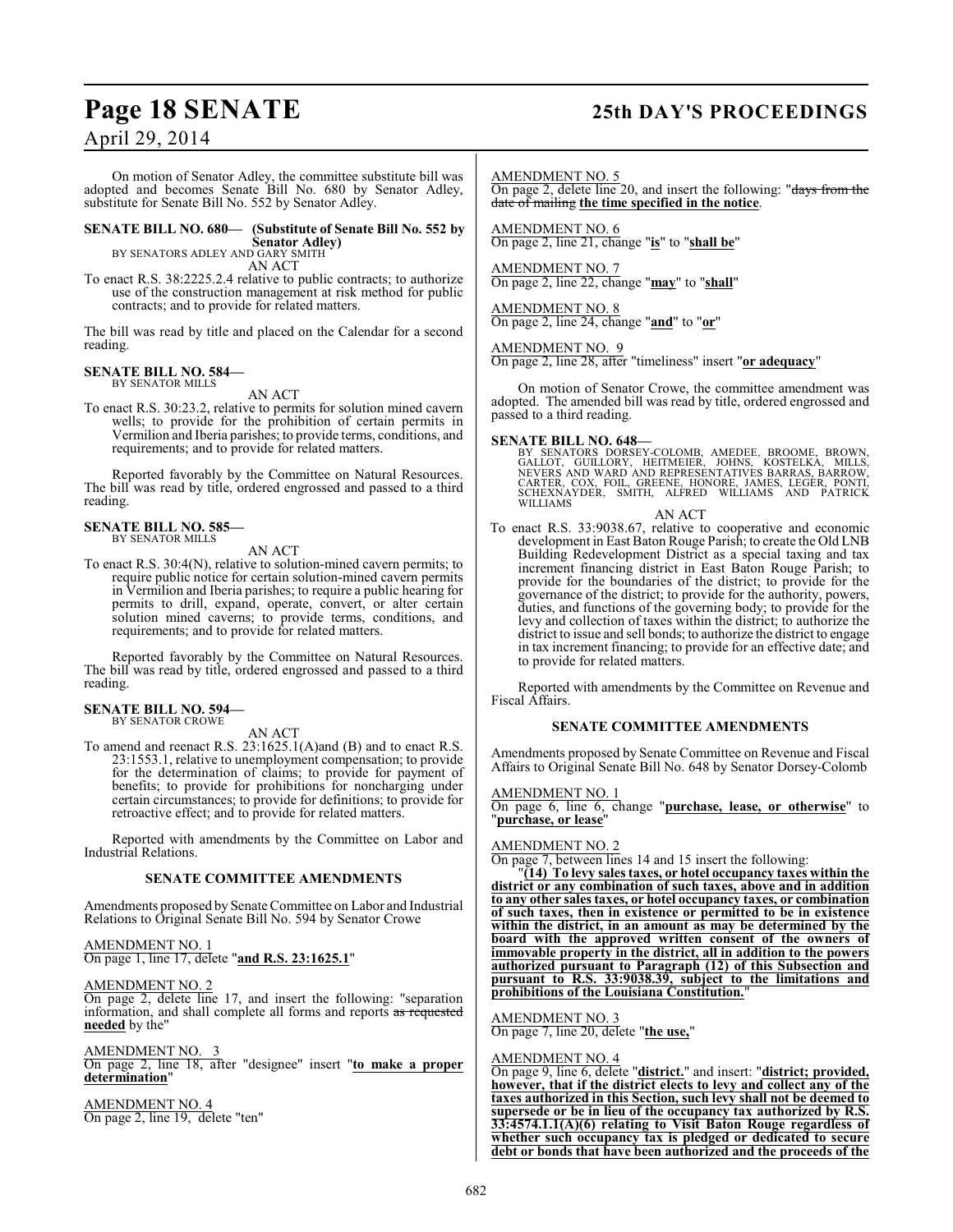## **25th DAY'S PROCEEDINGS Page 19 SENATE**

# April 29, 2014

#### **avails of the occupancy taxes authorized in R.S. 33:4574.1.1(A)(6)** shall be dispersed and used for the purposes set forth therein and **as further provided in R.S. 33:4574.1.1(L).**

#### AMENDMENT NO. 5

On page 10, line 21, change "**fifty**" to "**thirty**"

On motion of Senator Riser, the committee amendment was adopted. The amended bill was read by title, ordered engrossed and recommitted to the Committee on Finance.

## **SENATE BILL NO. 660—** BY SENATOR MORRISH

AN ACT

To enact R.S.  $56:116.1(D)(4)$ , relative to the taking of wild quadrupeds; to allow the taking of certain outlaw quadrupeds during daylight hours from a helicopter; to provide notification requirements; to provide terms, conditions, and requirements; and to provide for related matters.

Reported by substitute by the Committee on Natural Resources. The bill was read by title; the committee substitute bill was read.

#### **SENATE BILL NO. —(Substitute of Senate Bill No. 660 by Senator Morrish)**

BY SENATOR MORRISH

AN ACT

To amend and reenact R.S. 56:112, relative to the disposal of wild birds or wild quadrupeds becoming a nuisance; to allow the taking of certain outlaw quadrupeds during daylight hours from an aircraft; to allow for the promulgation of rules and regulations; to provide certain exemptions; to provide terms, conditions, and requirements; and to provide for related matters.

Be it enacted by the Legislature of Louisiana:

Section 1. R.S. 56:112 is hereby amended and reenacted to read as follows:

§112. Disposal of birds or quadrupeds becoming a nuisance

**A.** If any species of wild bird or wild quadruped herein protected shall  $\overline{at}$  any time in any locality become so destructive of private property as to be a nuisance, the secretary may direct any officer authorized to enforce the provisions of this Subpart, or any reputable citizen of this state, to take and dispose of such species of bird or quadruped in the manner and under the conditions specified by the secretary.

**B. The commission is authorized to promulgate rules and regulations in accordance with the Administrative Procedure Act to permit the taking and disposal of any outlaw quadrupeds or outlaw birds when such quadrupeds or birds become so destructive of private or public property as to become a nuisance. Notwithstanding the provisions of R.S. 56:116.1(B)(1) or any other law to the contrary, the rules shall allow the taking of outlaw quadruped or outlaw birds by use of aircraft. The rules shall prohibit the sale of the animal or any part thereof. The taking of any outlaw quadruped or outlaw birds under this Section is for the purpose of taking depredating quadrupeds and birds and is independent from the taking of wild quadrupeds and wild birds under any other Section of this Title. Any person authorized to take any outlaw quadruped or outlaw bird under this Section shall be exempt from obtaining any other permits or licenses under this Title while engaged in taking such animals pursuant to this Section or any rules and regulations promulgated pursuant to this Section.**

On motion of Senator Long, the committee substitute bill was adopted and becomes Senate Bill No. 681 by Senator Morrish, substitute for Senate Bill No. 660 by Senator Morrish.

#### **SENATE BILL NO. 681— (Substitute of Senate Bill No. 660 by Senator Morrish)**

#### BY SENATOR MORRISH

AN ACT

To amend and reenact R.S. 56:112, relative to the disposal of wild birds or wild quadrupeds becoming a nuisance; to allow the taking of certain outlaw quadrupeds during daylight hours from an aircraft; to allow for the promulgation of rules and regulations; to provide certain exemptions; to provide terms, conditions, and requirements; and to provide for related matters.

The bill was read by title and placed on the Calendar for a second reading.

#### **SENATE BILL NO. 661—**

BY SENATOR ERDEY

To enact R.S. 32:155, relative to motor vehicles; to provide authority to remove vehicles, cargo, or other personal property from roadways; to provide for reopening roadway lanes during peak traffic hours; and to provide for related matters.

AN ACT

Reported with amendments by the Committee on Transportation, Highways and Public Works.

#### **SENATE COMMITTEE AMENDMENTS**

Amendments proposed by Senate Committee on Transportation, Highways and Public Works to Original Senate Bill No. 661 by Senator Erdey

#### AMENDMENT NO. 1

On page 1, line 8, after "**vehicle**" delete the remainder of the line and delete line 9 in its entirety and insert the following: "**crash or incident, any police officer or any person acting**"

#### AMENDMENT NO. 2

On page 1, line 10, change "**their**" to "**the officer's**" and after "**request**" delete the comma "**,**"

AMENDMENT NO. 3

On page 1, line 12, change "**within the highway**" to "**upon the roadway or shoulder of the roadway**"

#### AMENDMENT NO. 4

On page 1, line 14, change "**accident**" to "**crash**"

#### AMENDMENT NO. 5

On page 1, line 15, change "**accident**" to "**crash**"

#### AMENDMENT NO. 6

On page 1, delete lines 16 and 17 and insert in lieu thereof the following: "**traffic hours, any police officer or any person acting at the officer's direction or request shall take immediate**"

#### AMENDMENT NO. 7

On page 2, line 2, between "**public**" and the period "**.**" insert the following: "**provided such action does not impair the protection of public safety**"

#### AMENDMENT NO. 8

On page 2, delete lines 5 through 7 and insert in lieu thereof the following:

"**C. No liability shall attach to any police officer or to any person acting under the officer's direction or request for damages to a vehicle, cargo, or other personal property, that**"

#### AMENDMENT NO. 9

On page 2, below line 9 add the following:

"**D. The provisions of this Section apply only to roadways included within the National Highway System in this state.**"

On motion of Senator Adley, the committee amendment was adopted. The amended bill was read by title, ordered engrossed and passed to a third reading.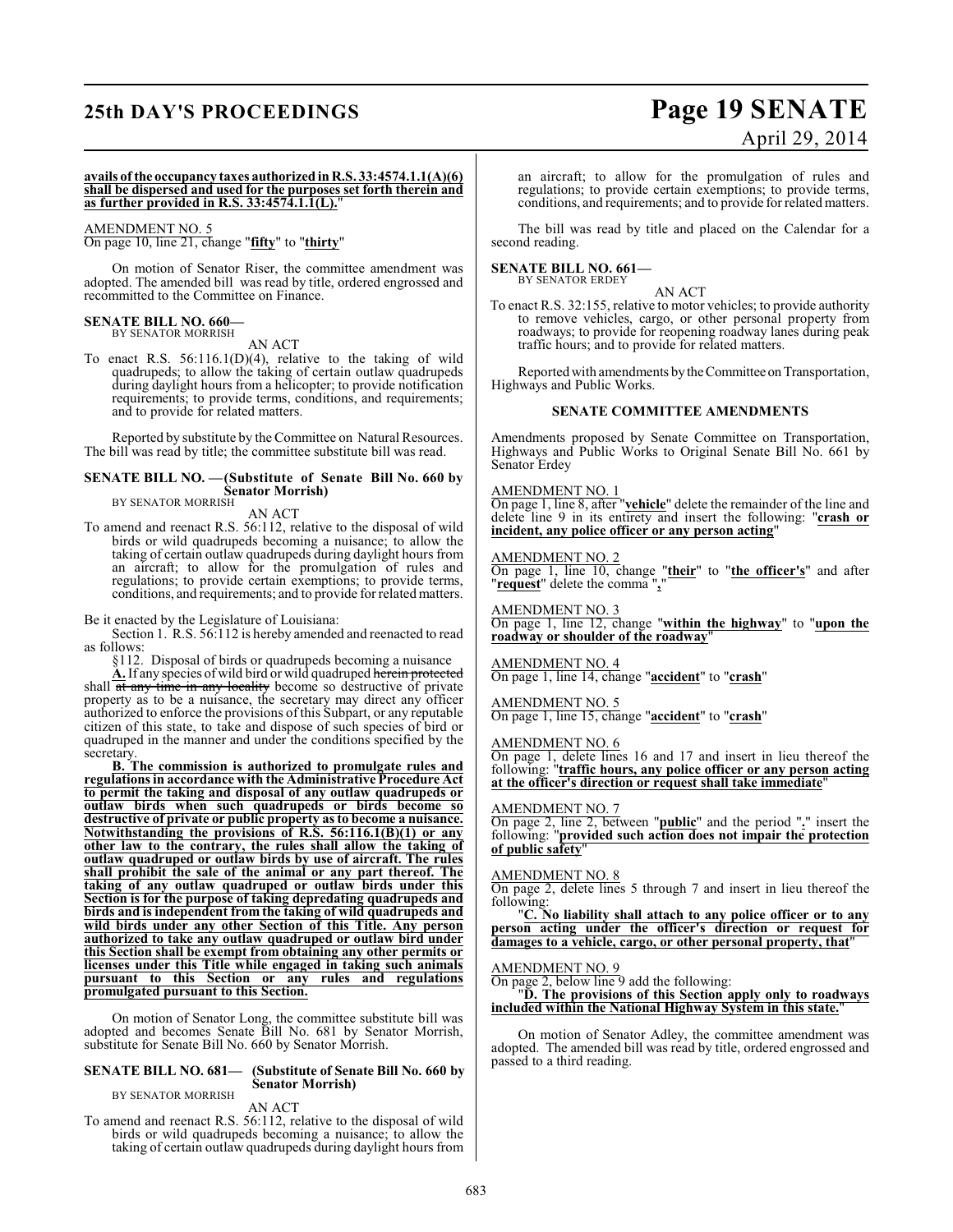## **Page 20 SENATE 25th DAY'S PROCEEDINGS**

April 29, 2014

#### **House Bills and Joint Resolutions on Second Reading Reported by Committees**

## **HOUSE BILL NO. 6—** BY REPRESENTATIVE PEARSON

AN ACT

To amend and reenact R.S. 11:927(B), relative to the optional retirement plan for postsecondary education employees participating in the Teachers' Retirement System of Louisiana; to provide for minimum employer contributions; to provide for application of payments; to provide for an effective date; and to provide for related matters.

Reported favorably by the Committee on Retirement. The bill was read by title and recommitted to the Committee on Finance.

**HOUSE BILL NO. 24—** BY REPRESENTATIVE PEARSON

AN ACT To amend and reenact R.S. 11:103(B)(3)(e)(ii)(aa) and (iv)(aa) and (E) and to repeal R.S.  $11:103(B)(3)(e)(i)(bb)$ ,  $(ii)(bb)$ , and (iv)(bb), relative to amortization schedules of the Municipal Police Employees' Retirement System; to provide relative to the duration of such schedules; to provide for the combination and reamortization of existing schedules as of a certain date; to provide relative to the calculation of employer contribution rates for the system; to repeal outdated provisions; and to provide for related matters.

Reported favorably by the Committee on Retirement. The bill was read by title and recommitted to the Committee on Finance.

# **HOUSE BILL NO. 38—** BY REPRESENTATIVE PEARSON

AN ACT

To amend and reenact R.S. 11:441(A)(2)(b), 461(B)(3)(b), 726(B),  $761(A)(3)$  and (4),  $765(A)$  and  $(B)(1)$ ,  $780$ ,  $783(A)(3)(a)$ , 786(A)(2) and (3), 802, 1141(A), 1142, and 1147(C)(4) and to enact R.S. 11:441(A)(2)(c), 461(B)(3)(c), 761(A)(5), and 786(A)(4), relative to retirement eligibility for certain new hires in the Louisiana State Employees' Retirement System, the Teachers' Retirement System of Louisiana, and the Louisiana School Employees' Retirement System; to establish new retirement eligibility for certain members hired on or after July 1, 2014; to provide relative to disability retirements; to provide for technical corrections; and to provide for related matters.

Reported with amendments by the Committee on Retirement.

#### **SENATE COMMITTEE AMENDMENTS**

Amendments proposed by Senate Committee on Retirement to Engrossed House Bill No. 38 by Representative Pearson

AMENDMENT NO. 1 On page 1, line 8, change "2014" to "2015"

AMENDMENT NO. 2 On page 1, line 9, after "correction;" insert "to provide for an effective date;"

AMENDMENT NO. 3 On page 2, line 9, change "2014" to "2015"

AMENDMENT NO. 4 On page 2, line 25, change "2014" to "2015"

AMENDMENT NO. 5 On page 3, line 21, change "2014" to "2015"

AMENDMENT NO. 6 On page 4, line 3, change "2014" to "2015"

AMENDMENT NO. 7 On page 4, line 12, change "2014" to "2015"

AMENDMENT NO. 8 On page 4, line 18, change "2014" to "2015"

AMENDMENT NO. 9 On page 5, line 1, change "2014" to "2015"

AMENDMENT NO. 10 On page 5, line 16, change "2014" to "2015"

AMENDMENT NO. 11 On page 6, line 12, change "2014" to "2015"

AMENDMENT NO. 12 On page 6, line 18, change "2014" to "2015"

AMENDMENT NO. 13 On page 7, delete line 1 and insert "§780. Reexamination of <del>beneficiaries retired for d</del>isability retirees; modification of benefits;"

AMENDMENT NO. 14 On page 7, line 7, change "2014" to "2015"

AMENDMENT NO. 15 On page 7, line 9, change "2014" to "2015"

AMENDMENT NO. 16 On page 10, line 13, change "2014" to "2015"

AMENDMENT NO. 17 On page 10, line 16, change "2014" to "2015"

AMENDMENT NO. 18 On page 10, line 28, change "2014" to "2015"

AMENDMENT NO. 19 On page 11, line 5, change "2014" to "2015"

AMENDMENT NO. 20 On page 11, line 10, change "2014" to "2015"

AMENDMENT NO. 21 On page 11, line 16, change "2014" to "2015"

AMENDMENT NO. 22 On page 11, line 20, change "2014" to "2015"

AMENDMENT NO. 23 On page 12, line 15, change "2014" to "2015"

AMENDMENT NO. 24 On page 12, line 19, change "2014" to "2015"

AMENDMENT NO. 25 On page 13, line 3, change "2014" to "2015"

AMENDMENT NO. 26 On page 13, line 9, change "2014" to "2015"

AMENDMENT NO. 27 On page 13, line 22, change "2014" to "2015"

AMENDMENT NO. 28 On page 13, line 28, change "2014" to "2015"

AMENDMENT NO. 29

On page 13, after line 29, insert the following: "Section 2. This Act shall become effective on June 30, 2014; if vetoed by the governor and subsequently approved by the legislature, this Act shall become effective on June 30, 2014, or on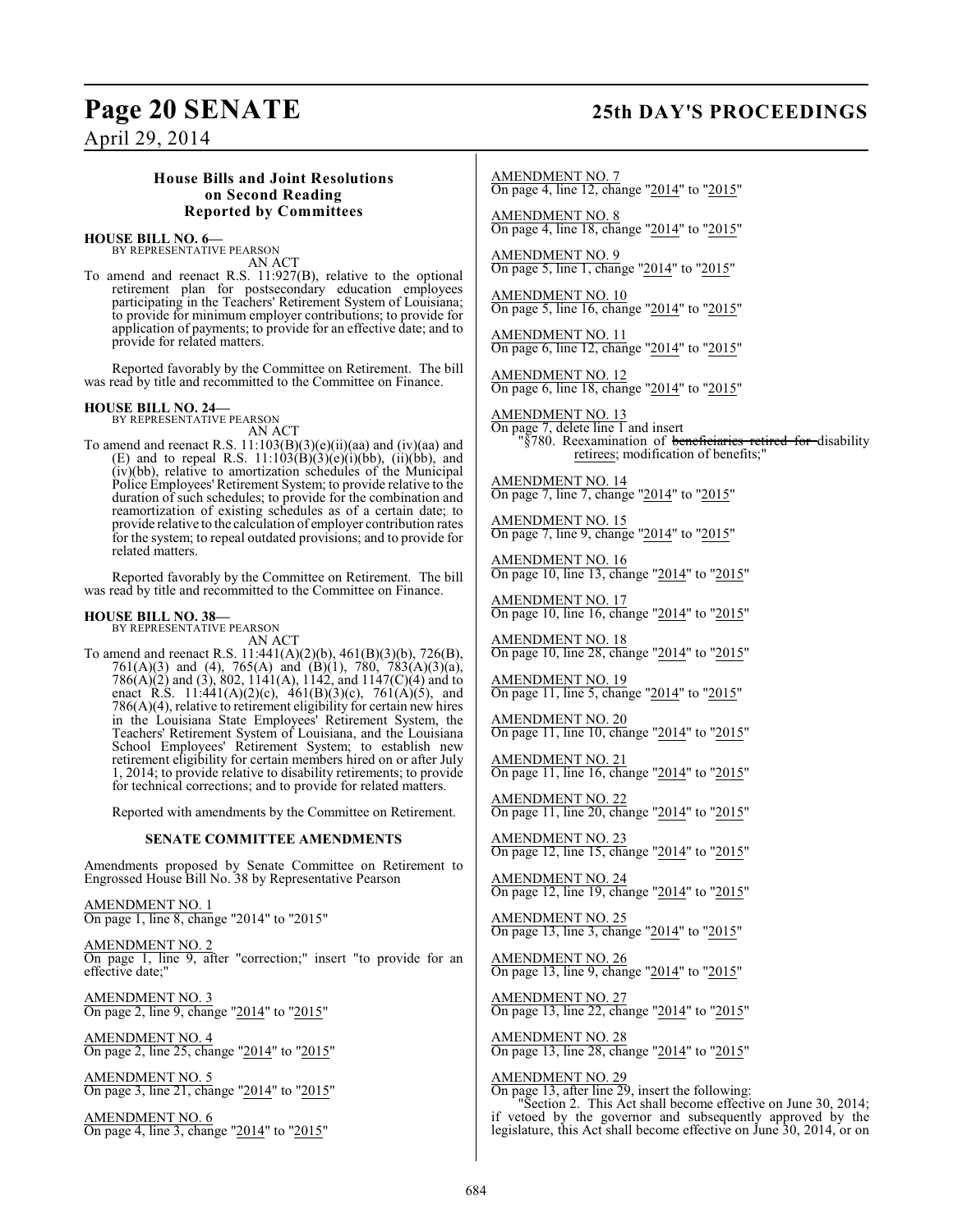## **25th DAY'S PROCEEDINGS Page 21 SENATE**

# April 29, 2014

the day following such approval by the legislature, whichever is later.'

On motion of Senator Guillory, the committee amendment was adopted. The amended bill was read by title and referred to the Legislative Bureau.

#### **HOUSE BILL NO. 42—**

BY REPRESENTATIVE PEARSON AN ACT

To amend and reenact R.S.  $11:102(B)(3)(d)(vi)$ , relative to the liabilities of the Louisiana School Employees' Retirement System; to establish accounts for the full or partial payment of such liabilities; to provide for credits to such accounts; to provide for application of funds from certain accounts toward such liabilities; to provide an effective date; and to provide for related matters.

Reported favorably by the Committee on Retirement. The bill was read by title and recommitted to the Committee on Finance.

## **HOUSE BILL NO. 106—** BY REPRESENTATIVE LOPINTO

AN ACT To amend and reenact R.S. 32:53(A) and to repeal R.S. 47:507, relative to motor vehicle license plates; to provide for the proper display of license plates; and to provide for related matters.

Reported with amendments by the Committee on Transportation, Highways and Public Works.

#### **SENATE COMMITTEE AMENDMENTS**

Amendments proposed by Senate Committee on Transportation, Highways and Public Works to Engrossed House Bill No. 106 by Representative Lopinto

AMENDMENT NO. 1 On page 2, line 4, delete "upright"

AMENDMENT NO. 2

On page 2, between lines 6 and 7 insert the following:

"(4) The provisions of this Section shall not be construed to prohibit placing a permanent registration license plate on a rear fender as long as it is facing to the rear of the vehicle.

On motion of Senator Adley, the committee amendment was adopted. The amended bill was read by title and referred to the Legislative Bureau.

#### **HOUSE BILL NO. 144—**

BY REPRESENTATIVE THIBAUT AN ACT

To enact R.S. 41:907, relative to the exchange of school lands; to authorize the West Baton Rouge Parish School Board to exchange certain school lands, including sixteenth section lands; to provide procedures for such exchange; to provide for the reservation of mineral rights; and to provide for related matters.

Reported favorably by the Committee on Education. The bill was read by title and referred to the Legislative Bureau.

#### **HOUSE BILL NO. 146—**

BY REPRESENTATIVE THOMPSON AN ACT

To enact R.S. 47:463.165, relative to motor vehicle special prestige license plates; to provide for the "Hunters for the Hungry Louisiana" special prestige plate; to provide for creation, issuance, and design of such license plates; to provide relative to the fee for such plates; to authorize the promulgation of rules and regulations relative to the creation and implementation of such prestige license plate; and to provide for related matters.

Reported favorably by the Committee on Transportation, Highways and Public Works. The bill was read by title and referred to the Legislative Bureau.

**HOUSE BILL NO. 162—** BY REPRESENTATIVE STUART BISHOP AN ACT

To enact Subpart PP of Part 1 of Chapter 1 of Subtitle II of Title 47 of the Louisiana Revised Statutes of 1950, to be comprised of R.S. 47:120.231, relative to state individual income tax return checkoffs for certain donations; to provide for a method for individuals to donate all or a portion of any refund due to them to The Louisiana Youth Leadership Seminar Corporation; to provide for the administration and disbursement of donated monies; to provide for reporting; to provide for an effective date; and to provide for related matters.

Reported favorably by the Committee on Revenue and Fiscal Affairs. The bill was read by title and referred to the Legislative Bureau.

#### **HOUSE BILL NO. 164—** BY REPRESENTATIVE DIXON

AN ACT

To enact R.S. 49:191(7) and to repeal R.S. 49:191(5)(e), relative to the Louisiana Workforce Commission, including provisions to provide for the re-creation of the Louisiana Workforce Commission and the statutory entities made a part of the commission by law; to provide for the effective termination date for all statutory authority for the existence of such statutory entities; and to provide for related matters.

Reported favorably by the Committee on Labor and Industrial Relations. The bill was read by title and referred to the Legislative Bureau.

### **HOUSE BILL NO. 180—**

BY REPRESENTATIVE DOVE AN ACT

To amend and reenact R.S. 17:3402(D)(1), relative to Montessori schools; to authorize the extension of Montessori school programs through high school; and to provide for related matters.

Reported favorably by the Committee on Education. The bill was read by title and referred to the Legislative Bureau.

**HOUSE BILL NO. 186—** BY REPRESENTATIVES HENRY, HENRY BURNS, CARMODY, COX, FOIL, AND THOMPSON AN ACT

To amend and reenact R.S. 56:116.1(B)(3), to enact R.S. 56:116.6, and to repeal R.S. 56:116.1(D)(3), relative to hunting; to provide for hunting game birds, wild quadrupeds, outlaw quadrupeds, nutria, and beaver; to provide for hunting with sound suppressing devices; and to provide for related matters.

Reported favorably by the Committee on Natural Resources. The bill was read by title and referred to the Legislative Bureau.

**HOUSE BILL NO. 238—**

BY REPRESENTATIVE ST. GERMAIN

AN ACT To enact R.S. 33:2572, relative to the city of Plaquemine; to provide relative to the police civil service; to provide that the position of assistant chief of police for the city of Plaquemine shall be in the unclassified service; and to provide for related matters.

Reported favorably by the Committee on Local and Municipal Affairs. The bill was read by title and referred to the Legislative Bureau.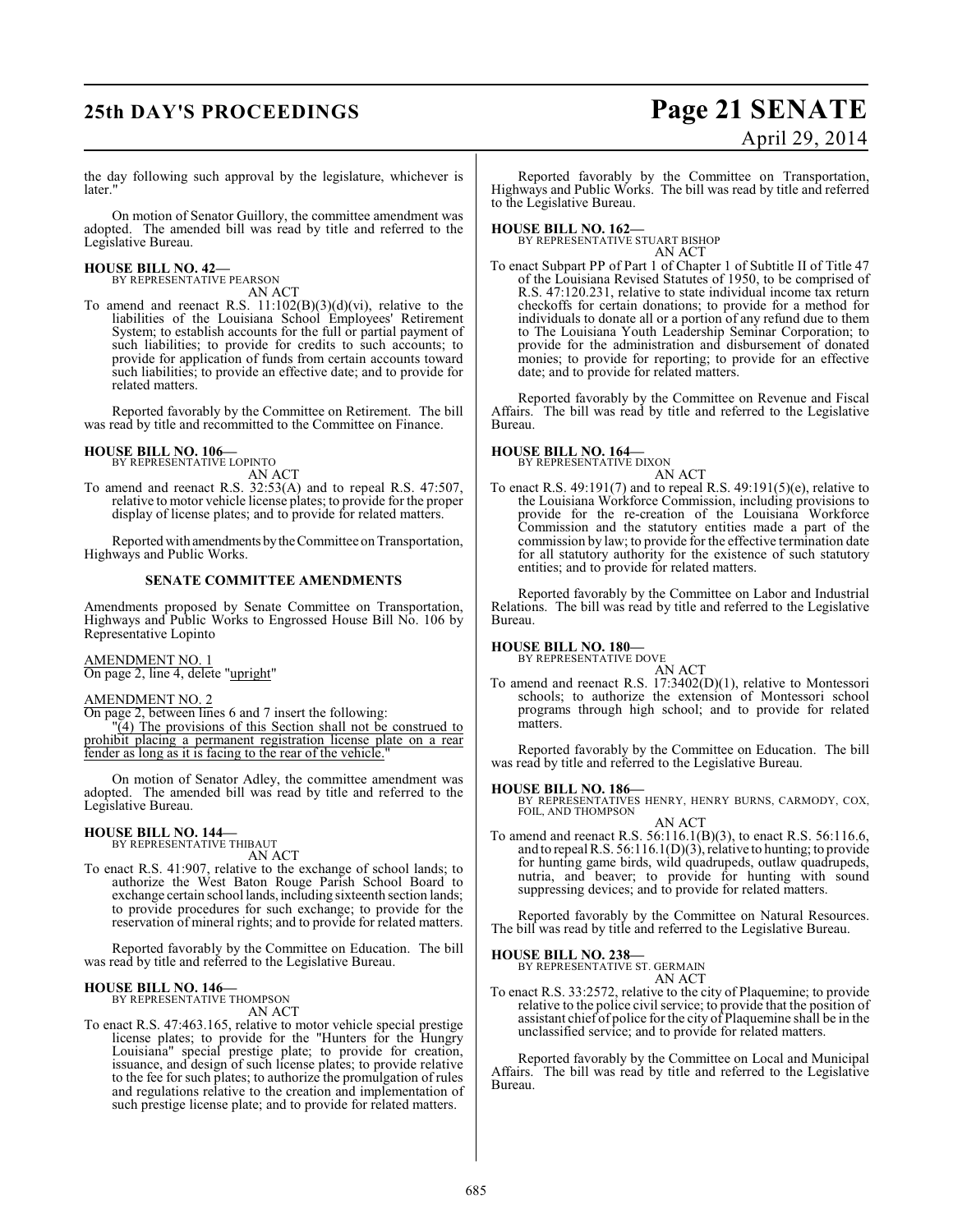## **Page 22 SENATE 25th DAY'S PROCEEDINGS**

**HOUSE BILL NO. 257—** BY REPRESENTATIVE STUART BISHOP AN ACT

To enact R.S. 47:463.165, relative to motor vehicle special prestige license plates; to provide for the creation, issuance, and design of such license plates; to provide relative to the fee and distribution of fees for such plates; to authorize the promulgation of rules and regulations relative to the creation and implementation of the plates; and to provide for related matters.

Reported favorably by the Committee on Transportation, Highways and Public Works. The bill was read by title and referred to the Legislative Bureau.

#### **HOUSE BILL NO. 291—**

BY REPRESENTATIVE JIM MORRIS AN ACT

To enactR.S. 40:1501.7, relative to Caddo Parish Fire District No. 1; to authorize the district to levy a sales and use tax, subject to voter approval; and to provide for related matters.

Reported favorably by the Committee on Local and Municipal Affairs. The bill was read by title and recommitted to the Committee on Finance.

#### **HOUSE BILL NO. 297—** BY REPRESENTATIVE DOVE

AN ACT

To amend and reenact R.S. 30:127(F), relative to bids for mineral leases on state lands; to authorize the use of electronic funds transfer for deposits accompanying such bids; and to provide for related matters.

Reported favorably by the Committee on Natural Resources. The bill was read by title and referred to the Legislative Bureau.

### **HOUSE BILL NO. 303—**

BY REPRESENTATIVE HENSGENS AN ACT

To amend and reenact R.S. 32:386.1, relative to blanket oversize yearly permits; to provide for an increase to the overhang of trucks and trailers hauling loads; and to provide for related matters.

Reported favorably by the Committee on Transportation, Highways and Public Works. The bill was read by title and referred to the Legislative Bureau.

### **HOUSE BILL NO. 344—**

BY REPRESENTATIVE ARMES AN ACT

To enact R.S. 56:104(B)(3) and 302.2(D), relative to fees for hunting and fishing licenses; to provide relative to fees to be paid by surviving spouses of members of certain military service branches killed in action; and to provide for related matters.

Reported favorably by the Committee on Natural Resources. The bill was read by title and referred to the Legislative Bureau.

### **HOUSE BILL NO. 349—**

BY REPRESENTATIVE BARRAS AN ACT

To amend and reenact R.S. 41:1215(B)(7), relative to leases of public property by public benefit corporations; to authorize lease payments to be made annually, quarterly, or monthly; and to provide for related matters.

Reported favorably by the Committee on Natural Resources. The bill was read by title and referred to the Legislative Bureau.

#### **HOUSE BILL NO. 361—**

BY REPRESENTATIVE JONES

AN ACT To authorize and provide for the transfer of certain state property; to authorize the transfer of certain state property in St. Mary Parish; to provide for the property description; to provide for reservation of mineral rights; to provide terms and conditions; to provide an effective date; and to provide for related matters.

Reported favorably by the Committee on Natural Resources. The bill was read by title and referred to the Legislative Bureau.

#### **HOUSE BILL NO. 386—**

BY REPRESENTATIVE HAVARD AN ACT

To amend and reenact R.S. 32:1304(A)(3)(b), relative to required documents for trailer inspections; to provide that a valid inspection sticker is sufficient to meet the trailer inspection requirements; and to provide for related matters.

Reported favorably by the Committee on Transportation, Highways and Public Works. The bill was read by title and referred to the Legislative Bureau.

## **HOUSE BILL NO. 397—**

BY REPRESENTATIVE GISCLAIR AN ACT

To amend and reenact R.S. 49:214.25(F), relative to uses in the coastal zone subject to coastal use permits; to prohibit certain dredging or excavating activities in Lafourche Parish; and to provide for related matters.

Reported favorably by the Committee on Natural Resources. The bill was read by title and referred to the Legislative Bureau.

## **HOUSE BILL NO. 447—** BY REPRESENTATIVE PYLANT

To enact R.S. 34:851.15(D), relative to operation of motorboats on a portion of Lake Louis and Bayou Louis; to prohibit waterskiing on certain waterbodies; to restrict the use of personal watercraft on certain waterbodies; and to provide for related matters.

AN ACT

Reported favorably by the Committee on Natural Resources. The bill was read by title and referred to the Legislative Bureau.

#### **HOUSE BILL NO. 518—**

BY REPRESENTATIVE HUVAL AN ACT

To authorize and provide for the transfer of certain state property; to authorize the transfer of certain state property in St. Martin Parish; to provide for the property description; to provide for reservation of mineral rights; to provide terms and conditions; to provide an effective date; and to provide for related matters.

Reported favorably by the Committee on Natural Resources. The bill was read by title and referred to the Legislative Bureau.

**HOUSE BILL NO. 563—** BY REPRESENTATIVES LORUSSO AND SEABAUGH AN ACT

To amend and reenact R.S. 47:463.73(G), relative to motor vehicle special prestige license plates; to provide for the "Mount Carmel Academy" special prestige plate; to provide for the creation and issuance of such license plates; and to provide for related matters.

Reported favorably by the Committee on Transportation, Highways and Public Works. The bill was read by title and referred to the Legislative Bureau.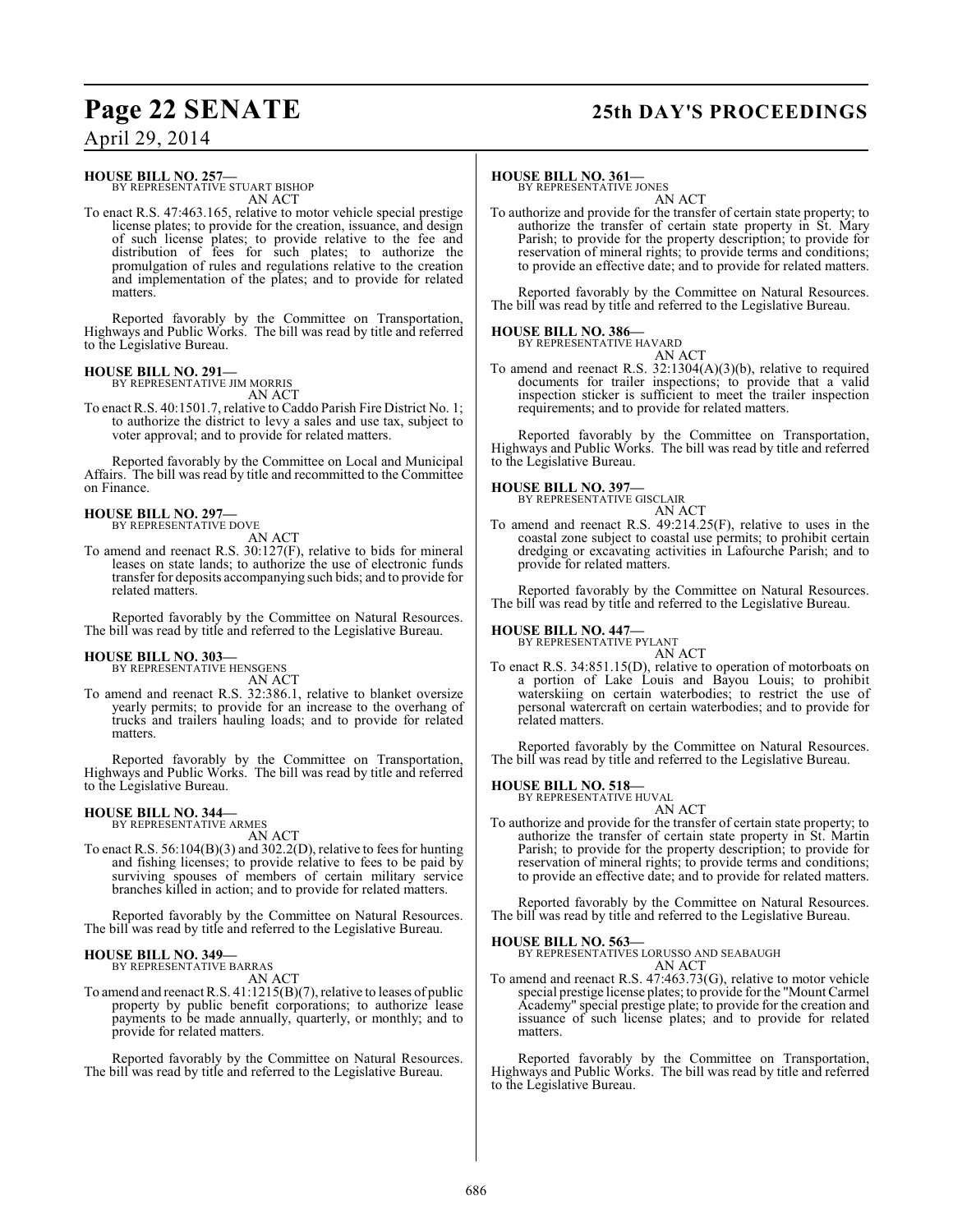## **25th DAY'S PROCEEDINGS Page 23 SENATE**

# April 29, 2014

#### **HOUSE BILL NO. 581—**

BY REPRESENTATIVE HAVARD AN ACT

To enact R.S. 47:338.212, relative to the city of Zachary; to authorize the governing authority of the city, subject to voter approval, to levy and collect a hotel occupancy tax; to provide for the use of the tax proceeds; and to provide for related matters.

Reported favorably by the Committee on Local and Municipal Affairs. The bill was read by title and referred to the Legislative Bureau.

#### **HOUSE BILL NO. 586—** BY REPRESENTATIVE THIBAUT

AN ACT

To amend and reenact R.S. 47:1923(D), relative to assessors; to provide relative to the payment of certain group insurance premiums for retirees of certain assessors' offices; to establish retiree eligibility criteria; and to provide for related matters.

Reported favorably by the Committee on Local and Municipal Affairs. The bill was read by title and referred to the Legislative Bureau.

## **HOUSE BILL NO. 600—** BY REPRESENTATIVE ABRAMSON

AN ACT

- To enact R.S. 17:158(J) and 3996(B)(34), relative to the loading and
	- unloading of school buses; to provide limitations on the location of such loading and unloading; and to provide for related matters.

Reported with amendments by the Committee on Education.

#### **SENATE COMMITTEE AMENDMENTS**

Amendments proposed by Senate Committee on Education to Reengrossed House Bill No. 600 by Representative Abramson

#### AMENDMENT NO. 1

On page 1, at the beginning of line 11, change "J.(1)" to "J."

#### AMENDMENT NO. 2

On page 1, at the end of line 11, insert a colon ":"

#### AMENDMENT NO. 3

On page 1, delete lines 12 through 16 and insert the following:

"(1) Prohibit a bus driver from loading or unloading students at school while the bus is in a traffic lane of any type of street as defined in R.S. 32:1 and require that students be loaded or unloaded on a shoulder, in a school parking lot, or at other appropriate off-road location at the school as determined by the school governing authority. The requirements of this Paragraph shall not apply if the"

#### AMENDMENT NO. 4

On page 1, between lines 19 and 20, insert the following:

"(2) Prohibit a bus driver from loading or unloading students at or near their homes while the bus is in a traffic lane of any type of street as defined in R.S. 32:1 and require that students be loaded or unloaded on a shoulder. However, if there is no shoulder, a bus driver may load and unload a student while the bus is in a lane of traffic but only if the bus is in the lane farthest to the right side of the road so that the student does not need to cross any lane of traffic to get onto or off of the bus.

(3) Prohibit a bus driver from loading or unloading students either at school or at or near their homes in a manner or in a location that results in students crossing lanes of traffic on a state highway or any other type of street."

On motion of Senator Appel, the committee amendment was adopted. The amended bill was read by title and referred to the Legislative Bureau.

#### **HOUSE BILL NO. 602—**

BY REPRESENTATIVES ABRAMSON AND LEGER AN ACT

To enact Subpart PP of Part 1 of Chapter 1 of Subtitle II of Title 47 of the Louisiana Revised Statutes of 1950, to be comprised of R.S. 47:120.231, relative to state individual income tax return checkoffs for certain donations; to provide for a method for individuals to donate all or a portion of any refund due to them to The Lighthouse for the Blind in New Orleans, Inc.; to provide for the administration and disbursement of donated monies; to provide for reporting; to provide for an effective date; and to provide for related matters.

Reported favorably by the Committee on Revenue and Fiscal Affairs. The bill was read by title and referred to the Legislative Bureau.

#### **HOUSE BILL NO. 728—**

BY REPRESENTATIVE KATRINA JACKSON AN ACT

To enact R.S. 41:907, relative to the sale or exchange of school lands; to authorize Ouachita Parish School Board to sell or exchange certain school lands; to provide procedures for such sale or exchange; to provide for the reservation of mineral rights; and to provide for related matters.

Reported favorably by the Committee on Education. The bill was read by title and referred to the Legislative Bureau.

#### **HOUSE BILL NO. 795—**

BY REPRESENTATIVE BARRAS AN ACT

To enact R.S. 17:158.2(D) and (E), relative to the model age of school buses; to prohibit school buses used to transport students from being more than twenty-five years old; to require that activity or backup school buses be fifteen or fewer model years old; to prohibit school buses older than fifteen model years from being used more than sixty consecutive school days in a school year; and to provide for related matters.

Reported favorably by the Committee on Education. The bill was read by title and referred to the Legislative Bureau.

#### **HOUSE BILL NO. 798—**

BY REPRESENTATIVE STOKES AN ACT

To amend and reenact R.S. 47:15(14), 114(F)(3), 287.614(C) and (D)(3), 295(C), 299.9, 299.39, 1407(1), 1408, 1409, 1414(C), 1416, 1433 through 1435, 1438, 1486, 1508.1(B), 1561, 1565(C)(3), 1574(introductory paragraph), 1576(A)(1) and (2), (C), and (E),  $1578(B)(2)$ , (3), and  $(4)(a)$ (introductory paragraph), 1603(A), and 1688, and to enact R.S. 47:1574(5), relative to the enforcement and adjudication of state taxes; to provide with respect to disputes concerning taxes, fees, and claims against the state; to provide with respect to the authority of the secretary of the Department of Revenue regarding the collection and enforcement of taxes and fees; to provide for the jurisdiction, authority, and procedures of the Board of Tax Appeals; to provide for appellate jurisdiction for decisions of the Board of Tax Appeals; to provide for legislative oversight of Board of Tax Appeals rulemaking; to direct the Louisiana State Law Institute to change certain references to the Board of Tax Appeals in certain provisions of current law; to provide for effectiveness; and to provide for related matters.

Reported favorably by the Committee on Revenue and Fiscal Affairs. The bill was read by title and referred to the Legislative Bureau.

## **HOUSE BILL NO. 850—** BY REPRESENTATIVE DOVE

AN ACT To enact R.S. 49:214.5.2(G), relative to the responsibilities of the Coastal Protection and Restoration Authority Board; to authorize the board to authorize the Coastal Protection and Restoration Authority to contract for the study, investigation,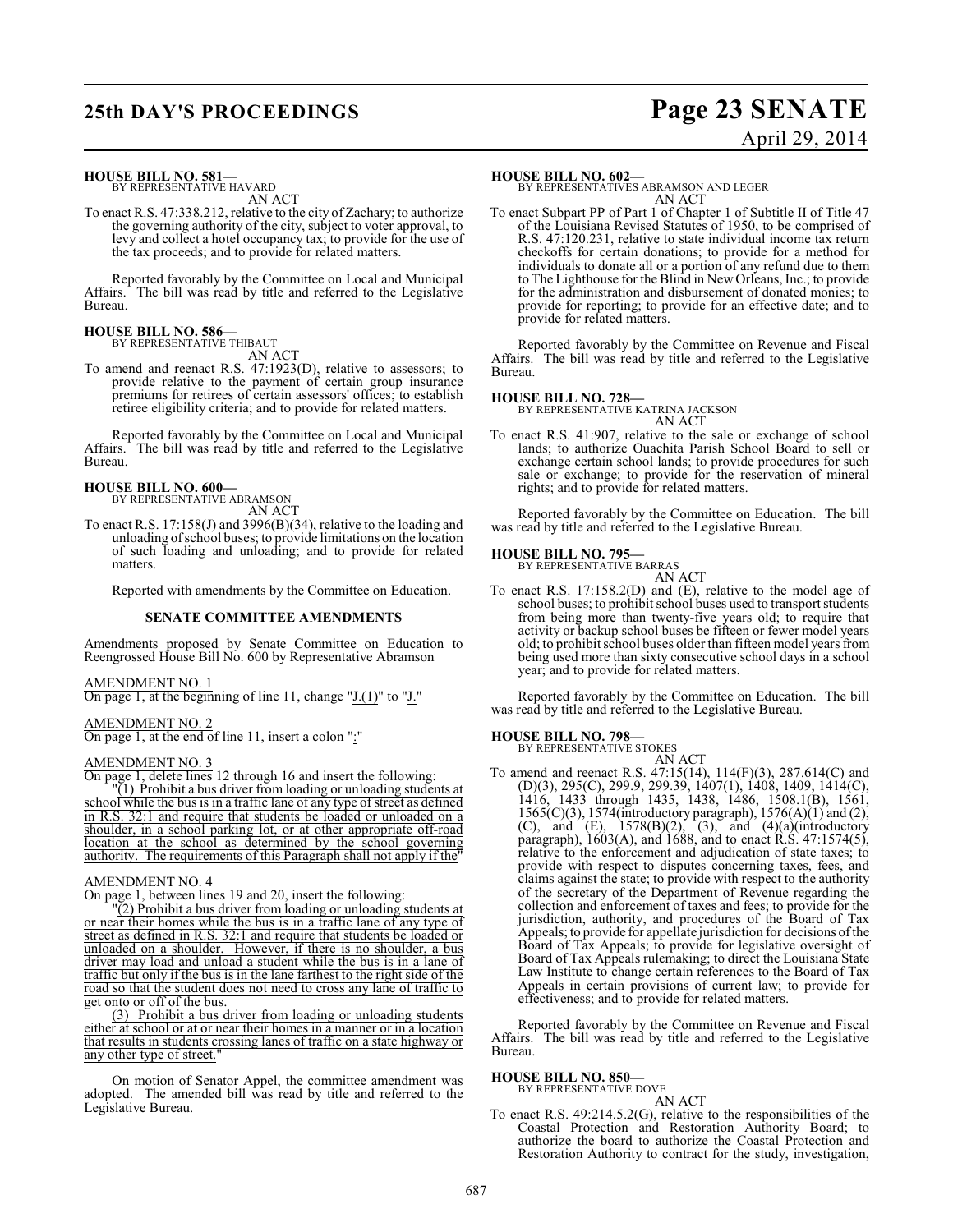## **Page 24 SENATE 25th DAY'S PROCEEDINGS**

## April 29, 2014

and cleanup of, or response to hazardous substances located in an integrated coastal protection program project; and to provide for related matters.

Reported favorably by the Committee on Natural Resources. The bill was read by title and referred to the Legislative Bureau.

#### **HOUSE BILL NO. 863—**

BY REPRESENTATIVES DANAHAY, JOHNSON, RITCHIE, ROBIDEAUX, WHITNEY, AND WILLMOTT AN ACT

To amend and reenact R.S. 36:801.1(A) and R.S. 47:302(K)(7), 337.2(D), 337.45(A)(1) and (B), 337.48(A), 337.51(A), (B), and  $(C)(2)$ , 337.53 $(C)$ , 337.54, 337.63 $(A)(1)$  and  $(2)$ ,  $(B)$ , and  $(D)$ , 337.67(B)(3), (C)(3), and (D)(2), 337.77(F), 337.81(A)(2) and (C), 337.86(E)(2)(a), 337.101(A)(2)(a), 1401, 1402, 1403(A) and (B), 1410, 1413, 1431, 1432, 1436, 1437, and 1451, and R.S. 49:967(A) and 968(B)(9), to enact R.S. 36:53(J) and R.S. 47:337.2(A)(1)(c), 337.77(G), 337.81.1, 337.86(E)(1)(d), 1407(3), 1414(E), 1417, and 1418, and to repeal R.S. 36:4(B)(1)(p) and R.S. 47:337.51.1 and 337.101(A)(2)(c), (B), and (C), relative to disputes concerning taxes, fees, and claims against the state and its political subdivisions; to provide relative to the composition, compensation, procedures, and jurisdiction of the Board of Tax Appeals; to provide for the dedication of certain revenues for support of the board; to transfer the board to the Department of State Civil Service; to provide with respect to procedures for collection and adjudication of local sales and use tax; to provide for redetermination of certain local sales and use tax assessments and overpayments; to authorize the transfer of certain cases to and from the board and certain courts; to provide for definitions; to provide for effectiveness; and to provide for related matters.

Reported with amendments by the Committee on Revenue and Fiscal Affairs.

#### **SENATE COMMITTEE AMENDMENTS**

Amendments proposed by Senate Committee on Revenue and Fiscal Affairs to Reengrossed House Bill No. 863 by Representative Danahay

#### AMENDMENT NO. 1

 $\overline{On}$  page 1, line 2, after "47:302(K)" change "(7)" to "(6) and (7)"

#### AMENDMENT NO. 2

On page 1, line 8, change "1417, and 1418" to "1417, 1418, and 1419"

#### AMENDMENT NO. 3

On page 1, line 16, after "courts;" insert "to create a special treasury fund; to provide for the deposit, use, and investment of monies in the fund;"

#### AMENDMENT NO. 4

On page 2, line 17, after "47:302(K)" change "(7)" to "(6) and (7)"

#### AMENDMENT NO. 5

On page 2, line 23, change "1417, and 1418" to "1417, 1418, and 1419"

#### AMENDMENT NO. 6

On page 2, between lines 26 and 27, insert:

"(6)(a) The taxes levied under this Subsection shall be collected by the Department of Revenue, advised by a sales and use tax commission consisting of seven nine members appointed as follows: two members appointed by the Louisiana Municipal Association; two members appointed by the Louisiana School Boards Association; two members appointed by the Police Jury Association of Louisiana; two members appointed by the Louisiana Sheriffs' Association; and one member appointed by the Louisiana Association of Tax Administrators. The secretary shall assess a collection fee, not to exceed one percent of the proceeds of the tax, as reimbursement for the actual cost of collection of the tax. The department shall keep the commission informed on a regular basis of the collection and distribution of the taxes collected, and the commission shall receive a copy of the executive budget submission of the Local Tax Division of the Board of Tax Appeals.

#### AMENDMENT NO. 7

On page 2, at the beginning of line 27, delete "(7) Pursuant" and insert  $\sqrt[n]{(7)}$  (b)"

#### AMENDMENT NO. 8

On page 2, line 28, change "and twenty" to "thirty-two", after "shall be" delete the remainder of the line, and on line 29, delete "appropriated for support" and insert "deposited into the Board of Tax Appeals Expense Fund for purposes"

#### AMENDMENT NO. 9

On page 3, delete line 1, and insert:

"Service.

(c) The amount specified in Subparagraph (b) of this Paragraph shall be increased by five thousand dollars on July 1, 2015 and on the first day of each of the four subsequent fiscal years when the amount collected and distributed pursuant to this Subsection in the fiscal year immediately preceding that date actually exceeds the amount collected and distributed in fiscal year 2013-14.

(7) Pursuant to an appropriation by the legislature, after satisfying the requirements of Paragraph (6) of this Subsection, all remaining"

#### AMENDMENT NO. 10

On page 18, line 26, after "costs" insert: ", including any costs for a hearing judge in the same amount as specified in R.S.  $47:1417(C)(2)$ 

#### AMENDMENT NO. 11

On page 21, line 23, after "11:1384" insert "as for a district court"

#### AMENDMENT NO. 12

On page 23, between lines 12 and 13, insert:

"§1419. Board of Tax Appeals Expense Fund.

There is hereby established in the state treasury a special fund to be known as the "Board of Tax Appeals Expense Fund", hereinafter referred to as the "fund". The fund shall be comprised of monies dedicated pursuant to R.S.  $47:302(K)(6)(b)$  and (c), selfgenerated monies of the Board of Tax Appeals which remain after satisfaction of the requirements of the Bond Security and Redemption Fund as provided in Article VII, Section 9(B) of the Constitution of Louisiana, and any other monies appropriated to or deposited into the fund. Monies in the fund shall be subject to appropriation exclusively to the Board of Tax Appeals for support of the board and its Local Tax Division. From the total monies appropriated to the board in any fiscal year, all monies in excess of twenty-five thousand dollars shall be available for expenditure exclusively for purposes of the Local Tax Division. Monies in the fund shall be invested by the state treasurer in the same manner as the state general fund, and earnings on such investment shall be credited to the state general fund after satisfaction of the requirements of Article VII, Section 9(B) of the Constitution of Louisiana. All unexpended and  $9(B)$  of the Constitution of Louisiana. unencumbered monies in the fund at the end of the fiscal year shall remain in the fund. In addition, the operation of the Local Tax Division is essential to timely collection of revenue by local collectors, therefore the expenditure of the amounts appropriated from this fund shall not be subject to any mid-year freeze or reduction without the approval of the Joint Legislative Committee on the Budget."

#### AMENDMENT NO. 13

On page 28, delete lines 15 through 18, and insert: "Notwithstanding any provision of law to the contrary, a member of the board shall be eligible for any assignment or appointment made pursuant to Article V, Section 5 of the Constitution of Louisiana, and ad hoc service pursuant to that Section shall not render a retired judge ineligible for an ad hoc appointment pursuant to R.S.  $47:1417(C)(2)$ .

If any member of the board serving on the effective date of this Act is appointed to a fixed term pursuant to the provisions of this Act, his appointment shall not require additional confirmation by the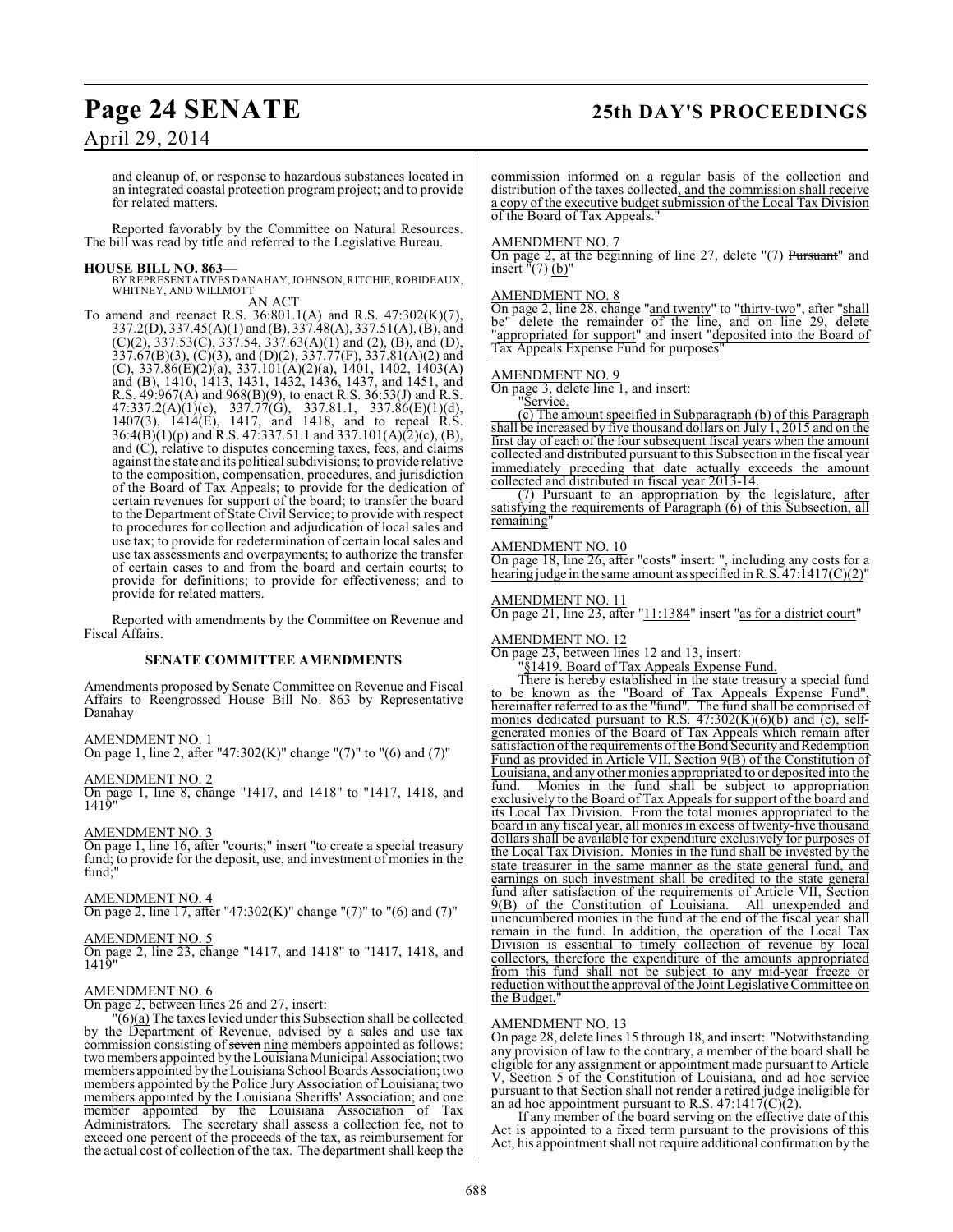## **25th DAY'S PROCEEDINGS Page 25 SENATE**

# April 29, 2014

Senate if he was confirmed prior to the effective date of this Act. The additional compensation of the hearing judge of the Local Tax Division shall initially be equivalentto the compensation provided by the state for a part-time city court judge."

#### AMENDMENT NO. 14

On page 28, line 22, after "Appeals" delete "under" and insert: "for those matters within the jurisdiction of the Board of Tax Appeals pursuant to"

#### AMENDMENT NO. 15

On page 28, line 25, after "suspension of" insert: "any collection action by the collector and the suspension of"

#### AMENDMENT NO. 16

On page 29, delete lines 13 through 17, and insert:

"Section 10. The nomination or nominations made pursuant to R.S. 47:1402(D) may be transmitted to the governor, and any appointments pursuant to that Section may be made at any time following the effective date of this Act.

Section 11. This Act shall become effective upon signature by the governor or, if not signed by the governor, upon expiration of the time for bills to become law without signature by the governor, as provided by Article III, Section 18 of the Constitution of Louisiana. Section 10 of this Act shall become operative immediately upon the effective date of this Act, and Sections 1 through 9 of this Act shall become operative on July 1, 2014, if the Act which originated as House Bill No. 798 of this 2014 Regular Session of the Legislature is enacted."

On motion of Senator Riser, the committee amendment was adopted. The amended bill was read by title and recommitted to the Committee on Finance.

## **HOUSE BILL NO. 905—** BY REPRESENTATIVE ANDERS

AN ACT

To amend and reenact R.S. 38:3087.112 and 3087.114(A), relative to the Black River Lake Recreation and Water Conservation District; to change the location of the district; to modify the composition of the governing board of the district; and to provide for related matters.

Reported with amendments by the Committee on Natural Resources.

#### **SENATE COMMITTEE AMENDMENTS**

Amendments proposed by Senate Committee on Natural Resources to Engrossed House Bill No. 905 by Representative Anders

#### AMENDMENT NO. 1

On page 1, between lines 5 and 6, insert

"Notice of intention to introduce this Act has been published as provided by Article III, Section 13 of the Constitution of Louisiana.

On motion of Senator Long, the committee amendment was adopted. The amended bill was read by title and referred to the Legislative Bureau.

#### **HOUSE BILL NO. 918—** BY REPRESENTATIVE BARROW

AN ACT

To enact Chapter 13-M of Title 33 of the Louisiana Revised Statutes of 1950, to be comprised of R.S. 33:4720.201, relative to redevelopment authorities; to provide relative to the powers and duties of the authorities; to authorize the authorities to create public benefit corporations; to provide relative to the powers and duties of the corporations; and to provide for related matters.

Reported favorably by the Committee on Local and Municipal Affairs. The bill was read by title and referred to the Legislative Bureau.

#### **HOUSE BILL NO. 951—**

BY REPRESENTATIVE FOIL

AN ACT To enact R.S. 33:9097.22, relative to East Baton Rouge Parish; to create the University Acres Crime Prevention and Neighborhood Improvement District within the parish; to provide relative to the boundaries, purpose, governance, and powers and duties of the district; to provide for the imposition of a parcel fee and for the use thereof; and to provide for related matters.

Reported favorably by the Committee on Local and Municipal Affairs. The bill was read by title and referred to the Legislative Bureau.

#### **HOUSE BILL NO. 972—**

BY REPRESENTATIVE HOLLIS AN ACT

To designate a portion of U.S. Highway 190 in the city of Mandeville in St. Tammany Parish as "Tammany Parkway".

Reported favorably by the Committee on Transportation, Highways and Public Works. The bill was read by title and referred to the Legislative Bureau.

## **HOUSE BILL NO. 975—**

BY REPRESENTATIVE WESLEY BISHOP AN ACT

To amend and reenact R.S. 17:1970.24(B)(1)(a)(ii)(bb), relative to the New Orleans Center for Creative Arts; to provide with respect to the membership of its board of directors; and to provide for related matters.

Reported favorably by the Committee on Education. The bill was read by title and referred to the Legislative Bureau.

## **HOUSE BILL NO. 984—** BY REPRESENTATIVE PIERRE

AN ACT To amend and reenact R.S. 23:1472(10)(a), (11)(a), (d)(II) and (III), (e), and  $(h)$ ,  $(12)(F)(I)$ ,  $(II)(introductory paragraph)$ ,  $(III)(c)$  and  $(f)$ ,  $(IV)$ ,  $(V)$ (introductory paragraph) and  $(a)$ (iii) and (b)(introductory paragraph), (VI), (VII)(G)(introductory paragraph),  $(H)(I)$  and  $(II)$ ,  $1474(H)$ ,  $1493(D)$ ,  $1512$ ,  $1513(A)(1)$ ,  $1532.1(G)$ ,  $1533(A)(introductory paragraph)$ , 1536(B) through (E), (F)(2), and (G), 1541(A), 1542,  $1552(B)(1), (2), (3),$  and  $(5), 1592(F)$  and  $(G), 1600(2), (6)(a)(I),$ (b), and (c)(I), and (7)(introductory paragraph), and to repeal R.S. 23:1474(J), 1533(C), 1536(A) and (J), and 1543(H), relative to unemployment compensation; to provide for technical corrections; to delete obsolete laws; to delete dates that no longer apply; and to provide for related matters.

Reported favorably by the Committee on Labor and Industrial Relations. The bill was read by title and referred to the Legislative Bureau.

## **HOUSE BILL NO. 1020—** BY REPRESENTATIVE HARRISON

AN ACT

To enact R.S. 32:415.2, relative to driver's licenses; to provide for removal of license plates on motor vehicles driven by persons with suspended or revoked driving privileges; to provide for a notice of suspension of driving privileges; to provide time periods for proving compliance with requisite laws governing driving privileges; to provide for impoundment of motor vehicles under certain circumstances; to provide for the issuance of temporary stickers; to authorize the department to promulgate certain rules and regulations; and to provide for related matters.

Reported with amendments by the Committee on Transportation, Highways and Public Works.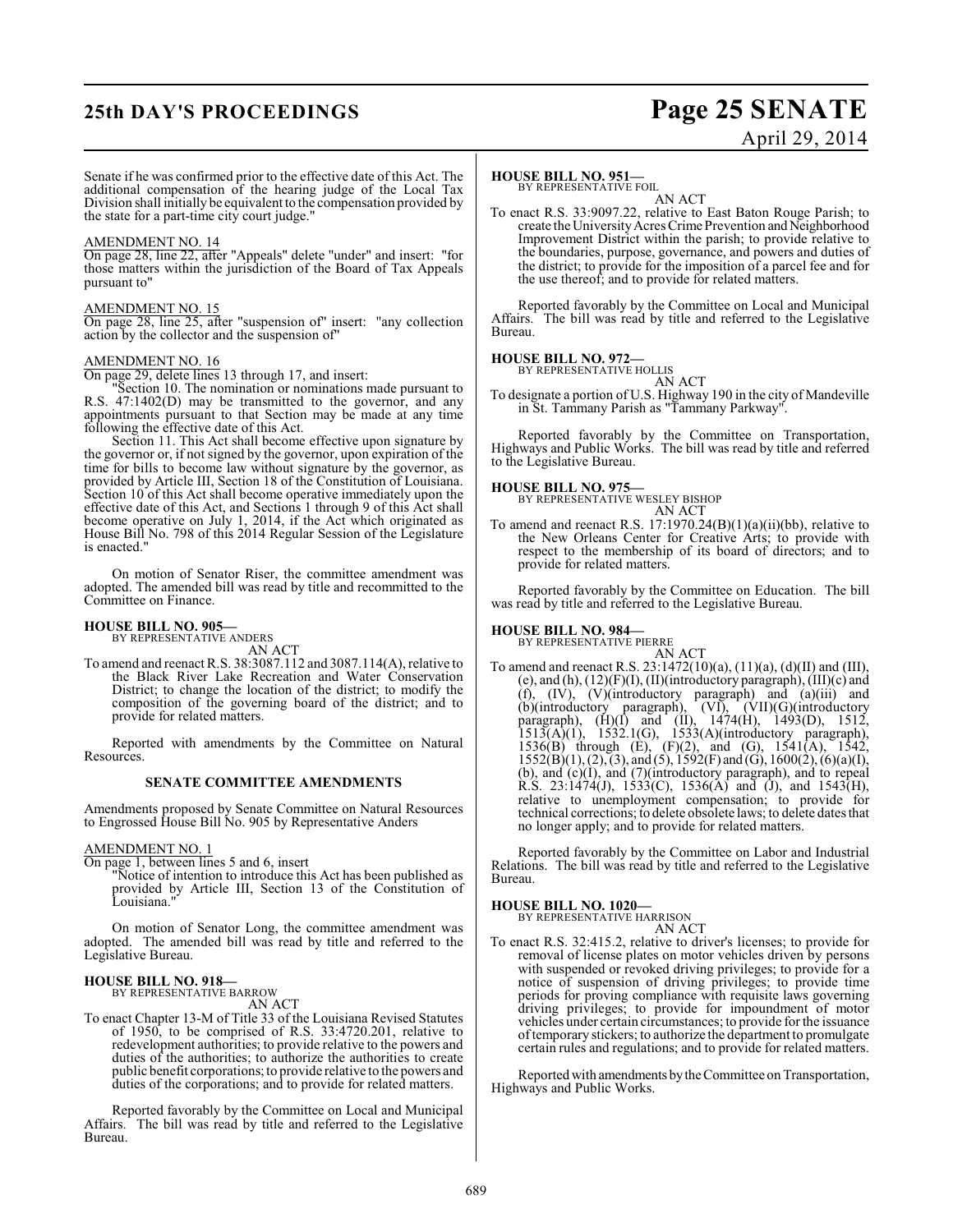## **Page 26 SENATE 25th DAY'S PROCEEDINGS**

## April 29, 2014

#### **SENATE COMMITTEE AMENDMENTS**

Amendments proposed by Senate Committee on Transportation, Highways and Public Works to Reengrossed House Bill No. 1020 by Representative Harrison

AMENDMENT NO. 1 On page 2, line 17, change "seven" to "ten"

AMENDMENT NO. 2 On page 2, line 24, change "seven" to "ten"

AMEND<u>MENT NO. 3</u> On page 2, line 29, change "seven" to "ten"

AMENDMENT NO. 4 On page 3, line 11, change "seven" to "ten"

AMENDMENT NO. 5 On page 3, line 27, change "seven" to "ten business"

### AMENDMENT NO. 6

On page 3, line 28, change "seven-" to "ten-"

On motion of Senator Adley, the committee amendment was adopted. The amended bill was read by title and recommitted to the Committee on Finance.

## **HOUSE BILL NO. 1042—** BY REPRESENTATIVE RITCHIE

AN ACT

To amend and reenact R.S. 47:1838(introductory paragraph), relative to fees levied by the Louisiana Tax Commission; to authorize the continued levy and collection of fees associated with the assessment of certain properties by the commission; to provide an effective date; and to provide for related matters.

Reported favorably by the Committee on Revenue and Fiscal Affairs. The bill was read by title and referred to the Legislative Bureau.

- **HOUSE BILL NO. 1046—** BY REPRESENTATIVES LEOPOLD, BILLIOT, GAROFALO, AND HARRISON AN ACT
- To amend and reenact R.S. 3:4631(B) and (C) and R.S. 56:433(A) and (E) and 440, relative to labeling and packaging of oysters; to provide for certain standards for marketable oysters and labeling and packaging of oysters for market; to provide penalties for mislabeling oysters; and to provide for related matters.

Reported favorably by the Committee on Natural Resources. The bill was read by title and referred to the Legislative Bureau.

# **HOUSE BILL NO. 1050—** BY REPRESENTATIVE CHANEY

AN ACT

To amend and reenact R.S. 47:1707, relative to ad valorem property tax exemptions; to provide relative to the ad valorem property tax exemption for certain agricultural machinery and other implements used exclusively for agricultural purposes; to remove certain restrictions; to provide for an effective date; and to provide for related matters.

Reported with amendments by the Committee on Revenue and Fiscal Affairs.

#### **SENATE COMMITTEE AMENDMENTS**

Amendments proposed by Senate Committee on Revenue and Fiscal Affairs to Engrossed House Bill No. 1050 by Representative Chaney

#### AMENDMENT NO. 1

On page 2, delete lines 9 through 11 in their entirety and insert:

"Section 2. This Act shall become effective upon signature by the governor or, if not signed by the governor, upon expiration of the time for bills to become law without signature by the governor, as provided by Article III, Section 18 of the Constitution of Louisiana. If vetoed by the governor and subsequently approved by the legislature, this Act shall become effective on the day following such approval."

On motion of Senator Riser, the committee amendment was adopted. The amended bill was read by title and referred to the Legislative Bureau.

**HOUSE BILL NO. 1072— (Substitute for House Bill No. 140 by**

**Representative Montoucet)<br>BISHOP, CHANEY, DOVE, FOIL, GARMES, BILLIOT, STUART<br>BISHOP, CHANEY, DOVE, FOIL, GAROFALO, GISCLAIR, GUINN,<br>HARRISON, ORTEGO, AND SCHEXNAYDER** AN ACT

To enact R.S. 56:643(C), relative to issuance of hunting and fishing licenses; to provide for a reduced fee for certain retired members of the U.S. Armed Forces; and to provide for related matters.

Reported favorably by the Committee on Natural Resources. The bill was read by title and referred to the Legislative Bureau.

#### **Reconsideration**

The vote by which Senate Bill No. 250 failed to pass on Monday, April 28, 2014, was reconsidered.

#### **SENATE BILL NO. 250—** BY SENATOR WARD

AN ACT

To amend and reenact R.S. 56:6(31), to provide for the promulgation of rules and regulations by the Louisiana Wildlife and Fisheries Commission relative to the possession of big exotic cats; to allow for permits for certain institutions and owners; to exempt certain persons from the requirements of the big exotic cats rules; to provide terms, conditions, and requirements; and to provide for related matters.

On motion of Senator Murray, the bill was read by title and returned to the Calendar, subject to call.

#### **Senate Resolutions on Second Reading Reported by Committees**

# **SENATE RESOLUTION NO. 55—** BY SENATOR DORSEY-COLOMB

A RESOLUTION

To urge and request the Louisiana Public Service Commission to review the rules and regulations relative to wreckers and towing services to ensure wrecker and towing practices are fair and equitable and submit a report before March 1, 2015, to the Senate Committee on Commerce, Consumer Protection and International Affairs of its findings and of any proposed rules and regulations to be considered by the Louisiana Public Service Commission.

Reported favorably by the Committee on Transportation, Highways and Public Works.

The resolution was read by title. On motion of Senator Dorsey-Colomb, the Senate Resolution was adopted.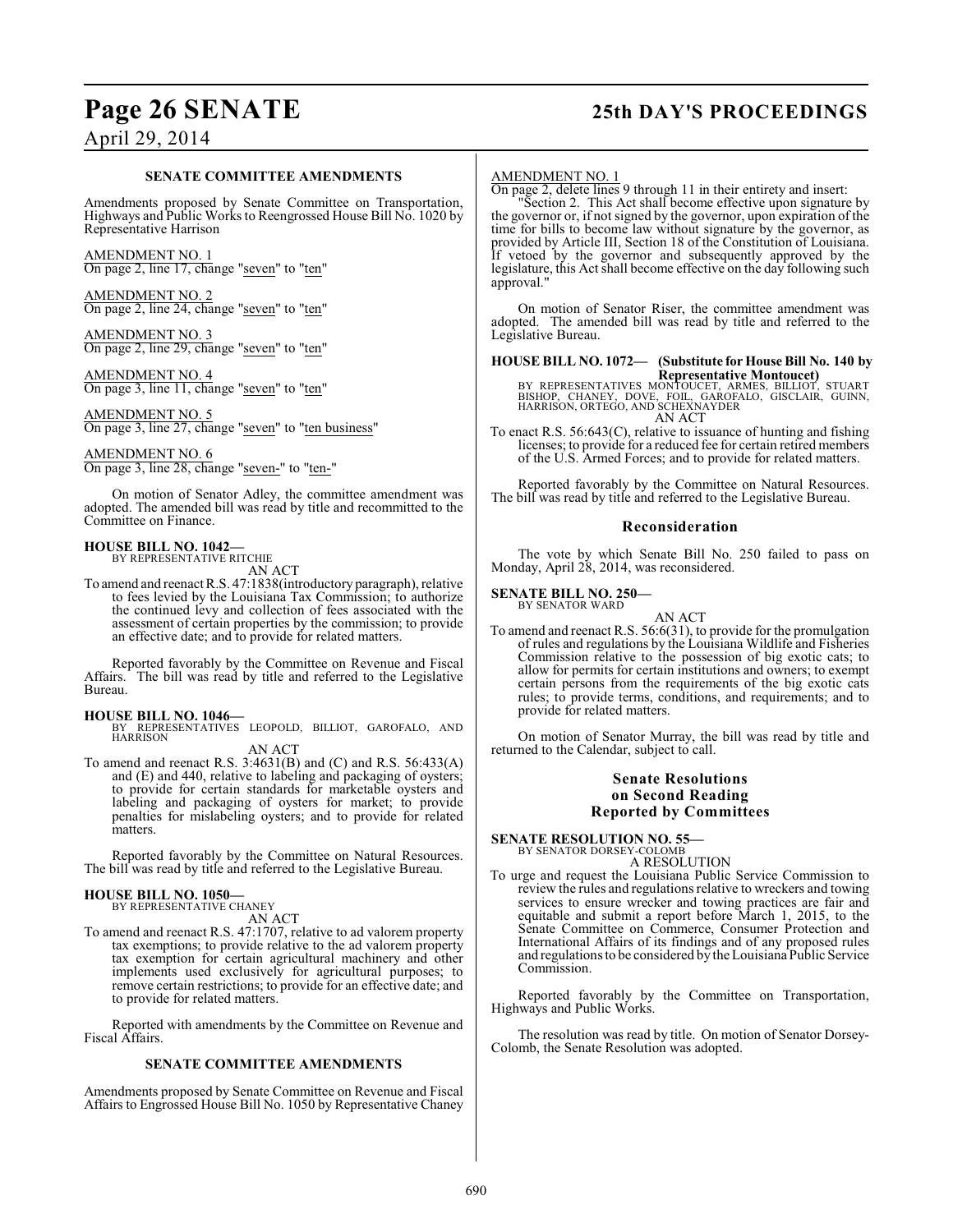## **25th DAY'S PROCEEDINGS Page 27 SENATE**

# April 29, 2014

#### **Senate Concurrent Resolutions on Second Reading Reported by Committees**

**SENATE CONCURRENT RESOLUTION NO. 83—** BY SENATOR NEVERS

A CONCURRENT RESOLUTION

To urge and request the Board of Supervisors of Louisiana State University and Agricultural and Mechanical College, the Board of Supervisors of Southern University and Agricultural and Mechanical College, the Board of Supervisors for the University of Louisiana System, and the Board of Supervisors of Community and Technical Colleges consider incorporating and including, where possible, in their schools disciplines and degree programs, particularly in those programs related to physical and behavioral health, education and criminal justice, suicide assessment, intervention, treatment, and management training that meets the Suicide Prevention Resource Center best practices standards.

Reported favorably by the Committee on Education.

The resolution wasread by title. Senator Nevers moved to adopt the Senate Concurrent Resolution.

### **ROLL CALL**

The roll was called with the following result:

#### YEAS

| Mr. President<br>Adley<br>Allain<br>Amedee<br>Appel<br><b>Broome</b><br><b>Brown</b><br>Buffington<br>Chabert<br>Claitor<br>Cortez<br>Crowe<br>Donahue<br>Total - 38 | Dorsey-Colomb<br>Erdey<br>Gallot<br>Guillory<br>Heitmeier<br>Johns<br>Kostelka<br>LaFleur<br>Long<br>Martiny<br>Mills<br>Morrish<br>Murray | <b>Nevers</b><br>Peacock<br>Perry<br>Peterson<br>Riser<br>Smith, G.<br>Smith, J.<br>Tarver<br>Thompson<br>Walsworth<br>Ward<br>White |
|----------------------------------------------------------------------------------------------------------------------------------------------------------------------|--------------------------------------------------------------------------------------------------------------------------------------------|--------------------------------------------------------------------------------------------------------------------------------------|
|                                                                                                                                                                      | <b>NAYS</b>                                                                                                                                |                                                                                                                                      |
| Total - $0$                                                                                                                                                          |                                                                                                                                            |                                                                                                                                      |

ABSENT

Morrell Total - 1

The Chair declared the Senate had adopted the Senate Concurrent Resolution and ordered it sent to the House.

#### **Senate Bills and Joint Resolutions on Third Reading and Final Passage**

**SENATE BILL NO. 84—**<br>BY SENATORS NEVERS, ADLEY, BROOME AND BROWN AND<br>REPRESENTATIVES HONORE, JAMES AND ALFRED WILLIAMS<br>AN ACT

To amend and reenact R.S. 9:3560(A), 3578.3, 3578.4(A), 3578.5 and 3578.6, and R.S. 51:1406(1), and to enact R.S. 9:3537 and R.S. 9:3578.8(E), relative to consumer credit transactions, deferred presentment transactions and small loans; to provide relative to holding of checks; to provide relative to licensing; to provide relative to certain charges and fees; to provide certain definitions, limitations, and requirements; to provide for the adoption of regulations and the implementation of a database; to provide relative to certain prohibited acts and violations of such acts; to provide for certain terms, conditions, and procedures; and to provide for related matters.

#### **Floor Amendments**

Senator Martiny sent up floor amendments.

#### **SENATE FLOOR AMENDMENTS**

Amendments proposed by Senator Martiny on behalf of the Legislative Bureau to Reengrossed Senate Bill No. 84 by Senator Nevers

AMENDMENT NO. 1 On page 1, line 3, following "and" delete "R.S. 9:"

AMENDMENT NO. 2 On page 1, line 12, following "and" and before "3578.8(E)" delete "R.S. 9:"

AMENDMENT NO. 3 On page 2, line 28, change "Governmental" to "**Government**"

AMENDMENT NO. 4 On page 2, line 29, change "Veterans Administration" to "**United States Department of Veterans Affairs**"

#### AMENDMENT NO. 5

On page 3, line 6, change "Governmental" to "**Government**"

AMENDMENT NO. 6 On page 3, line 26, change "**must**" to "**shall**"

AMENDMENT NO. 7 On page 4, line 25, change "**Paragraph (A)(1)**" to "**Subparagraph 9(a) of this Paragraph**"

AMENDMENT NO. 8 On page 6, lines 20-21, change "**Subsection (A)(1) of this Section**" to "**Paragraph (1) of this Subsection**"

#### AMENDMENT NO. 9

On page 8, line 12, change "Office of Financial Institutions" to "office of financial institutions"

On motion of Senator Martiny, the amendments were adopted.

#### **Ruling from Chair**

Senator Amedee asked for a ruling from the Chair as to whether the bill would require a two-thirds vote of the body.

The Chair ruled that the bill does require a two-thirds vote.

#### **Floor Amendments**

Senator Johns proposed the following amendments.

#### **SENATE FLOOR AMENDMENTS**

Amendments proposed by Senator Johns to Reengrossed Senate Bill No. 84 by Senator Nevers

#### AMENDMENT NO. 1

On page 8, line 2, after "**provider shall**" delete the remainder of the line and delete lines 3 and 4 and insert the following "**maintain a minimum of one million dollars professional liability coverage, with an aggregate of three million dollars, for any security breach resulting directly from its operation of the database.**"

On motion of Senator Johns, the amendments were adopted.

#### **Floor Amendments**

Senator Dorsey-Colomb proposed the following amendments.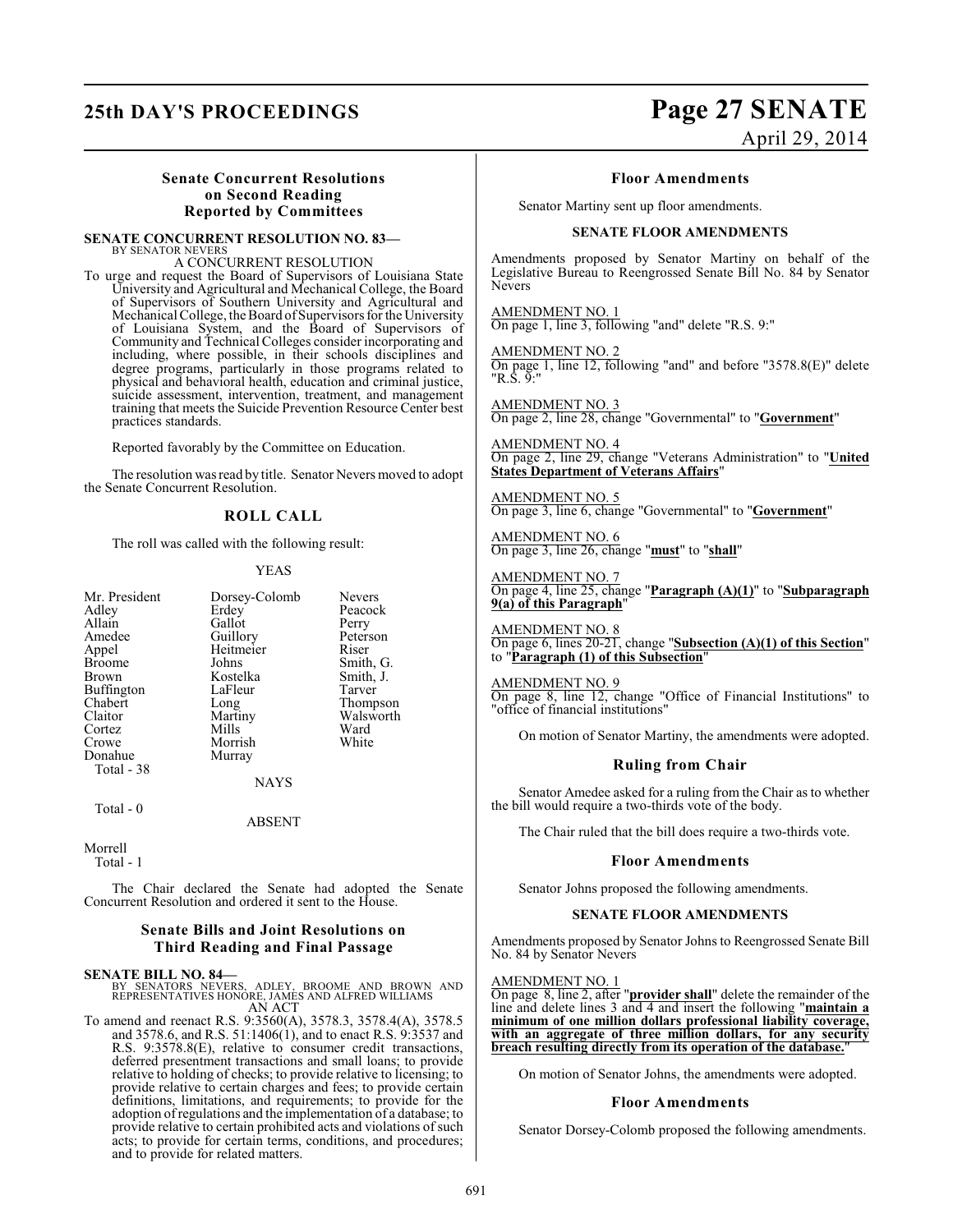#### **SENATE FLOOR AMENDMENTS**

Amendments proposed by Senator Dorsey-Colomb to Reengrossed Senate Bill No. 84 by Senator Nevers

#### AMENDMENT NO. 1

On page 3. line 18, after "presentment" insert "**, and shall not negotiate or present the check for payment on more than four separate occasions**"

On motion of Senator Dorsey-Colomb, the amendments were adopted.

### **Floor Amendments**

Senator LaFleur proposed the following amendments.

#### **SENATE FLOOR AMENDMENTS**

Amendments proposed by Senator LaFleur to Reengrossed Senate Bill No. 84 by Senator Nevers

AMENDMENT NO. 1 On page 7, line 29, after "**(4)**" insert "**(a)**"

AMENDMENT NO. 2

On page 8, between lines 4 and 5, insert:

"**(b)All data shall remain confidential and shall only be used for the purpose provided for in this Subsection. Data used or transferred for any other purpose other than that provided for in this Subsection shall be considered a breach of security as provided for in this Paragraph.**"

On motion of Senator LaFleur, the amendments were adopted.

#### **Floor Amendments**

Senator Adley proposed the following amendments.

#### **SENATE FLOOR AMENDMENTS**

Amendments proposed by Senator Adley to Reengrossed Senate Bill No. 84 by Senator Nevers

#### AMENDMENT NO. 1

On page 3, delete lines 24 through 29, and insert:

"**(e) A licensed lender must independently verify the total number of deferred presentment transactions entered into by the consumer with the immediately preceding twelve months. Verification must include examination of licensed lender's own records, including records maintained at the location at which the consumer is applying for the transaction and records maintained at other locations within the state that are owned and operated by the licensed lender, as well as utilization of a private consumer reporting service."**

AMENDMENT NO. 2 On page 4, delete lines 1 and 2

#### AMENDMENT NO. 3

On page 4, line 10, after "(6)**(5)**" insert: "**Private consumer reporting service" means a privately operated, real-time, electronically accessible service that the commissioner determines to be capable of providing a licensed lender with adequate verification information necessary to ensure compliance with this Chapter.**

**(6)**"

#### AMENDMENT NO. 4

On page 7, delete lines 5 through 19 and insert:<br>"E.  $(1)$  The commissioner shall do

"**E. (1) The commissioner shall designate a private consumer reporting service as defined in R.S. 9:3578.3(5) through which licensed lenders shall make such verification as is required**

## **Page 28 SENATE 25th DAY'S PROCEEDINGS**

**under R.S. 9:3578.3(2)(e). A licensed lender shall have a duty to promptly report each loan made under this Chapter to the private consumer credit reporting service. The private consumer reporting service shall be accessible to the commissioner and to the licensees so that the commissioner shall be able to verify the number and nature of transactions that are outstanding for a particular consumer. On or before August 1, 2015, the commissioner shall provide by rules and regulations through the Administrative Procedures Act for the implementation of this private consumer reporting service in verifying information necessary to ensure compliance with this Chapter.**"

Senator Adley moved the adoption of the amendments.

Senator Nevers objected.

#### **ROLL CALL**

The roll was called with the following result:

#### YEAS

| Adlev<br>Allain<br>Broome<br>Brown<br>Chabert<br>Crowe<br>Total - 18     | Donahue<br>Dorsey-Colomb<br>Heitmeier<br>Kostelka<br>LaFleur<br>Mills<br><b>NAYS</b> | Murray<br><b>Nevers</b><br>Peacock<br>Peterson<br>Tarver<br>Thompson |
|--------------------------------------------------------------------------|--------------------------------------------------------------------------------------|----------------------------------------------------------------------|
| Amedee<br>Appel<br>Buffington<br>Cortez<br>Erdey<br>Gallot<br>Total - 18 | Guillory<br>Johns<br>Long<br>Martiny<br>Morrish<br>Perry                             | Riser<br>Smith, G.<br>Smith, J.<br>Walsworth<br>Ward<br>White        |

#### ABSENT

Mr. President Claitor Morrell Total - 3

The Chair declared the amendments were rejected.

#### **Floor Amendments**

Senator Nevers proposed the following amendments.

#### **SENATE FLOOR AMENDMENTS**

Amendments proposed by Senator Nevers to Reengrossed Senate Bill No. 84 by Senator Nevers

#### AMENDMENT NO. 1

On page 3, delete lines 22 through 29

AMENDMENT NO. 2 On page 4, delete lines 1 and 2

AMENDMENT NO. 3

On page 4, line 11, after "sixty days or less." delete "**No**", delete lines 12 and 13 and insert

"**(6) "Interest" means all charges and fees assessed, payable directly or indirectly, including fees allowed under R.S. 9:3530 in connection with or as a condition of a deferred presentment transaction or small loan.**"

#### AMENDMENT NO. 4

On page 4, delete lines 16 through 26 and insert

"A.(1) <del>In conjunction with a deferred presentment transaction or</del> small loan **Notwithstanding any other provision of law to the** contrary, a licensee may charge a fee not to exceed sixteen and seventy-five one hundredths percent of the face amount of the check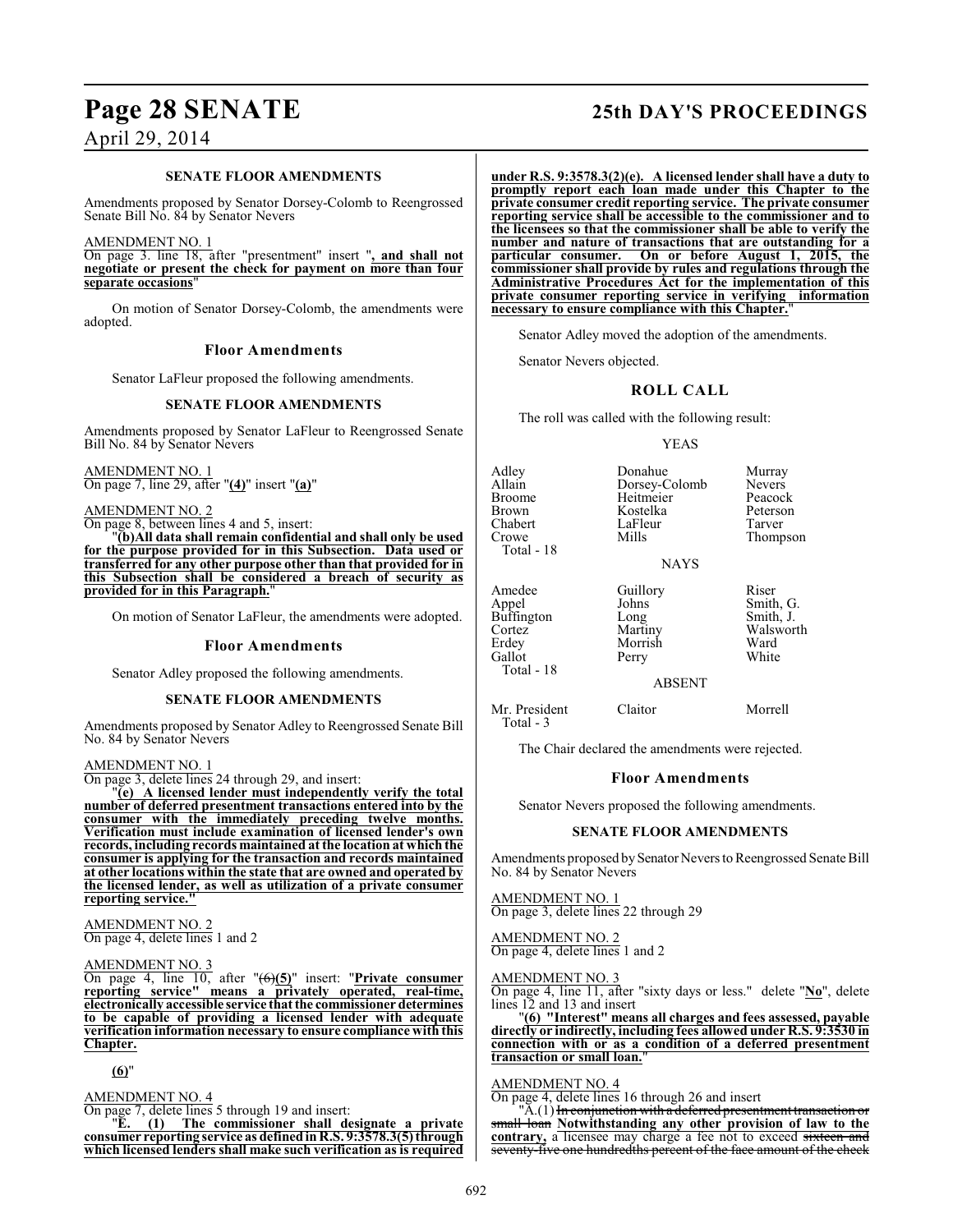## **25th DAY'S PROCEEDINGS Page 29 SENATE**

#### issued or in the case of a small loan, the equiavalent rate of interest, provided however that such fee or interest does not exceed forty-five dollars, regardless of the name or type of charge **thirty-six percent interest annually. Any transaction or loan made or collected in violation of this Paragraph is void, and the licensee shall not have the right to collect, receive, or retain any principal, interest, fees or other charges.**"

AMENDMENT NO. 5 On page 7, delete lines 3 through 29

AMENDMENT NO. 6 On page 8, delete lines 1 through 7

Senator Nevers moved the adoption of the amendments.

Senator Martiny objected.

#### **ROLL CALL**

The roll was called with the following result:

#### YEAS

| Adley<br>Allain<br>Appel<br><b>Broome</b><br>Brown<br>Cortez<br>Total - 17         | Dorsey-Colomb<br>Heitmeier<br>Kostelka<br>LaFleur<br>Mills<br>Murray<br><b>NAYS</b> | <b>Nevers</b><br>Peacock<br>Peterson<br>Tarver<br>Thompson    |
|------------------------------------------------------------------------------------|-------------------------------------------------------------------------------------|---------------------------------------------------------------|
| Mr. President<br>Amedee<br>Buffington<br>Chabert<br>Donahue<br>Erdey<br>Total - 18 | Guillory<br>Johns<br>Long<br>Martiny<br>Morrish<br>Perry<br><b>ABSENT</b>           | Riser<br>Smith, G.<br>Smith, J.<br>Walsworth<br>Ward<br>White |
| $\sim$ $\sim$                                                                      | $\sim$ 11 $\sim$                                                                    |                                                               |

Total - 4

Total - 17

Claitor Gallot<br>Crowe Morre Morrell

The Chair declared the amendments were rejected.

The bill was read by title. Senator Nevers moved the final passage of the amended bill.

#### **ROLL CALL**

The roll was called with the following result:

#### YEAS

| Mr. President<br>Adley<br>Allain<br><b>Broome</b><br><b>Brown</b><br>Chabert<br>Cortez<br>Total - 20 | Donahue<br>Dorsey-Colomb<br>Guillory<br>Heitmeier<br>Kostelka<br>LaFleur<br>Martiny | Mills<br>Murray<br><b>Nevers</b><br>Peterson<br>Tarver<br>Thompson |
|------------------------------------------------------------------------------------------------------|-------------------------------------------------------------------------------------|--------------------------------------------------------------------|
|                                                                                                      | NAYS                                                                                |                                                                    |
| Amedee<br>Appel<br><b>Buffington</b><br>Crowe<br>Erdey<br>Gallot                                     | Johns<br>Long<br>Morrish<br>Peacock<br>Perry<br>Riser                               | Smith, G.<br>Smith, J.<br>Walsworth<br>Ward<br>White               |

# April 29, 2014

Claitor Morrell Total - 2

The Chair declared the amended bill failed to pass for lack of a two-thirds vote.

#### **Notice of Reconsideration**

Senator Nevers moved to reconsider on the next Legislative Day the vote by which the amended bill failed to pass.

#### **SENATE BILL NO. 138—** BY SENATOR MILLS

AN ACT To enact R.S. 32:412(M) and R.S. 40:1321(M), relative to drivers' licenses and special identification cards; to provide for the exhibition of the logo of any Louisiana university on a driver's license and special identification card; to authorize collection of a university logo fee, if any, as established by any Louisiana university for the use and display of its logo; to provide for the disbursement of such logo fees collected to the foundation of such universities; and to provide for related matters.

#### **Floor Amendments**

Senator Martiny sent up floor amendments.

#### **SENATE FLOOR AMENDMENTS**

Amendments proposed by Senator Martiny on behalf of the Legislative Bureau to Engrossed Senate Bill No. 138 by Senator Mills

AMENDMENT NO. 1 On page 1, line 17, following "**of**" and before "**university**" change "**any such**" to "**the**"

AMENDMENT NO. 2 On page 2, line 5, delete "**fee**" at the beginning of the line

AMENDMENT NO. 3 On page 2, line 24, following "**of**" and before "**university**" change "**any such state**" to "**the**"

AMENDMENT NO. 4 On page 2, line 29, delete "**fee**" at the beginning of the line

On motion of Senator Martiny, the amendments were adopted.

The bill was read by title. Senator Mills moved the final passage of the amended bill.

#### **ROLL CALL**

The roll was called with the following result:

YEAS

| Mr. President     | Dorsey-Colomb | Murray        |
|-------------------|---------------|---------------|
| Adley             | Erdey         | <b>Nevers</b> |
| Allain            | Gallot        | Peacock       |
| Amedee            | Guillory      | Perry         |
| Appel             | Heitmeier     | Riser         |
| <b>Broome</b>     | Johns         | Smith, G.     |
| Brown             | Kostelka      | Smith, J.     |
| <b>Buffington</b> | LaFleur       | Tarver        |
| Claitor           | Long          | Thompson      |
| Cortez            | Mills         | Walsworth     |
| Crowe             | Morrell       | Ward          |
| Donahue           | Morrish       | White         |
| Total - 36        |               |               |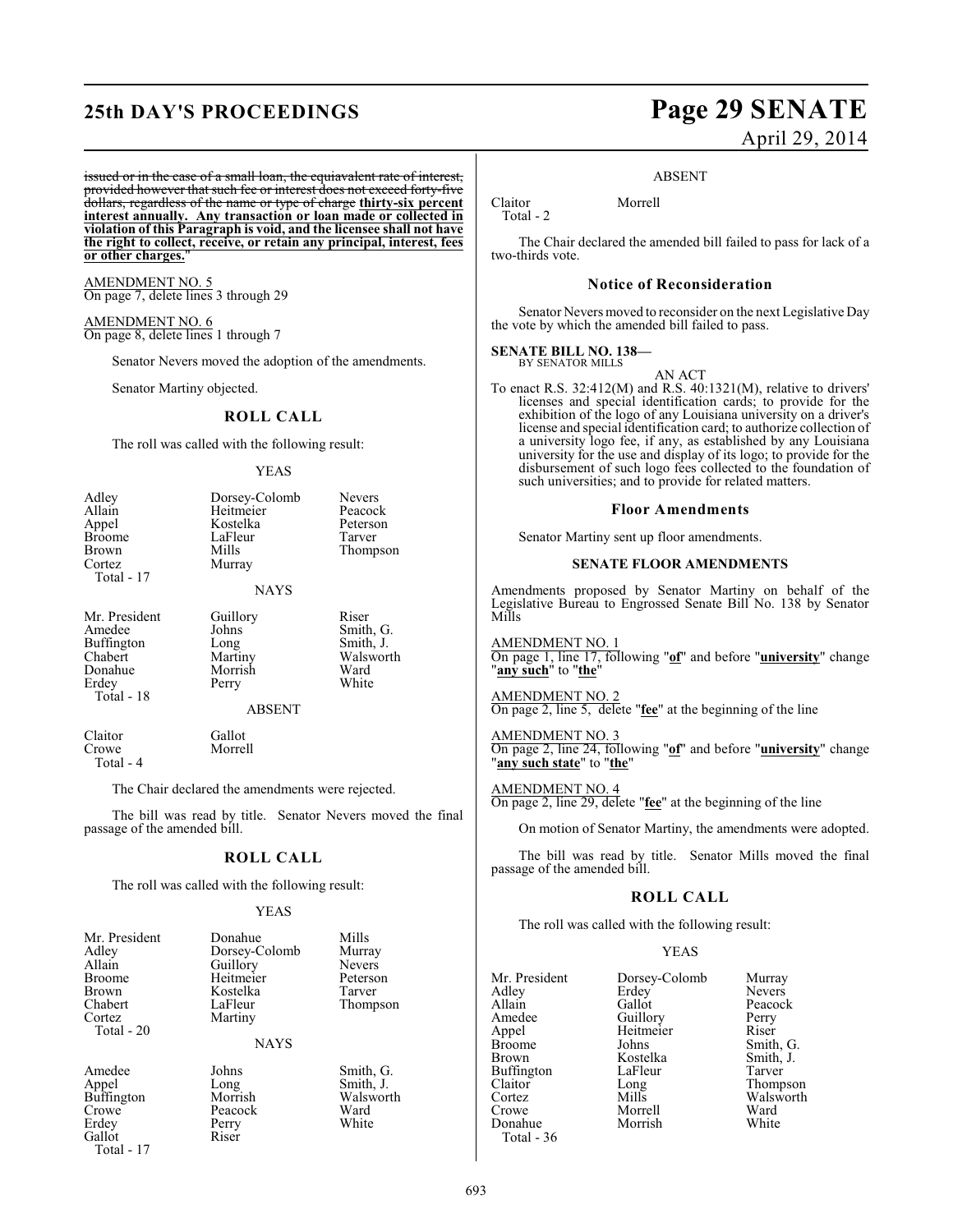#### NAYS

Total - 0

#### ABSENT

| Chabert   | Martiny |
|-----------|---------|
| Total - 3 |         |

Peterson

The Chair declared the amended bill was passed, ordered reengrossed and sent to the House. Senator Mills moved to reconsider the vote by which the bill was passed and laid the motion on the table.

#### **SENATE BILL NO. 338—** BY SENATOR DONAHUE

AN ACT

To enact R.S. 24:653(M), relative to duties and function of the Joint Legislative Committee on the Budget; to provide relative to economic reports for projects submitted in conjunction with the request for approval of the Joint Legislative Committee on the Budget; to provide for an effective date; and to provide for related matters.

#### **Floor Amendments**

Senator Martiny sent up floor amendments.

#### **SENATE FLOOR AMENDMENTS**

Amendments proposed by Senator Martiny on behalf of the Legislative Bureau to Engrossed Senate Bill No. 338 by Senator Donahue

AMENDMENT NO. 1 On page 1, line 14, following "**including**" delete "**,**"

AMENDMENT NO. 2 On page 2, line 12, following "**the**" and before "**project**" delete "**subject**"

AMENDMENT NO. 3 On page 2, line 16, following "**sustainability**" change "**such as**" to "**including but not limited to**"

On motion of Senator Martiny, the amendments were adopted.

### **Floor Amendments**

Senator Donahue proposed the following amendments.

#### **SENATE FLOOR AMENDMENTS**

Amendments proposed by Senator Donahue to Engrossed Senate Bill No. 338 by Senator Donahue

AMENDMENT NO. 1 On page 1, line 10, change "**economic**" to "**economic and financial**"

AMENDMENT NO. 2 On page 2, line 5, after "**subsidized**" delete the remainder of the line and insert "**company for in-state customers.**"

#### AMENDMENT NO. 3 On page 2, delete line 6

AMENDMENT NO. 4 On page 2, line 21, change "**(2)**" to "**(2)(a)**"

AMENDMENT NO. 5

On page 2. after line 29, insert the following: "**(b) Upon receipt of the request, the Joint Legislative Committee on the Budget shall transmit the report to the legislative fiscal office for evaluation of the department's**

## **Page 30 SENATE 25th DAY'S PROCEEDINGS**

**assessment and the legislative fiscal office shall make such information available to the committee during its review.**"

On motion of Senator Donahue, the amendments were adopted.

The bill was read by title. Senator Donahue moved the final passage of the amended bill.

### **ROLL CALL**

The roll was called with the following result:

| <b>YEAS</b> |
|-------------|
|             |

| Mr. President | Dorsey-Colomb | Murray        |
|---------------|---------------|---------------|
| Adley         | Erdey         | <b>Nevers</b> |
| Allain        | Gallot        | Peacock       |
| Amedee        | Guillory      | Perry         |
| Appel         | Heitmeier     | Peterson      |
| Broome        | Johns         | Riser         |
| Brown         | Kostelka      | Smith, G.     |
| Buffington    | LaFleur       | Smith, J.     |
| Chabert       | Long          | Tarver        |
| Claitor       | Martiny       | Thompson      |
| Cortez        | Mills         | Walsworth     |
| Crowe         | Morrell       | Ward          |
| Donahue       | Morrish       | White         |
| Total - 39    |               |               |
|               | <b>NAYS</b>   |               |

ABSENT

Total - 0

Total - 0

The Chair declared the amended bill was passed, ordered reengrossed and sent to the House. Senator Donahue moved to reconsider the vote by which the bill was passed and laid the motion on the table.

#### **SENATE BILL NO. 409—**

BY SENATORS MILLS AND THOMPSON AN ACT

To amend and reenact R.S. 39:199(D), relative to methods of procurement; to provide for the lowest available price for certain software procurement contracts; to provide for an effective date; and to provide for related matters.

### **Floor Amendments**

Senator Martiny sent up floor amendments.

#### **SENATE FLOOR AMENDMENTS**

Amendments proposed by Senator Martiny on behalf of the Legislative Bureau to Engrossed Senate Bill No. 409 by Senator Mills

AMENDMENT NO. 1

On page 2, line 13, change "**Subparagraphs (a) through (d) of this Paragraph**" to "**Paragraph (2) of this Subsection**"

On motion of Senator Martiny, the amendments were adopted.

The bill was read by title. Senator Mills moved the final passage of the amended bill.

## **ROLL CALL**

The roll was called with the following result:

#### YEAS

Mr. President Erdey Nevers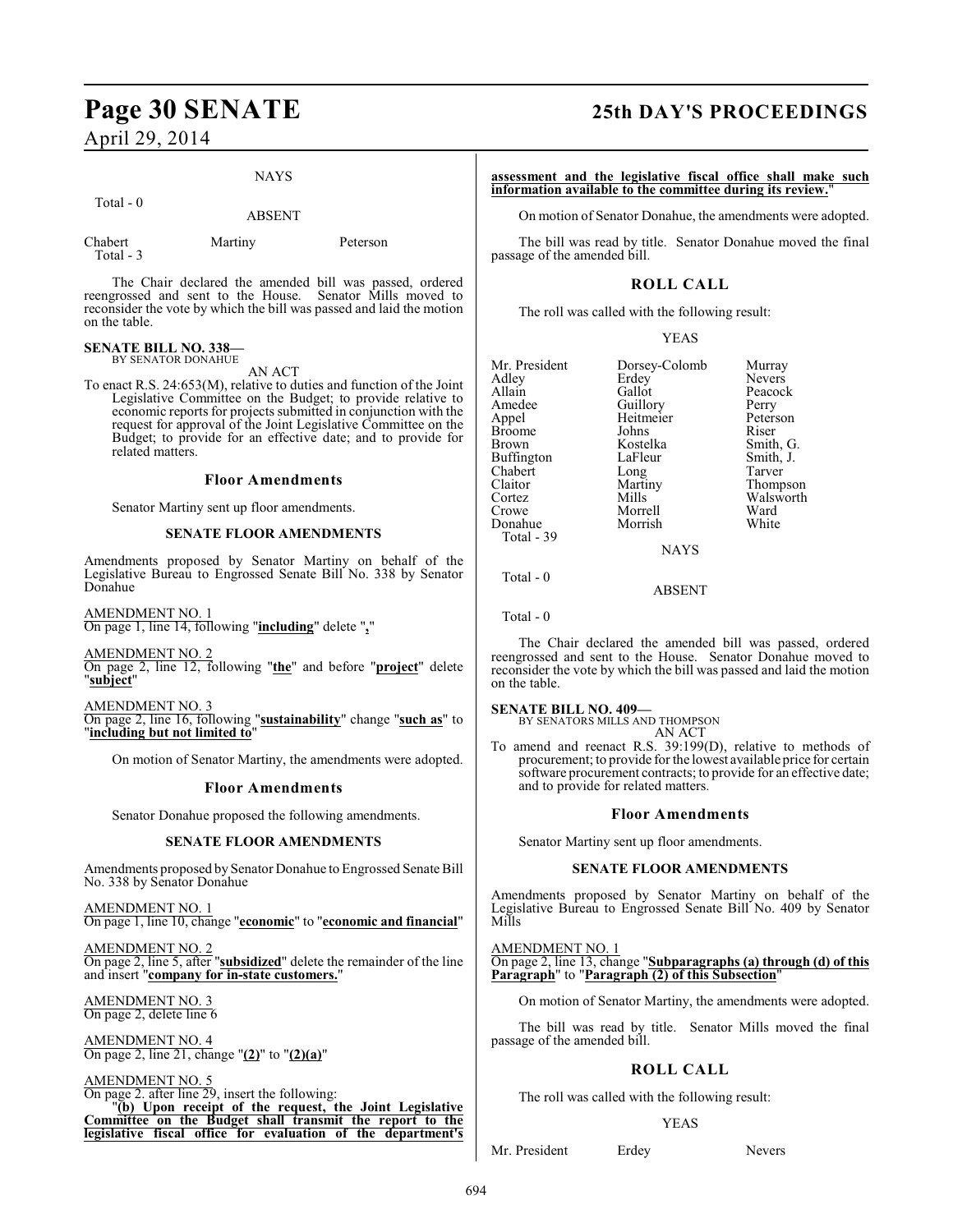## **25th DAY'S PROCEEDINGS Page 31 SENATE**

Adley Gallot Peacock<br>Allain Guillory Perry Allain Guillory Perry<br>
Amedee Heitmeier Peterson Appel Johns<br>Broome Kostelka Broome Kostelka Smith, G.<br>Brown LaFleur Smith, J. Buffington Long<br>Chabert Martiny Chabert Martiny Thompson Claitor Mills Walsworth<br>
Cortez Morrell Ward Cortez Morrell Ward<br>Crowe Morrish White Dorsey-Colomb Total - 38

Heitmeier Peters<br>Johns Riser LaFleur Smith, J.<br>Long Tarver Morrish<br>Murray

NAYS

Total - 0

ABSENT

Donahue Total - 1

The Chair declared the amended bill was passed, ordered reengrossed and sent to the House. Senator Mills moved to reconsider the vote by which the bill was passed and laid the motion on the table.

#### **Senator Broome in the Chair**

#### **SENATE BILL NO. 573—** BY SENATOR CHABERT

AN ACT

To amend and reenact R.S. 36:101(B) and (C)(1), the introductory paragraph of  $104(B)(1)(a)$ ,  $107(A)$ , and  $108(A)$  and to enact R.S. 36:110, relative to the creation of an office of multimodal commerce in the Department of Economic Development; to provide for a transfer of certain powers, duties, responsibilities, and corresponding department employees, equipment, facilities, funding, and statutory entities from the Department of Transportation and Development to such office and department; to restructure the Department of Economic Development; to create the Multimodal Commerce Transition Commission and provide for the creation of a transition plan by such commission; and to provide for related matters.

#### **Floor Amendments**

Senator Martiny sent up floor amendments.

#### **SENATE FLOOR AMENDMENTS**

Amendments proposed by Senator Martiny on behalf of the Legislative Bureau to Reengrossed Senate Bill No. 573 by Senator Chabert

AMENDMENT NO. 1 On page 2, line 26, following "**,**" and before "the"delete "and"

AMENDMENT NO. 2 On page 3, line 23, following "**action to**" and before "**and**" insert "**,**"

AMENDMENT NO. 3 On page 3, line 24, following "**on**" and before "**the**" insert "**,**"

AMENDMENT NO. 4 On page 3, line 28, following "**responsibilities to**" and before "**office**" change "**an**" to "**the**"

AMENDMENT NO. 5 On page 7, line 6, change "**Association**" to "**and Associates**"

AMENDMENT NO. 6 On page 8, line 1, change "**(2)(b)**" to "**(E)(2)(b)**"

# April 29, 2014

#### AMENDMENT NO. 7

On page 8, line 2, delete "**of Subsection E**"

On motion of Senator Martiny, the amendments were adopted.

#### **Floor Amendments**

Senator Chabert proposed the following amendments.

#### **SENATE FLOOR AMENDMENTS**

Amendments proposed by Senator Chabert to Reengrossed Senate Bill No. 573 by Senator Chabert

AMENDMENT NO. 1 On page 7, line 1, change "**selected by**" to "**of**"

AMENDMENT NO. 2 On page 7, line 2, after "**directors**" delete "**, or his designee**"

AMENDMENT NO. 3 On page 7, line 3, change "**selected by**" to "**of**"

AMENDMENT NO. 4 On page 7, line 4, change "**, or his designee.**" to "**selected by its board of directors.**"

AMENDMENT NO. 5 On page 7, delete lines 5 and 6, and insert the following: "**(h) An airport executive selected by the president of the Senate.**"

AMENDMENT NO. 6 On page 7, line 7, change "**selected by**" to "**of**"

AMENDMENT NO. 7 On page 7, line 8, change "**, or his designee.**" to "**selected by its board of directors.**"

AMENDMENT NO. 8 On page 7, line 9, change "**selected by**" to "**of**"

AMENDMENT NO. 9 On page 7, at the end of line 9 and the beginning of line 10, change , or his designee." to "selected by the speaker of the House of **Representatives.**"

AMENDMENT NO. 10 On page 8, line 11, delete "**prior to the 2015**" and delete line 12, and add the following: "**no later than February 1, 2015.**"

On motion of Senator Chabert, the amendments were adopted.

#### **Floor Amendments**

Senator Long proposed the following amendments.

#### **SENATE FLOOR AMENDMENTS**

Amendments proposed by Senator Long to Reengrossed Senate Bill No. 573 by Senator Chabert

#### AMENDMENT NO. 1

On page 5, between lines 13 and 14, insert the following:

"**(c) Notwithstanding any other provision of this Section, any employees, equipment, facilities, and funding of the Department of Transportation and Development with respect to the office of aviation, the airport construction and development priority program and the like shall remain with the Department of Transportation and Development.**"

Senator Long moved the adoption of the amendments.

Senator Chabert objected.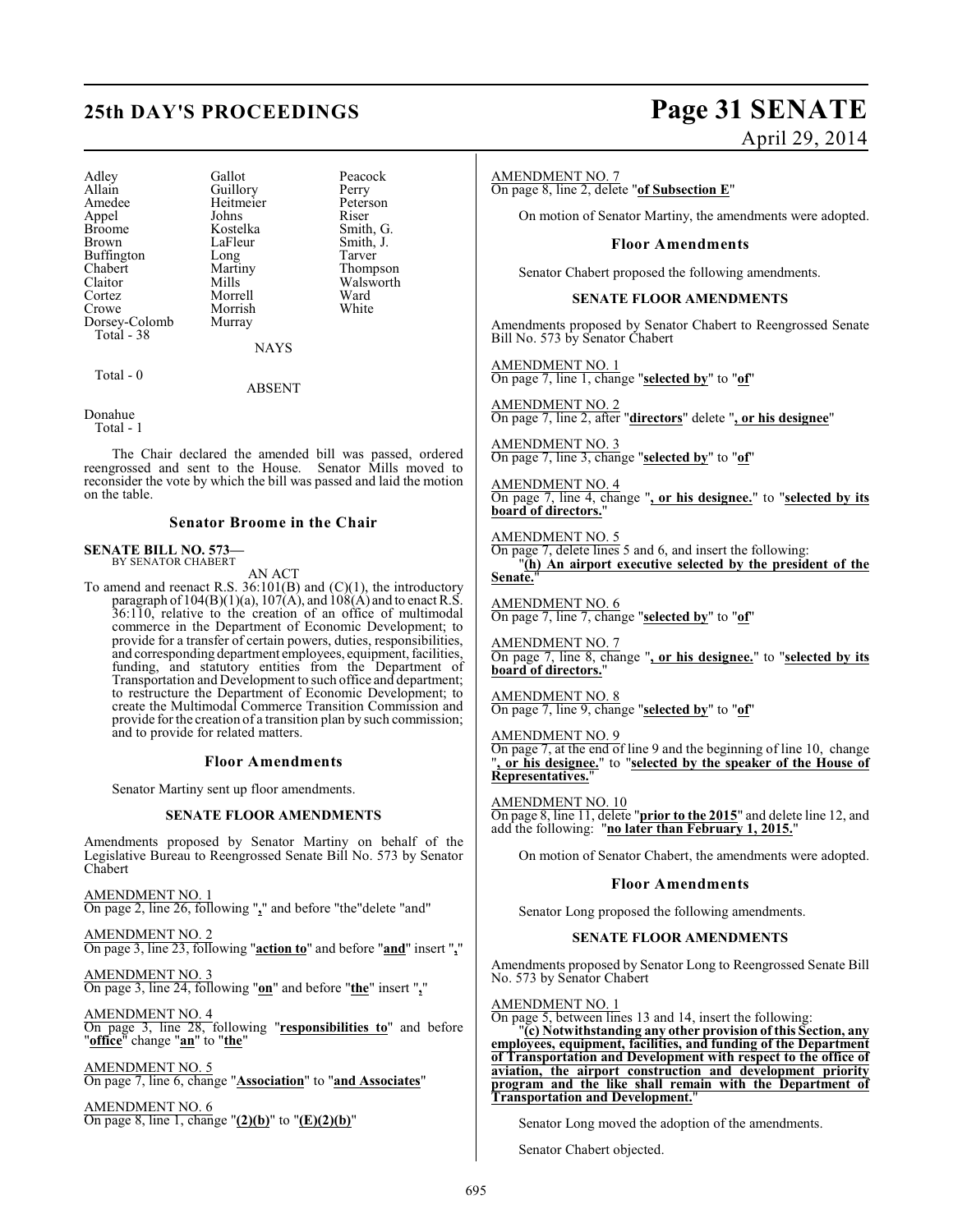# **Page 32 SENATE 25th DAY'S PROCEEDINGS**

## April 29, 2014

### **ROLL CALL**

The roll was called with the following result:

#### YEAS

| Mr. President<br>Amedee<br>Erdey<br>Gallot<br>Guillory<br>Johns<br>Total - 18 | Kostelka<br>LaFleur<br>Long<br>Mills<br>Morrish<br>Peacock | Perry<br>Peterson<br>Riser<br>Smith, J.<br>Thompson<br>Walsworth |
|-------------------------------------------------------------------------------|------------------------------------------------------------|------------------------------------------------------------------|
|                                                                               | <b>NAYS</b>                                                |                                                                  |

Buffington Morrell<br>Chabert Murray Chabert Total - 19

Adley Claitor Nevers<br>Allain Cortez Smith, Allain Cortez Smith, G.<br>
Appel Donahue Tarver Appel Donahue Tarve<br>Broome Dorsey-Colomb Ward Broome Dorsey-Colomb Ward<br>Brown Heitmeier White Heitmeier<br>Morrell

#### ABSENT

Crowe Martiny Total - 2

The Chair declared the amendments were rejected.

#### **Floor Amendments**

Senator Gallot proposed the following amendments.

#### **SENATE FLOOR AMENDMENTS**

Amendments proposed by Senator Gallot to Reengrossed Senate Bill No. 573 by Senator Chabert

AMENDMENT NO. 1 On page 2, line 7, delete "**aviation,**"

AMENDMENT NO. 2 On page 3, line 16, delete "**aviation,**"

AMENDMENT NO. 3 On page 3, line 26, delete "**aviation,**"

AMENDMENT NO. 4 On page 4, line 13, delete "**aviation,**"

AMENDMENT NO. 5 On page 6, delete line 9

AMENDMENT NO. 6 On page 6, line 10, change "**(v)**" to "**(iv)**"

AMENDMENT NO. 7 On page 6, line 11, change "**(vi)**" to "**(v)**"

AMENDMENT NO. 8 On page 6, line 12, change "**(vii)**" to "**(vi)**"

AMENDMENT NO. 9 On page 7, delete lines 5 and 6

AMENDMENT NO. 10 On page 7, line 7, change "**(i)**" to "**(h)**"

AMENDMENT NO. 11 On page 7, line 9, change "**(j)**" to "**(i)**"

AMENDMENT NO. 12 On page 7, line 11, change "**(k)**" to "**(j)**"

AMENDMENT NO. 13 On page 7, line 13, change "**(l)**" to "**(k)**"

AMENDMENT NO. 14 On page 7, line 23, delete "**aviation,**"

Senator Gallot moved the adoption of the amendments.

Senator Chabert objected.

#### **ROLL CALL**

The roll was called with the following result:

YEAS

NAYS

Mr. President LaFleur Peterson<br>Cortez Long Riser Cortez Long<br>Erdev Mills Erdey Mills Smith, J.<br>
Gallot Morrish Thompse Gallot Morrish Thompson Guillory Murray Walsworth<br>
Johns Peacock Kostelka Total - 19

Adley Buffington Morrell<br>Allain Chabert Nevers Total - 18

Peacock<br>Perry

Allain Chabert<br>Amedee Claitor Amedee Claitor Smith, G.<br>
Appel Donahue Tarver Appel Donahue Tarver Broome Dorsey-Colomb Ward<br>Brown Heitmeier White **Heitmeier** 

ABSENT

Crowe Martiny Total - 2

The Chair declared the amendments were adopted.

The bill was read by title. Senator Chabert moved the final passage of the amended bill.

#### **ROLL CALL**

The roll was called with the following result:

#### YEAS

| Mr. President<br>Allain<br>Amedee<br>Appel<br><b>Broome</b><br>Brown<br>Buffington<br>Chabert<br>Claitor | Cortez<br>Crowe<br>Donahue<br>Dorsey-Colomb<br>Heitmeier<br>Johns<br>LaFleur<br>Martiny<br>Mills | Morrell<br>Morrish<br>Murray<br><b>Nevers</b><br>Perry<br>Smith,<br>Tarver<br>Ward<br>White |
|----------------------------------------------------------------------------------------------------------|--------------------------------------------------------------------------------------------------|---------------------------------------------------------------------------------------------|
| Total - 27                                                                                               | <b>NAYS</b>                                                                                      |                                                                                             |
| Adley<br>Erdey<br>Gallot<br>Kostelka<br>Total - 10                                                       | Peacock<br>Peterson<br>Riser<br>Smith, J.<br><b>ABSENT</b>                                       | Thomps<br>Walswo                                                                            |
| Guillory                                                                                                 | Long                                                                                             |                                                                                             |

Total - 2

rowe Morrish<br>Allahim Murray Porsey-Colomb Never<br>
Heitmeier Perry ohns Smith, G.<br>
aFleur Tarver

eacock Thompson<br>
Peterson Walsworth eterson Walsworth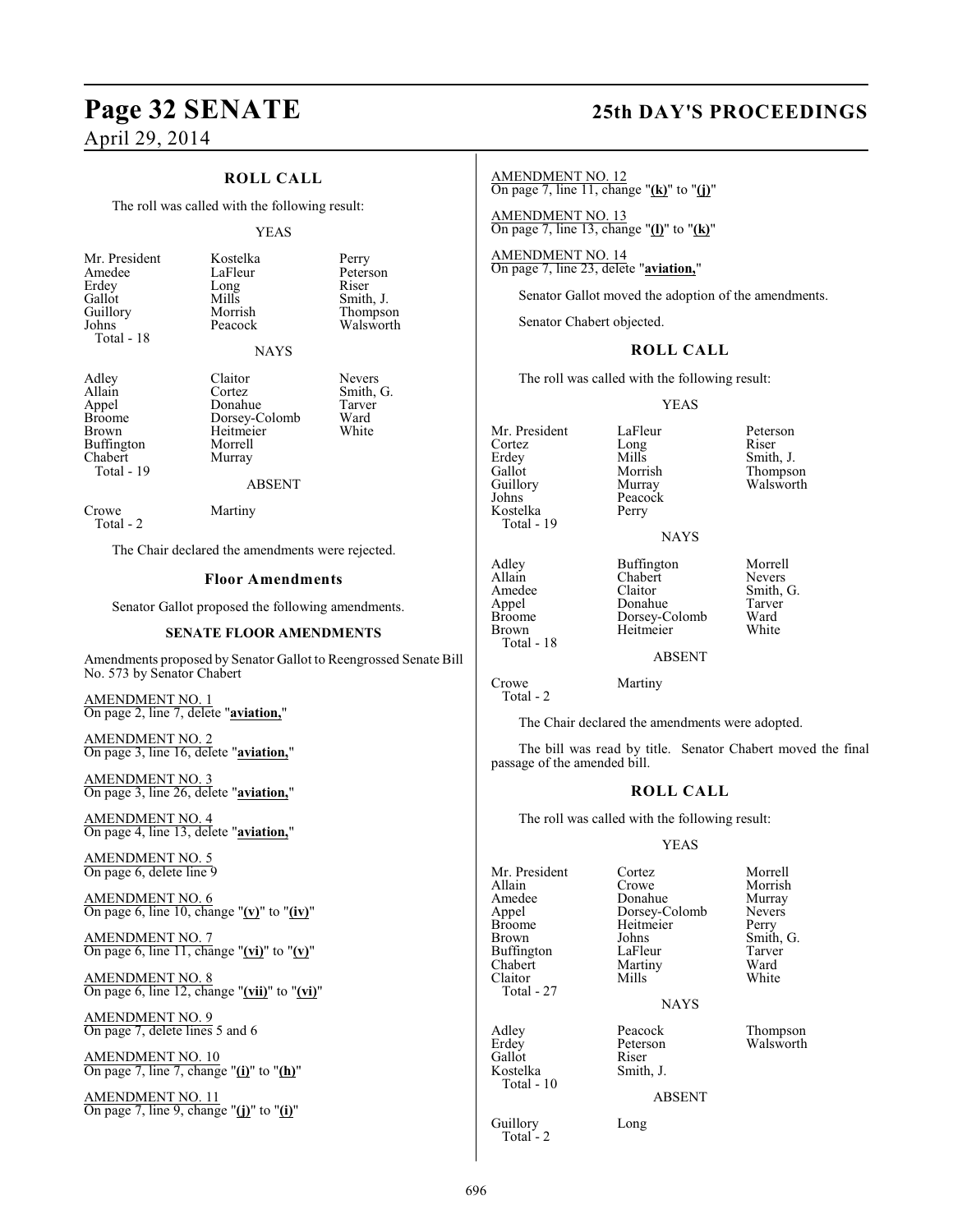## **25th DAY'S PROCEEDINGS Page 33 SENATE**

#### The Chair declared the amended bill was passed, ordered rereengrossed and sent to the House. Senator Chabert moved to reconsider the vote by which the bill was passed and laid the motion on the table.

#### **Senate Bills and Joint Resolutions on Third Reading and Final Passage, Subject to Call**

#### **Mr. President in the Chair**

#### **Called from the Calendar**

Senator Morrell asked that Senate Bill No. 447 be called from the Calendar.

#### **SENATE BILL NO. 447—** BY SENATOR MORRELL

AN ACT

To enact R.S. 37:2156.3, relative to the Louisiana State Licensing Board for Contractors; to provide relative to solar energy equipment and systems; to provide for examinations; to provide for procedures, terms, and conditions; to provide for the adoption of rules; and to provide for related matters.

#### **Floor Amendments**

Senator Martiny sent up floor amendments.

#### **SENATE FLOOR AMENDMENTS**

Amendments proposed by Senator Martiny on behalf of the Legislative Bureau to Engrossed Senate Bill No. 447 by Senator Morrell

AMENDMENT NO. 1 On page 2, line 19, change "**only be performed**" to "**be performed only**"

AMENDMENT NO. 2 On page 2, line 21, delete "**(IX)**"

AMENDMENT NO. 3 On page 2, line 25, change "**only be performed**" to "**be performed only**"

AMENDMENT NO. 4 On page 2, line 27, delete "**(IX)**"

On motion of Senator Martiny, the amendments were adopted.

#### **Floor Amendments**

Senator Morrell proposed the following amendments.

#### **SENATE FLOOR AMENDMENTS**

Amendments proposed by Senator Morrell to Engrossed Senate Bill No. 447 by Senator Morrell

AMENDMENT NO. 1 On page 2, between lines 13 and 14 insert: "**(d) Residential Building Contractor.**"

#### AMENDMENT NO. 2

On page 2, delete lines 28 and 29 and insert:

 "**F. The provisions of this Section shall be applicable to entities engaging in the business of selling, leasing, installing, servicing, or monitoring solar energy equipment. Nothing in this Section shall be construed to impose civil or criminal liability on homeowners or on any third party whose involvement is financing to the homeowner, financing for installation, or purchasing the tax credits described in this Section from any**

# April 29, 2014

**homeowner or contractor. Entities engaged in the business of arranging agreements for the lease or sale of solar energy systems or acquiring customers for financing entities shall not be exempt from the provisions of this Section.**"

AMENDMENT NO. 3 On page 3, delete lines 1 and 2

On motion of Senator Morrell, the amendments were adopted.

The bill was read by title. Senator Morrell moved the final passage of the amended bill.

## **ROLL CALL**

The roll was called with the following result:

YEAS

Mr. President Dorsey-Colomb Murray<br>Adley Erdey Nevers Adley Erdey<br>Allain Gallot Allain Gallot Peacock<br>Amedee Guillory Perry Amedee Guillory Perry<br>Appel Heitmeier Peterson Heitmeier Peters<br>Johns Riser Broome Johns<br>Brown Kostelka Kostelka Smith, G.<br>LaFleur Smith, J. Buffington LaFleur Smith,<br>
Chabert Long Tarver Chabert Long<br>Claitor Martiny Claitor Martiny Thompson Mills Walsworth<br>
Morrell Ward Crowe Morrell Ward Donahue Total - 39 NAYS

Total - 0

Total - 0

The Chair declared the amended bill was passed, ordered reengrossed and sent to the House. Senator Morrell moved to reconsider the vote by which the bill was passed and laid the motion on the table.

ABSENT

#### **Called from the Calendar**

Senator Morrell asked that Senate Bill No. 63 be called from the Calendar.

## **SENATE BILL NO. 63—**

BY SENATOR MORRELL AN ACT

To amend and reenact R.S. 14:202.1(B) and (C), and to enact R.S.  $14:202.1(A)(4)$  and  $202.2$ , relative to criminal offenses against property; to provide criminal penalties relative to failure to meet certain contractual obligations for the installation and maintenance of a solar electric system or solar thermal system; to provide relative to definitions; and to provide for related matters.

#### **Floor Amendments**

Senator Morrell proposed the following amendments.

#### **SENATE FLOOR AMENDMENTS**

Amendments proposed by Senator Morrell to Engrossed Senate Bill No. 63 by Senator Morrell

#### AMENDMENT NO. 1

On page 1, line 2, after "To" delete the remainder of the line and insert "enact R.S. 14:"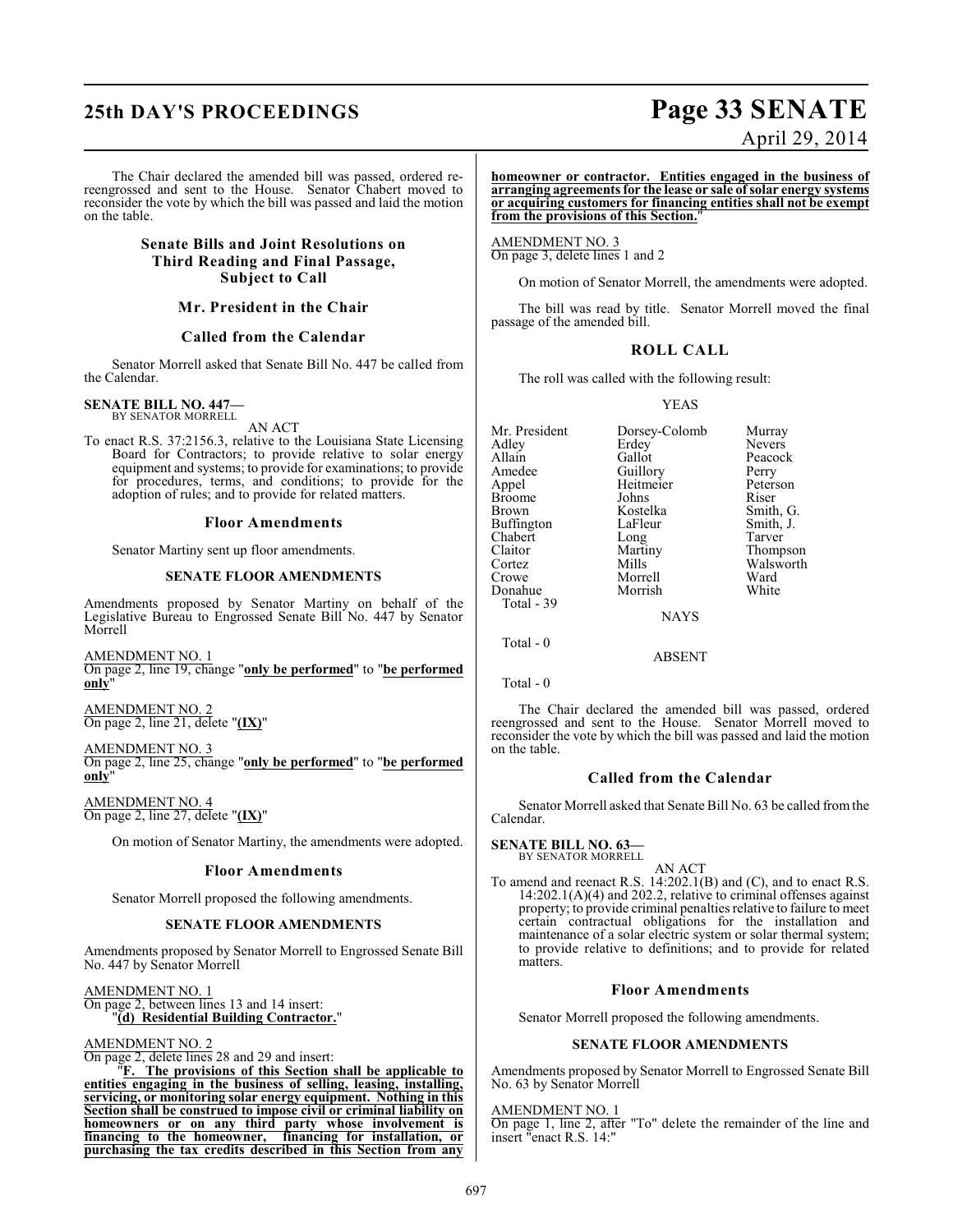#### AMENDMENT NO. 2

On page 1, line 3, after "relative to" change "criminal offenses against property" to "solar electric and solar thermal system contractors"

AMENDMENT NO. 3 On page 1, line 8, after "Section 1." delete the remainder of the line and insert "R.S. 14:202.2 is hereby enacted to read as follows:"

AMENDMENT NO. 4 On page 1, delete lines 9 through 17

AMENDMENT NO. 5 On page 2, delete lines 1 through 22

AMENDMENT NO. 6 On page 2, line 25, after "**A.**" and before "**It shall**" insert "**(1)**"

AMENDMENT NO. 7 On page 3, at the beginning of line 1, change "**(1)**" to "**(a)**"

#### AMENDMENT NO. 8

On page 3, at the beginning of line 3, change "**(2)**" to "**(b)**"

#### AMENDMENT NO. 9

On page 3, between lines 4 and 5, insert the following:

"**(2)(a) The knowing material failure by a contractor to perform or complete the installation of a solar electric system or solar thermal system, as defined in R.S. 47:6030(C), or maintain or repair the system under the terms of the contract shall constitute solar installation fraud.**

**(b) Whoever commits the crime of solar installation fraud shall be subject to the penalty provisions provided for in R.S. 14:202.1(D), (E) and (F).**"

AMENDMENT NO. 10 On page 4, delete lines 13 through 21

AMENDMENT NO. 11

On page 4, line 22, after "**H.**" delete the remainder of the line and insert: "**The provisions of this Section shall be applicable to entities engaging in the business of selling, leasing, installing, servicing, or monitoring solar energy equipment. Nothing in this Section shall be construed to impose civil or criminal liability on homeowners or on any third party whose involvement is financing to the homeowner, financing for installation, or purchasing the tax credits described in this Section from any homeowner or contractor. Entities engaged in the business of arranging agreements for the lease or sale of solar energy systems or acquiring customers for financing entities shall not be exempt from the provisions of this Section.**"

#### AMENDMENT NO. 12

On page 4, delete lines 23 through 25

On motion of Senator Morrell, the amendments were adopted.

The bill was read by title. Senator Morrell moved the final passage of the previously amended bill.

#### **ROLL CALL**

The roll was called with the following result:

#### YEAS

Peterson<br>Riser

Smith, G. Smith, J. Tarver Thompson Walsworth

| Mr. President | Gallot    | Peacock       |
|---------------|-----------|---------------|
| Adley         | Guillory  | Perry         |
| Allain        | Heitmeier | Peterson      |
| Amedee        | Johns     | Riser         |
| Appel         | Kostelka  | Smith, C      |
| <b>Broome</b> | LaFleur   | Smith, J.     |
| Brown         | Long      | Tarver        |
| Buffington    | Martiny   | <b>Thomps</b> |
| Chabert       | Mille     | Walswo        |

## **Page 34 SENATE 25th DAY'S PROCEEDINGS**

| Crowe<br>Donahue<br>Dorsey-Colomb<br>Erdey<br>Total - 37 | Morrell<br>Morrish<br>Murray<br><b>Nevers</b><br><b>NAYS</b> | Ward<br>White |
|----------------------------------------------------------|--------------------------------------------------------------|---------------|
| Total $-0$                                               | <b>ABSENT</b>                                                |               |
| Claitor                                                  | Cortez                                                       |               |

Total - 2

The Chair declared the amended bill was passed, ordered reengrossed and sent to the House. Senator Morrell moved to reconsider the vote by which the bill was passed and laid the motion on the table.

#### **Called from the Calendar**

Senator Murray asked that Senate Bill No. 165 be called from the Calendar.

#### **SENATE BILL NO. 165—**

BY SENATOR MURRAY

AN ACT To enact R.S. 22:1060.5, relative to prescription drug specialty tiers; to provide with respect to limits on coinsurance; to provide for limits on out-of-pocket expenses for prescription drugs; and to provide for related matters.

#### **Floor Amendments**

Senator Murray proposed the following amendments.

#### **SENATE FLOOR AMENDMENTS**

Amendments proposed by Senator Murray to Engrossed Senate Bill No. 165 by Senator Murray

#### AMENDMENT NO. 1

On page 1, line 9, after "**R.S. 22:1060.1(8),**" delete the remainder of the line and delete lines 10 through 17 in their entirety

#### AMENDMENT NO. 2

On page 2, delete lines 1 through 3 in their entirety and insert the following: "**and utilizes a formulary tier that is higher than a preferred or non-preferred brand drug tier,sometimes known as a specialty drug tier, shall limit any required co-payment or coinsurance applicable to drugs on such tier to an amount not to exceed one hundred and fifty dollars per month for each drug up to a thirty-day supply of any single drug. This limit shall be inclusive of any co-payment or coinsurance. This limit shall be applicable after any deductible is reached and until the individual's maximum out-of-pocket limit has been reached.**"

AMENDMENT NO. 3 On page 2, line 4, change "**D.**" to "**B.**"

AMENDMENT NO. 4 On page 2, line 14, change "**E.**" to "**C.**"

On motion of Senator Murray, the amendments were adopted.

The bill was read by title. Senator Murray moved the final passage of the amended bill.

#### **ROLL CALL**

The roll was called with the following result:

#### YEAS

Mr. President Erdey Nevers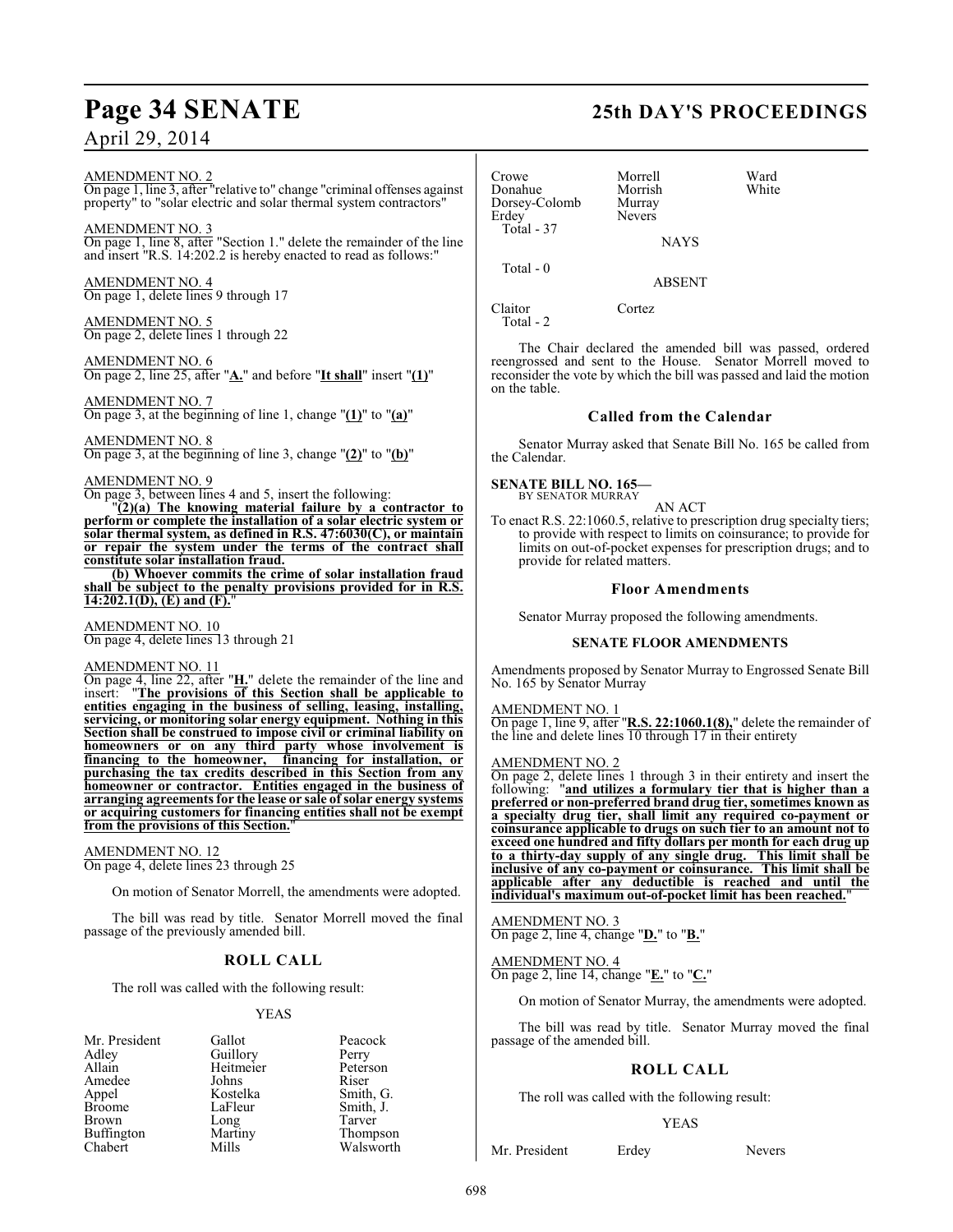## **25th DAY'S PROCEEDINGS Page 35 SENATE**

Adley Gallot Perry<br>Allain Guillory Peters Allain Guillory Peterson<br>
Amedee Heitmeier Riser Amedee Heitmeier<br>Appel Johns Appel Johns Smith, G.<br>Broome Kostelka Smith, J. Broome Kostelka Smith,<br>Brown LaFleur Tarver Buffington Chabert Martiny Walsworth Claitor Mills Ward<br>Crowe Morrell White Donahue Morrish<br>Dorsey-Colomb Murray Dorsey-Colomb Total - 37

LaFleur Tarver<br>
Long Thompson Morrell<br>Morrish

Peacock Total - 1

ABSENT

NAYS

Cortez

Total - 1

The Chair declared the amended bill was passed, ordered reengrossed and sent to the House. Senator Murray moved to reconsider the vote by which the bill was passed and laid the motion on the table.

#### **Called from the Calendar**

Senator Claitor asked that Senate Bill No. 633 be called from the Calendar for reconsideration.

#### **SENATE BILL NO. 633** BY SENATOR CLAITOR

AN ACT

To enact R.S. 17:176(F), relative to school interscholastic extracurricular athletic programs; to prohibit certain schools from being a member of, or participating in any competition sponsored by, organizations that do not provide for arbitration of eligibility issues; and to provided for related matters.

The bill was read by title. Senator Claitor moved the final passage of the previously amended bill.

### **ROLL CALL**

The roll was called with the following result:

#### YEAS

| Mr. President<br>Appel<br><b>Broome</b><br><b>Brown</b><br><b>Buffington</b><br>Chabert<br>Claitor<br>Total - 21 | Crowe<br>Donahue<br>Dorsey-Colomb<br>Guillory<br>Heitmeier<br>LaFleur<br>Martiny<br><b>NAYS</b> | Morrell<br>Murray<br>Peacock<br>Peterson<br>Tarver<br>Ward<br>White |
|------------------------------------------------------------------------------------------------------------------|-------------------------------------------------------------------------------------------------|---------------------------------------------------------------------|
| Allain<br>Amedee<br>Cortez<br>Erdey<br>Gallot<br>Johns<br>Total - 17                                             | Kostelka<br>Long<br>Mills<br>Morrish<br><b>Nevers</b><br>Perry<br>ABSENT                        | Riser<br>Smith, G.<br>Smith, J.<br>Thompson<br>Walsworth            |

Adley Total - 1

The Chair declared the amended bill was passed, ordered reengrossed and sent to the House. Senator Claitor moved to

# April 29, 2014

reconsider the vote by which the bill was passed and laid the motion on the table.

#### **Rules Suspended**

Senator Kostelka asked for and obtained a suspension of the rules to revert to the Morning Hour.

#### **Introduction of Senate Resolutions**

Senator Dorsey-Colomb asked for and obtained a suspension of the rules to read Senate Resolutions a first and second time.

#### **SENATE RESOLUTION NO. 90—** BY SENATOR ADLEY

A RESOLUTION

To express the sincere condolences of the Senate of the Legislature of Louisiana to the family of Louisiana Army National Guard Specialist Christopher R. Drake upon his death in support of Operation Enduring Freedom.

The resolution was read by title and placed on the Calendar for a second reading.

#### **SENATE RESOLUTION NO. 91—** BY SENATOR ADLEY

A RESOLUTION

To express the sincere condolences of the Senate of the Legislature of Louisiana to the family of U.S. Army Sergeant Stefan M. Smith upon his death in support of Operation Enduring Freedom.

The resolution was read by title and placed on the Calendar for a second reading.

#### **SENATE RESOLUTION NO. 92—** BY SENATOR ADLEY

A RESOLUTION

To express the sincere condolences of the Senate of the Legislature of Louisiana to the family of United States Marine Corps Lance Corporal Christopher Wooley upon his death while in the service of his country.

The resolution was read by title and placed on the Calendar for a second reading.

#### **SENATE RESOLUTION NO. 93—** BY SENATOR ADLEY

A RESOLUTION

To express the sincere condolences of the Senate of the Legislature of Louisiana to the family of Louisiana Army National Guard Staff Sergeant John W. Winsper III, upon his death in Alexandria, Louisiana.

The resolution was read by title and placed on the Calendar for a second reading.

# **SENATE RESOLUTION NO. 94—** BY SENATOR ADLEY

A RESOLUTION

To express the sincere condolences of the Senate of the Legislature of Louisiana to the family of U.S. Army Staff Sergeant Joseph E. Anderson upon his death while on leave during the Christmas holidays to see his children.

The resolution was read by title and placed on the Calendar for a second reading.

#### **SENATE RESOLUTION NO. 95—** BY SENATOR ADLEY

A RESOLUTION

To express the sincere condolences of the Senate of the Legislature of Louisiana to the family of United States Army Command Sergeant Major Andre Miguel Johnson upon his death.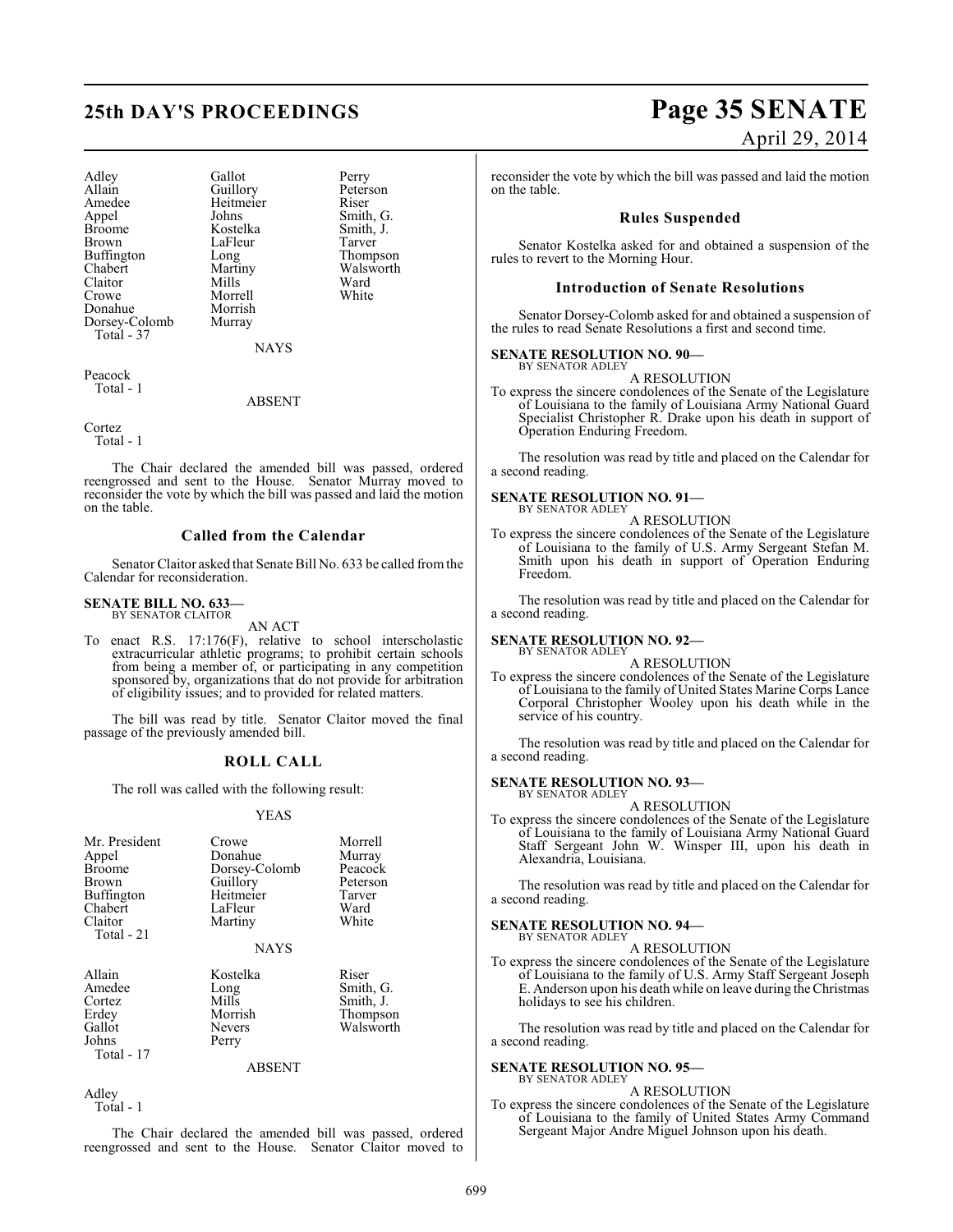## **Page 36 SENATE 25th DAY'S PROCEEDINGS**

## April 29, 2014

The resolution was read by title and placed on the Calendar for a second reading.

#### **SENATE RESOLUTION NO. 96—** BY SENATOR ADLEY

A RESOLUTION

To express the sincere condolences of the Senate of the Legislature of Louisiana to the family of United States Army Staff Sergeant Richard Vazquez upon his death in combat action in Afghanistan.

The resolution was read by title and placed on the Calendar for a second reading.

#### **SENATE RESOLUTION NO. 97—** BY SENATOR ADLEY

A RESOLUTION

To express the sincere condolences of the Senate of the Legislature of Louisiana to the family of United States Marine Corps Gunnery Sergeant Gregory Mullins upon his death during a combat training exercise in California.

The resolution was read by title and placed on the Calendar for a second reading.

#### **SENATE RESOLUTION NO. 98—** BY SENATOR ADLEY

A RESOLUTION

To express the sincere condolences of the Senate of the Legislature of Louisiana to the family of U.S. Marine Corps Lance Corporal Christopher O. Grant upon his death while engaging enemy forces in combat operations in Afghanistan.

The resolution was read by title and placed on the Calendar for a second reading.

#### **SENATE RESOLUTION NO. 99—** BY SENATOR ADLEY

A RESOLUTION

To commend Dorothy Bell Jeter Bauer for her brave and faithful service to the United States during World War II as a member of the U.S. Navy's WAVES.

The resolution was read by title and placed on the Calendar for a second reading.

#### **SENATE RESOLUTION NO. 100—** BY SENATOR ADLEY

A RESOLUTION

To express the sincere condolences of the Senate of the Legislature of Louisiana to the family of U.S. Navy Seal (Ret.) Mark Daniel Kennedy upon his death while serving as a maritime security professional, fighting piracy off the coast of East Africa.

The resolution was read by title and placed on the Calendar for a second reading.

#### **SENATE RESOLUTION NO. 101—** BY SENATOR ADLEY

A RESOLUTION

To express the sincere condolences of the Senate of the Legislature of Louisiana to the family of United States Air Force Technical Sergeant Derek Langford upon his death while serving in his country's armed forces.

The resolution was read by title and placed on the Calendar for a second reading.

#### **SENATE RESOLUTION NO. 102—** BY SENATOR ADLEY

A RESOLUTION

To express the sincere condolences of the Senate of the Legislature of Louisiana to the family of United States Marine Corps Private Trey J. Jewell upon his death while serving his country in Japan.

The resolution was read by title and placed on the Calendar for a second reading.

#### **SENATE RESOLUTION NO. 103—** BY SENATOR BROOME

A RESOLUTION

To commend and congratulate Head Coach D-D Breaux of the LSU Women's Gymnastics team on a school record season and upon receipt of the title of National Coach of the Year for 2014 awarded by the National Association of Collegiate Gymnastics Coaches/Women's Division I.

The resolution was read by title and placed on the Calendar for a second reading.

#### **SENATE RESOLUTION NO. 104—**

BY SENATOR DORSEY-COLOMB A RESOLUTION

To commend Sergeant Carolyn R. Stapleton on her retirement and many accomplishments, with Crime Victims Assistance of the East Baton Rouge Parish Sheriff's Office.

On motion of Senator Dorsey-Colomb the resolution was read by title and adopted.

#### **SENATE RESOLUTION NO. 105—** BY SENATOR THOMPSON

A RESOLUTION

To urge and request the Department of Transportation and Development to study solutions to the build-up of sediment around Louisiana ports and to consult with the Department of Agriculture and Forestry relative to the issues farmers face to transport agricultural crops to market.

The resolution was read by title and placed on the Calendar for a second reading.

## **Introduction of Senate Concurrent Resolutions**

## **SENATE CONCURRENT RESOLUTION NO. 108—** BY SENATOR ADLEY AND REPRESENTATIVE HENRY BURNS A CONCURRENT RESOLUTION

To commend and congratulate Madison Waldron on being selected as one of two youth volunteers in Louisiana to receive the 2014 nineteenth annual Prudential Spirit of Community Awards program in recognition of her outstanding record of volunteer service from The National Association of Secondary School Principals and Prudential Financial.

The resolution was read by title and placed on the Calendar for a second reading.

### **Message from the House**

#### **ASKING CONCURRENCE IN HOUSE BILLS AND JOINT RESOLUTIONS**

#### April 29, 2014

To the Honorable President and Members of the Senate:

I am directed to inform your honorable body that the House of Representatives has finally passed and asks your concurrence in the following House Bills and Joint Resolutions:

| HB No. 265 | HB No. 459 | HB No. 1079 |
|------------|------------|-------------|
|            |            |             |

HB No. 1211 HB No. 1196

Respectfully submitted, ALFRED W. SPEER Clerk of the House of Representatives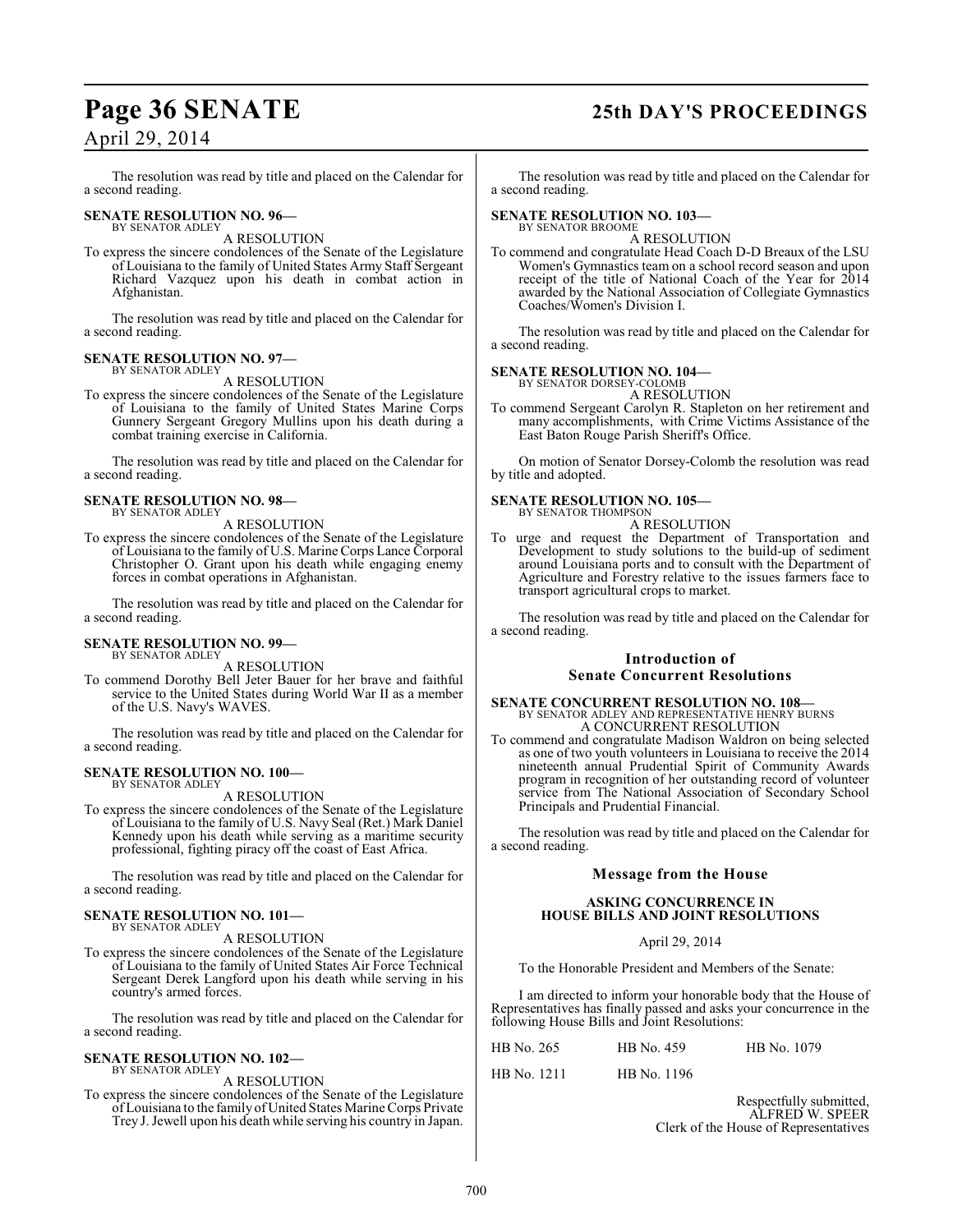## **25th DAY'S PROCEEDINGS Page 37 SENATE** April 29, 2014

#### **House Bills and Joint Resolutions on First Reading**

## **HOUSE BILL NO. 265—** BY REPRESENTATIVE MILLER

AN ACT

To enact R.S. 18:1505.2(I)(6), relative to the use of campaign funds; to prohibit use of campaign funds for certain purposes; and to provide for related matters.

The bill was read by title and placed on the Calendar for a second reading.

#### **HOUSE BILL NO. 459—**

BY REPRESENTATIVE ARNOLD AN ACT

To amend and reenact R.S. 42:1123(39)(a), relative to the Code of Governmental Ethics; to allow an immediate family member of a legislator to lobby the legislature under certain circumstances; and to provide for related matters.

The bill was read by title and placed on the Calendar for a second reading.

**HOUSE BILL NO. 1079—** BY REPRESENTATIVES TIM BURNS AND MILLER AN ACT

To amend and reenact R.S. 18:1491.7(B)(13) and 1495.5(B)(12), relative to expenditures of campaign funds; to require an explanation of the purpose of each expenditure; and to provide for related matters.

The bill was read by title and placed on the Calendar for a second reading.

#### **HOUSE BILL NO. 1196—**

BY REPRESENTATIVE LOPINTO AN ACT

To amend and reenact R.S. 9:228 and 242(A), relative to marriage licenses; to authorize retired justices of the peace to sign certain waivers; and to provide for related matters.

The bill was read by title and placed on the Calendar for a second reading.

#### **HOUSE BILL NO. 1211—** BY REPRESENTATIVE TIM BURNS

AN ACT

To amend and reenact R.S. 18:532.1(E), relative to elections; to provide relative to the deadline for submitting information relative to a precinct change or annexation; to provide for the information that must be submitted; to prohibit precinct changes and the implementation of an annexation during a specified time period; to provide for the effectiveness of a precinct change or annexation for purposes of elections; and to provide for related matters.

The bill was read by title and placed on the Calendar for a second reading.

#### **Message from the House**

#### **ASKING CONCURRENCE IN HOUSE CONCURRENT RESOLUTIONS**

#### April 29, 2014

To the Honorable President and Members of the Senate:

I am directed to inform your honorable body that the House of Representatives has finally passed and asks your concurrence in the following House Concurrent Resolutions:

HCR No. 51 HCR No. 62 HCR No. 70

### HCR No. 117

Respectfully submitted, ALFRED W. SPEER Clerk of the House of Representatives

#### **House Concurrent Resolutions on First Reading**

# **HOUSE CONCURRENT RESOLUTION NO. 51—**<br>BY REPRESENTATIVE HODGES AND SENATOR WHITE<br>A CONCURRENT RESOLUTION

To create the Comite River Diversion Canal Project Task Force to study and make recommendations on actions necessary to complete the construction of the Comite River Diversion Project.

The resolution was read by title and placed on the Calendar for a second reading.

## **HOUSE CONCURRENT RESOLUTION NO. 62—** BY REPRESENTATIVE HARRISON

A CONCURRENT RESOLUTION

To urge and request the Coastal Protection and Restoration Authority to study the feasibility of a project to utilize the freshwater of Lake Verret as an alternative drinking water source for the residents along Bayou Lafourche.

The resolution was read by title and placed on the Calendar for a second reading.

#### **HOUSE CONCURRENT RESOLUTION NO. 70—** BY REPRESENTATIVE HARRISON

A CONCURRENT RESOLUTION

To apply to the Congress of the United States to call a convention pursuant to Article V of the Constitution of the United States for the sole and exclusive purpose of proposing an amendment to the Constitution of the United States, for submission to the states for ratification, that would provide for a balanced budget.

The resolution was read by title and placed on the Calendar for a second reading.

#### **HOUSE CONCURRENT RESOLUTION NO. 117—** BY REPRESENTATIVE ABRAMSON A CONCURRENT RESOLUTION

To commend the Metairie Park Country Day Cajuns boys' basketball team upon winning their second consecutive state championship.

The resolution was read by title and placed on the Calendar for a second reading.

#### **Privilege Report of the Committee on Senate and Governmental Affairs**

### **ENROLLMENTS**

Senator Amedee, Chairman on behalf of the Committee on Senate and Governmental Affairs, submitted the following report:

#### April 29, 2014

To the President and Members of the Senate:

I am directed by your Committee on Senate and Governmental Affairs to submit the following report:

The following Senate Concurrent Resolution has been properly enrolled: